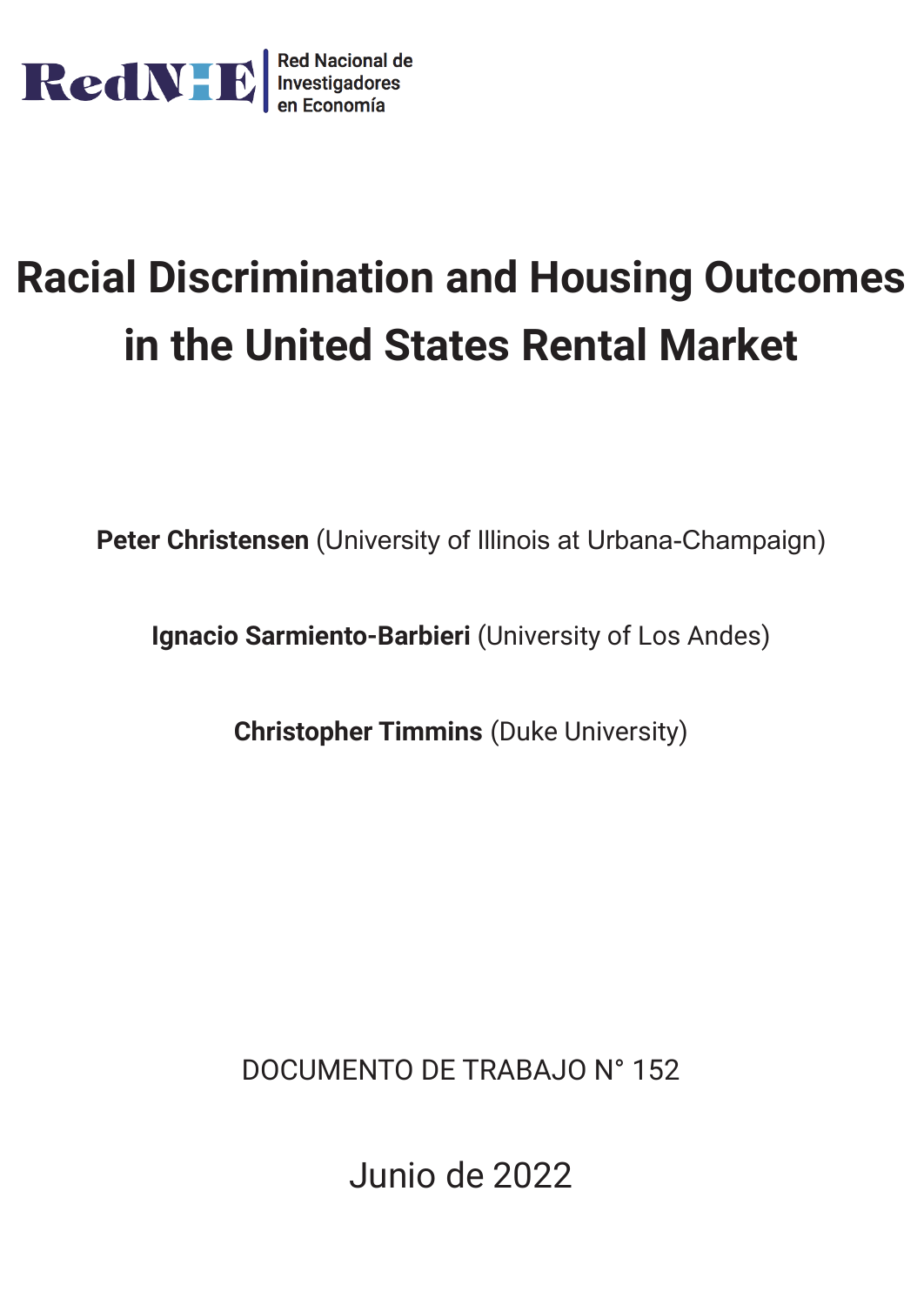Los documentos de trabajo de la RedNIE se difunden con el propósito de generar comentarios y debate, no habiendo estado sujetos a revisión de pares. Las opiniones expresadas en este trabajo son de los autores y no necesariamente representan las opiniones de la RedNIE o su Comisión **Directiva** 

The RedNIE working papers are disseminated for the purpose of generating comments and debate, and have not been subjected to peer review. The opinions expressed in this paper are exclusively those of the authors and do not necessarily represent the opinions of the RedNIE or its Board of Directors.

## Citar como:

Christensen, Peter, Ignacio Sarmiento-Barbieri y Christopher Timmins (2022). Racial Discrimination and Housing Outcomes in the United States Rental Market. *Documento de trabajo RedNIE N°152.*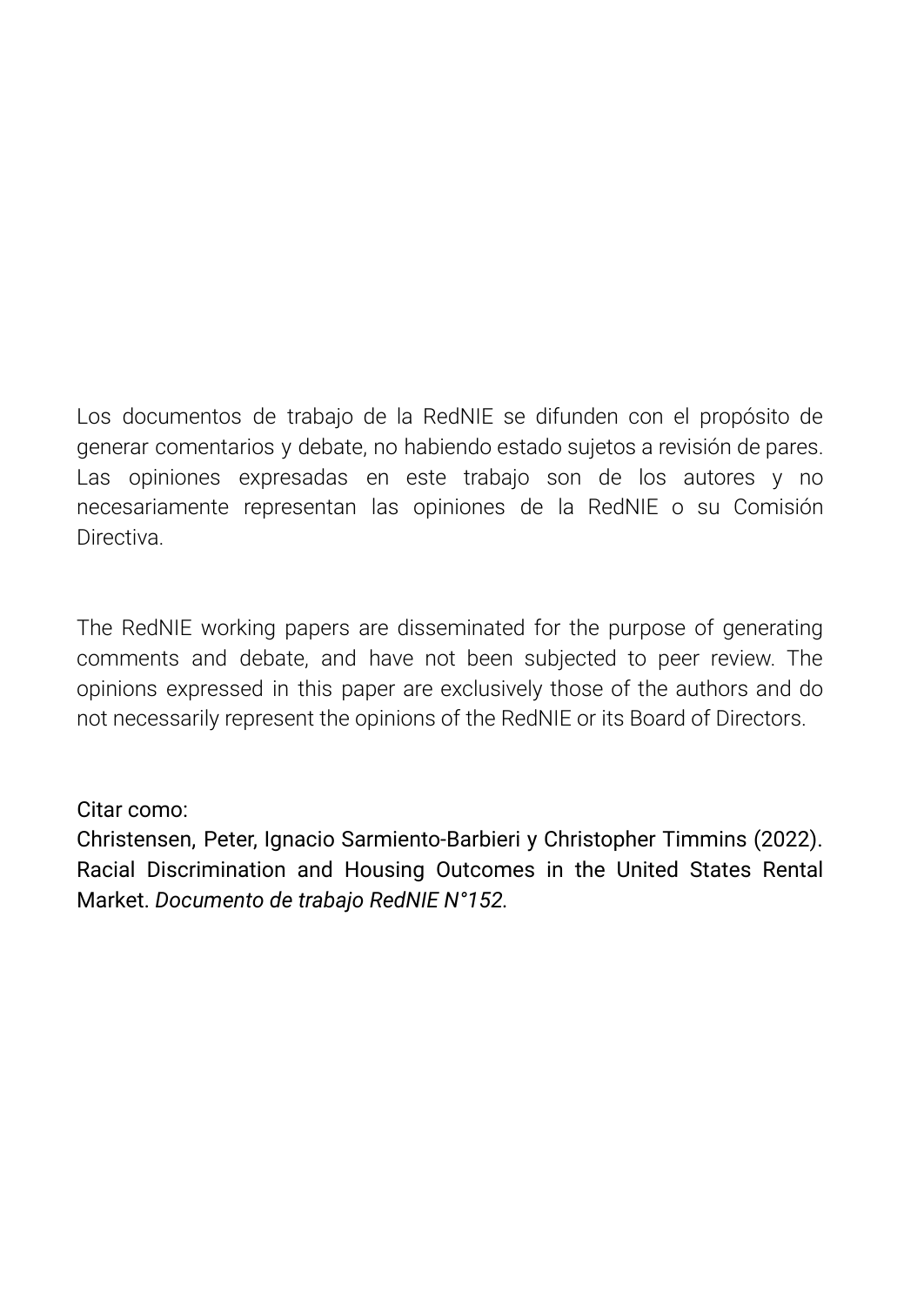#### NBER WORKING PAPER SERIES

#### RACIAL DISCRIMINATION AND HOUSING OUTCOMES IN THE UNITED STATES RENTAL MARKET

Peter Christensen Ignacio Sarmiento-Barbieri Christopher Timmins

Working Paper 29516 http://www.nber.org/papers/w29516

NATIONAL BUREAU OF ECONOMIC RESEARCH 1050 Massachusetts Avenue Cambridge, MA 02138 November 2021

We thank students in the University of Illinois Big Data and Environmental Economics and Policy (BDEEP) Group and the Duke Environmental Justice Lab for research assistance. We acknowledge generous support from the National Science Foundation Economics Program and the Russell Sage Foundation Social, Political and Economic Inequality Program. All errors are our own. The views expressed herein are those of the authors and do not necessarily reflect the views of the National Bureau of Economic Research.

NBER working papers are circulated for discussion and comment purposes. They have not been peer-reviewed or been subject to the review by the NBER Board of Directors that accompanies official NBER publications.

© 2021 by Peter Christensen, Ignacio Sarmiento-Barbieri, and Christopher Timmins. All rights reserved. Short sections of text, not to exceed two paragraphs, may be quoted without explicit permission provided that full credit, including © notice, is given to the source.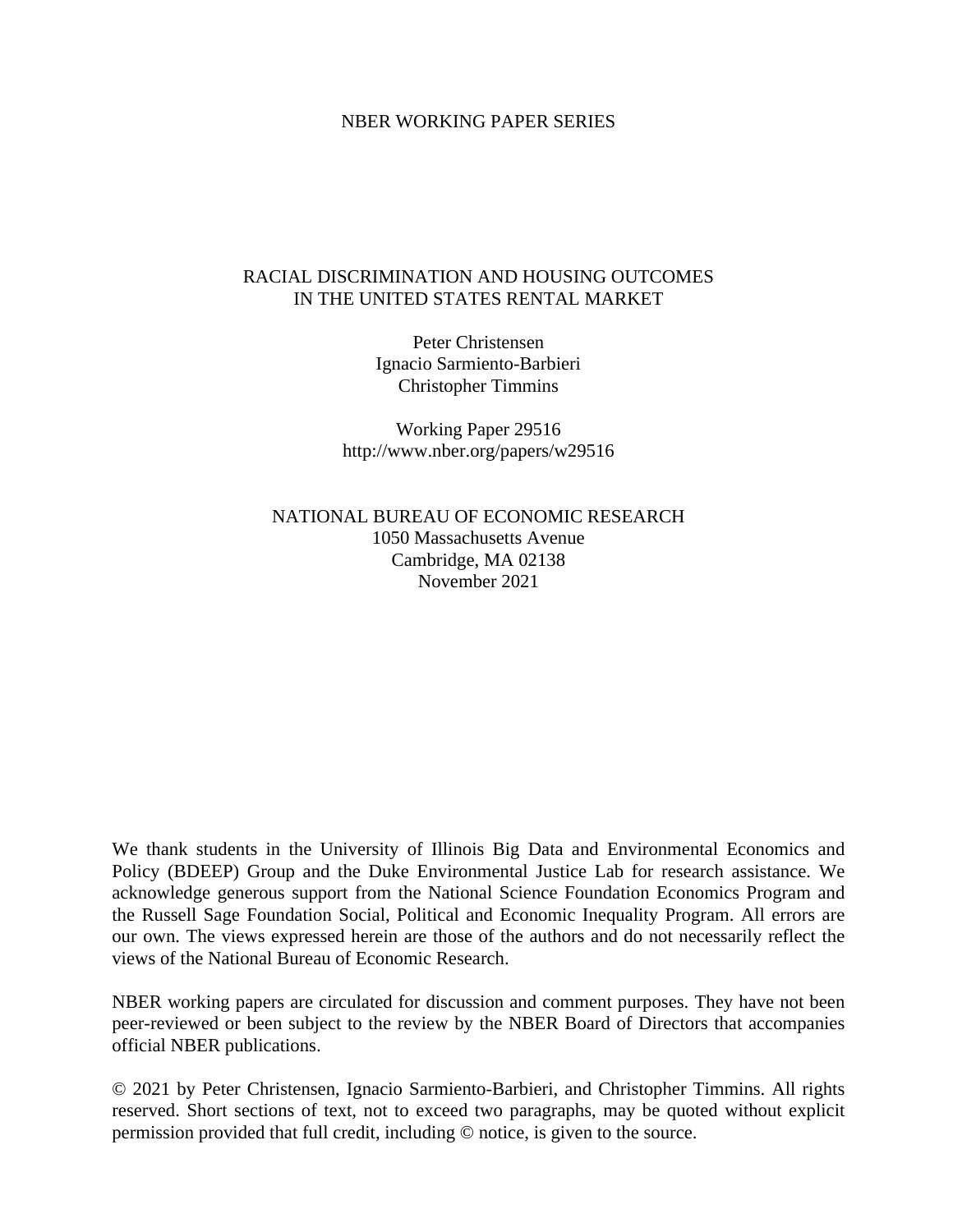Racial Discrimination and Housing Outcomes in the United States Rental Market Peter Christensen, Ignacio Sarmiento-Barbieri, and Christopher Timmins NBER Working Paper No. 29516 November 2021 JEL No. J15,R31

#### **ABSTRACT**

We report evidence on discriminatory behavior from the largest correspondence study conducted to date in the rental housing market. Using more than 25,000 interactions with rental property managers across the 50 largest U.S. cities, the study reveals that African American and Hispanic/ LatinX renters continue to face discriminatory constraints in the majority of U.S. cities although there are important regional differences. Stronger discriminatory constraints on renters of color (particularly African Americans) are also associated with higher levels of residential segregation and larger gaps in intergenerational income mobility. Using matched evidence on the actual rental outcomes at the properties in our experiment, we show that correspondence study measurements of discrimination do indeed predict actual outcomes.

Peter Christensen Agriculture and Consumer Economics University of Illinois at Urbana-Champaign 431 Mumford Hall Urbana, IL 61801 pchrist@illinois.edu

Ignacio Sarmiento-Barbieri Department of Economics University of Los Andes Calle 19A No. 1-37 Este Bloque W, Of. 821 Bogota, CU 111711 Colombia i.sarmiento@uniandes.edu.co

Christopher Timmins Department of Economics Duke University 209 Social Sciences Building P.O. Box 90097 Durham, NC 27708-0097 and NBER christopher.timmins@duke.edu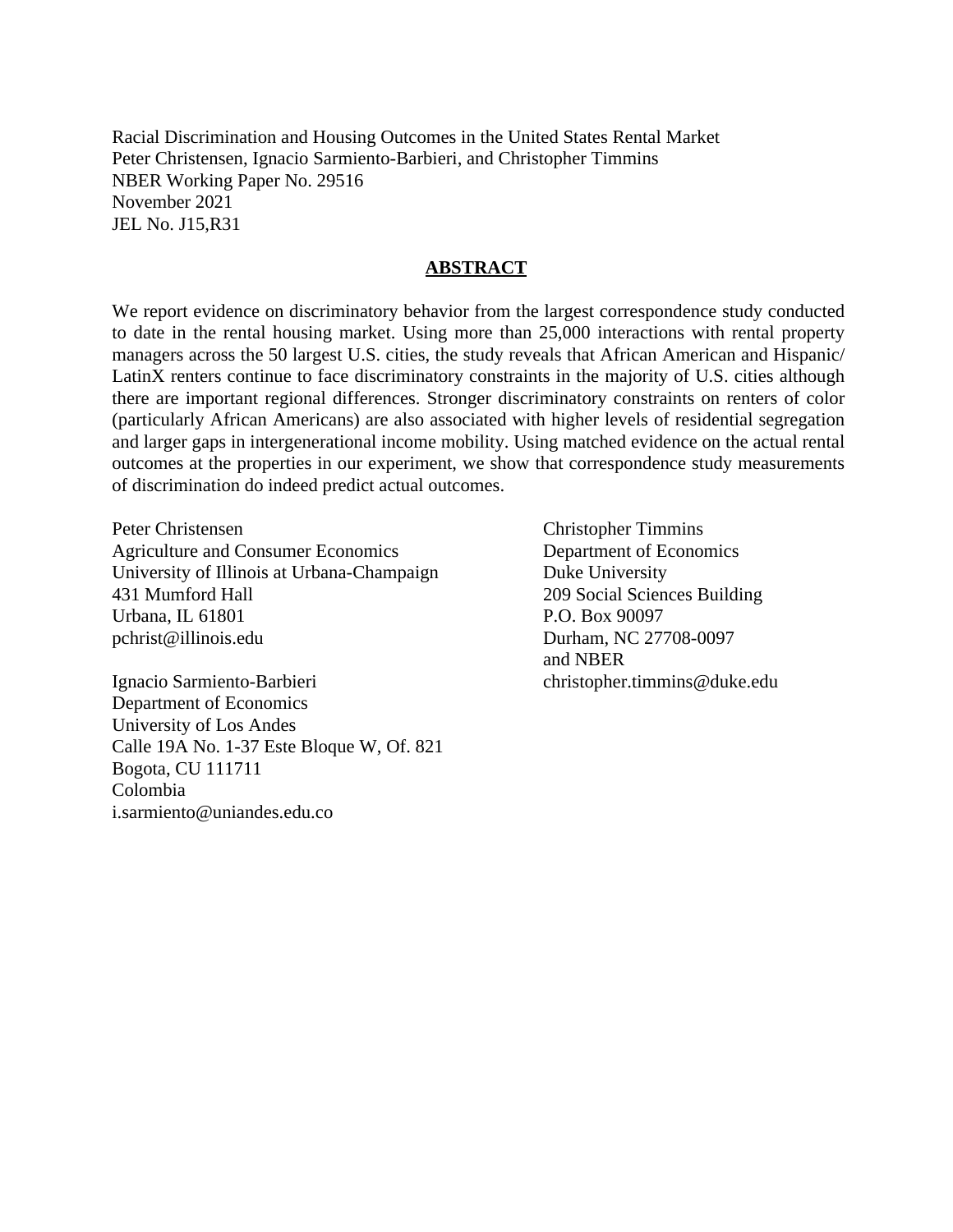## Introduction

Over the past decade, a range of studies have shown that racial discrimination continues to constrain the choices faced by minority households searching for high-quality housing (*1–4*) and high-opportunity neighborhoods (*5, 6*). By limiting the access of certain groups to the beneficial effects of high amenity neighborhoods, discriminatory behavior may contribute to racial inequality through impacts on short-run, long-run and even intergenerational outcomes (*7–9*).

The present study reports evidence from the largest correspondence experiment conducted to date in the housing market. Using a software bot developed at the National Center for Supercomputing Applications, the study examines more than 25,428 interactions between property managers and fictitious renters engaged in search on an online rental housing platform, revealing patterns of discrimination encountered in the initial stage of a search. The technology was designed to scale data collection and the execution of statistically powered experimental discrimination monitoring at low cost. The sampling strategy was designed to provide a direct comparison of the magnitude of discriminatory behavior across the 50 largest cities in the United States, allowing for a statistical ranking of the markets with the highest and lowest rates of discriminatory constraints.

While correspondence and audit experiments provide powerful evidence of disparate treatment in housing and other markets (*10*), their key limitation is that the researcher never directly observes the effects of constraints faced by fictitious applicants on actual housing outcomes (*11*). The present study advances correspondence research by providing the first available evidence on the relationship between disparate treatment and subsequent rental housing outcomes by obtaining data on the renters that ultimately inhabit the properties sampled in the experiment.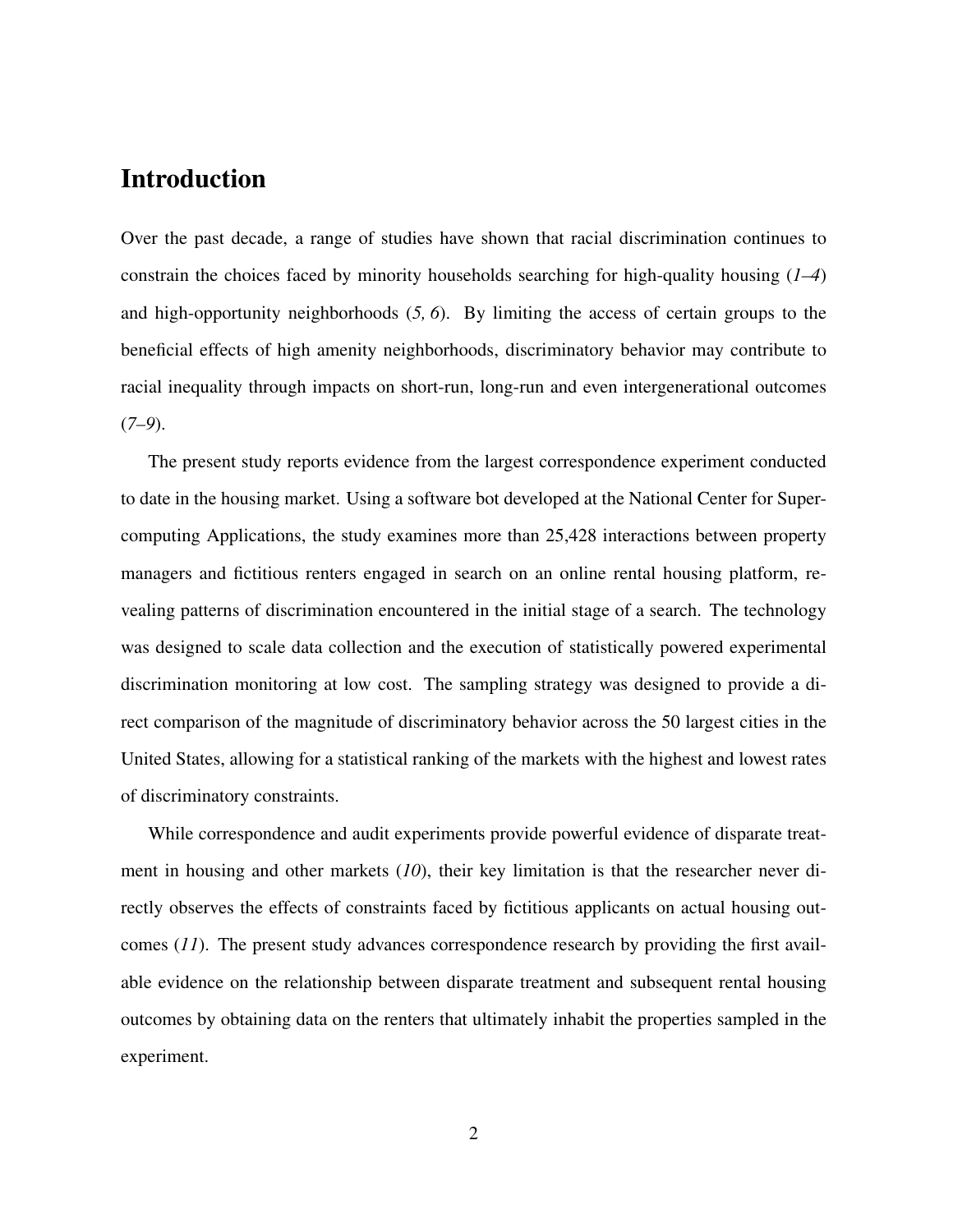## Experimental Design

The correspondence experiment used a computer bot that sent inquiries from fictitious renters to 8,476 property managers across the fifty largest metropolitan housing markets in the United States. Metropolitan housing markets were delineated using Core-Based Statistical Areas (CB-SAs) as defined by the US Census. The sampling protocol was balanced across the 50 markets, such that rounds of experimental trials were conducted in unison. This balance ensures comparison of discriminatory constraints across different markets, avoiding conflation of regional differences with temporal (seasonal) variation.

The experiment targeted listings in downtown and suburban areas of each market on the day following the day on which each property was listed on the platform (see SM [1.1\)](#page-19-0). For each listing, the bot then initiated a three day sequence of inquiries, sending one inquiry per day using fictitious identities drawn in random sequence from a set of 18 first/last name pairs that were selected to elicit cognitive associations with one of three racial/ethnic categories: African American, Hispanic/LatinX, and white. Property managers never received inquiries from two different identities on the same day. To account for the fact that names not only signal race but also other unobserved characteristics such as income (*12,13*), the bot further stratified sampling of first names using maternal educational attainment and gender. Responses from property managers were registered as such if they were received within seven days and indicated that the property was available (See SM [1\)](#page-19-1).

## Housing Discrimination in U.S. Cities

We estimate the effects of racial bias on housing access using a linear probability model that limits identifying variation to within-property differences in behavior. Experimentally identified *relative response rate differentials* measure the difference in the probability of response to an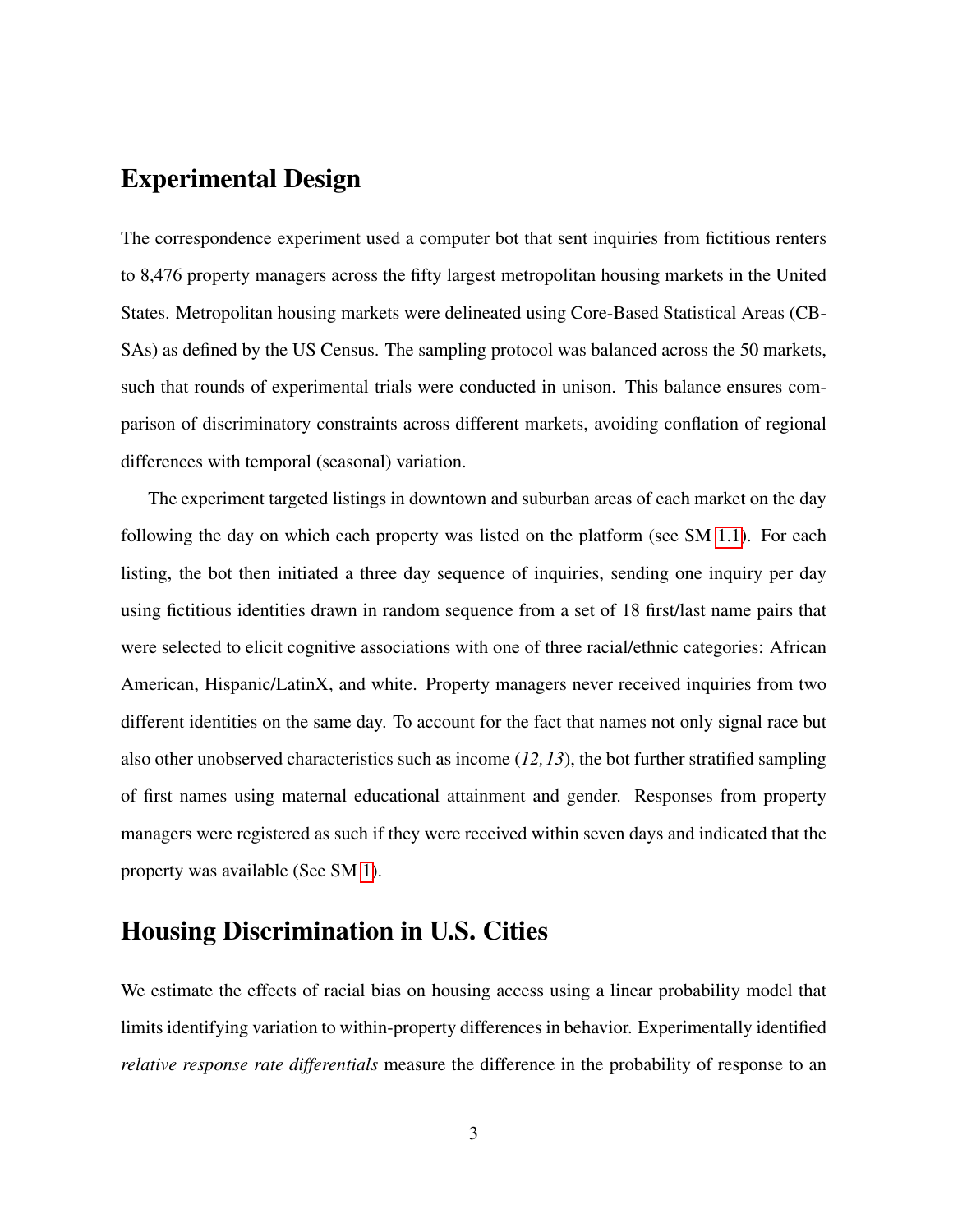inquiry from an African American or Hispanic/LatinX identity relative to the probability of response to a comparison white identity for the same listing (see SM [2\)](#page-31-0). This measure divides the percentage point difference in the probability of a response for each of the groups of color by the baseline response rate to inquiries from white identities.

In the full sample, inquiries sent from white renter identities receive an average response rate of 60%. We find that response rates to inquiries sent from African American and Hispanic/LatinX identities were 5.6 and 2.8 percentage points lower, respectively (Table [SM2.1\)](#page-32-0). These magnitudes imply a 54.4% average response rate to inquiries sent from an African American identity and a 57.2% average response rate to to inquiries from Hispanic/LatinX identities to the same set of listings. They correspond to relative response rate differentials of -9.3% for African American renters and -4.6% lower for Hispanic/LatinX renters.

#### The Geography of Discriminatory Behavior in the United States

Overall differences in response rates mask important variation between and within regions of the United States. Figure [1](#page-15-0) plots relative response rate differentials for the cities that we study with lines delineating the four major US regions defined by the Census. Inquiries sent from African American identities received response rates that were approximately 12% lower (than response rates to comparison white identities) in the Midwest and in the Northeast, 7.9% lower in the West, and 7.6% lower in the South. Trials in the Midwest and South indicate a statistically significant difference in the level of discriminatory constraints facing African Americans in the two regions. Hispanic/LatinX renters faced stronger constrains in the Northeast (8.1%), followed by the South and Midwest (5.2% and 3.6%) and then the West (2.6%). The findings also indicate that African American renters face stronger constraints than Hispanic/LatinX renters in all regions, though the differences are only statistically significant in the Midwest and West. Estimates in Table [SM3.1](#page-39-0) show that these results are not significantly affected by COVID-19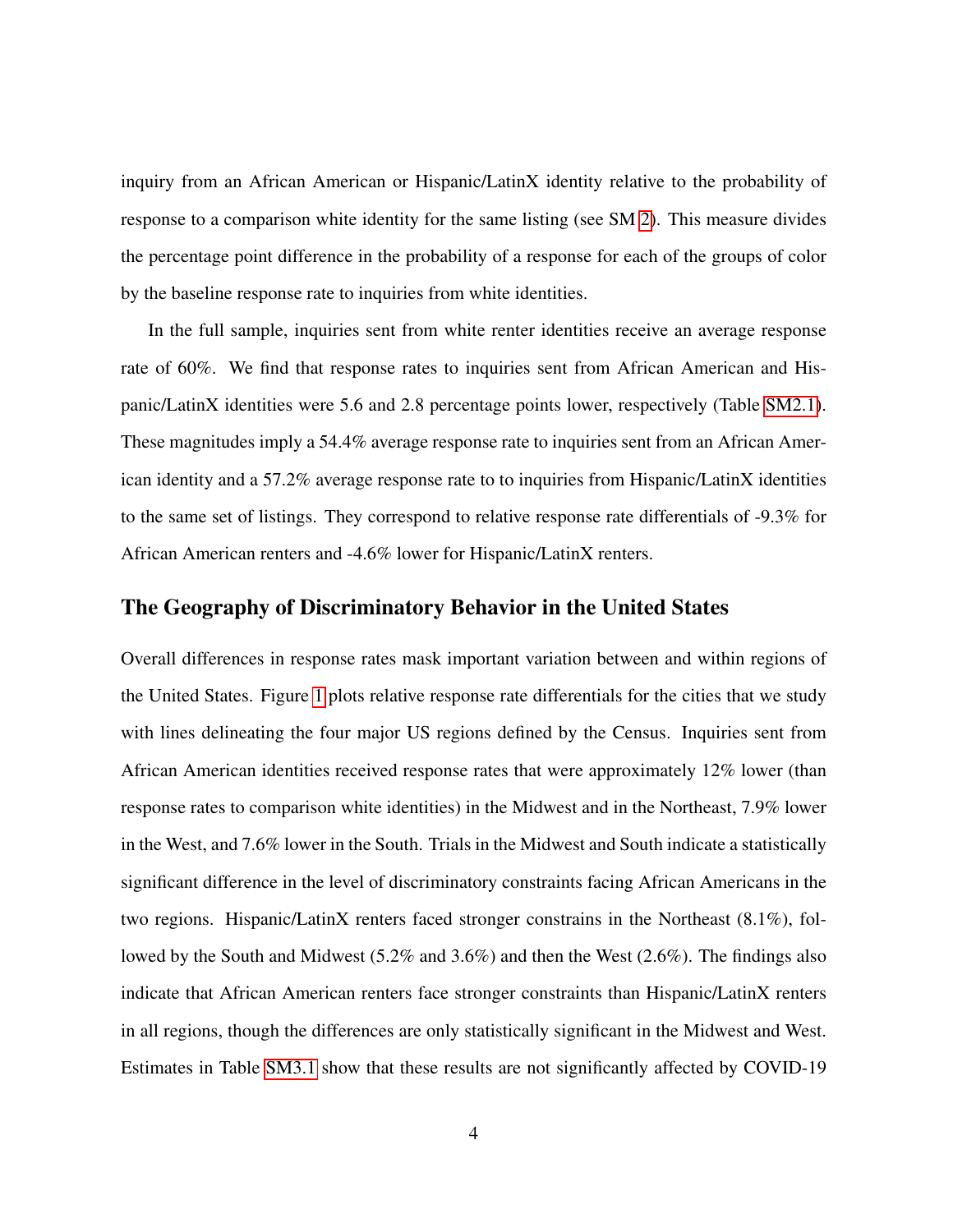lockdowns or the effects of the murder of George Floyd and subsequent protests, both of which occurred during our sample period.

Our design provides a direct comparison of the magnitude of discriminatory behavior across the 50-city sample, allowing for a statistical ranking of the markets with the highest and lowest rates of discriminatory constraints (see Fig. [SM3.2](#page-35-0) for full ranking). We find the strongest discriminatory constraints facing African Americans in Chicago, IL, Los Angeles, CA, and Louisville, KY. We find the strongest constraints facing Hispanic/LatinX renters in Louisville, KY, Houston, TX, and Providence, RI. The experiment also reveals important differences in the markets characterized by strong discrimination against African American renters and those where Hispanic/LatinX renters face stronger constraints. We find that the statistical correlation between relative response rates between the two groups is relatively low  $(R=0.12)$  across the 50 cities, despite the fact that results are obtained from the the same set of properties. This provides evidence that the behavioral mechanisms that lead to stronger constraints facing one group may be group-specific and targeted, rather than related to a general proclivity to discriminate.

#### Links to Neighborhood Segregation and the Income Mobility Gap

Researchers have hypothesized that discriminatory behavior is more pronounced in segregated cities and may act as an underlying mechanism. Destination cities for African Americans leaving the south during the Great Migration, mainly in the Midwest and Northeast, had some of the highest rates of segregation (*14*). Researchers have described the process through which social norms and other exclusionary policies that emerged during this period continue to affect the magnitude of discrimination in housing markets (*15, 16*). Segregated cities are found to have systematically lower rates of school performance and lower wage rates (*17*).

Recent longitudinal evidence documents significant variation in the persistence of intergenerational income gaps across different neighborhoods in the United States (*9*). This research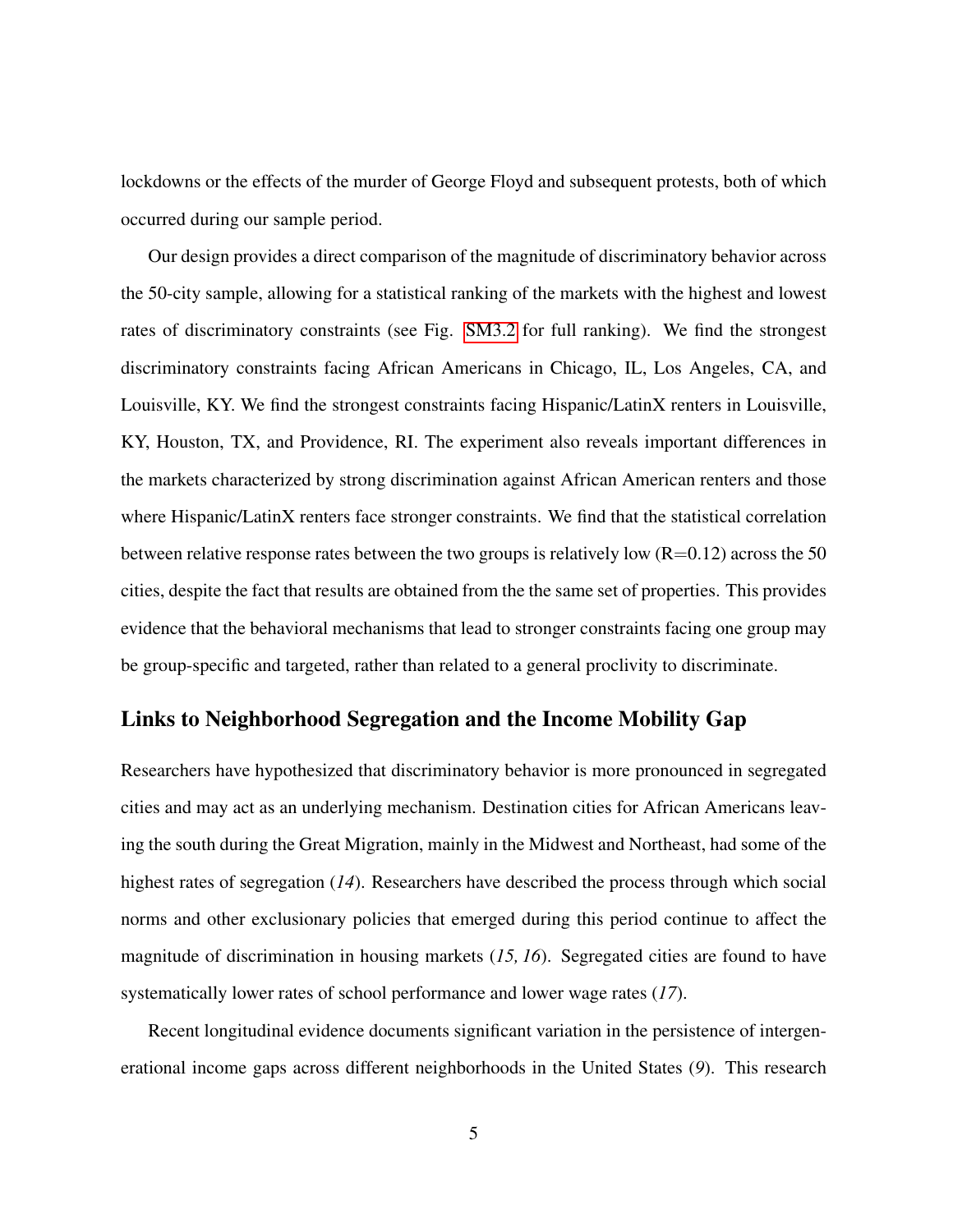measures the incomes (at age 30) of African American, Hispanic/LatinX, and white children from 1978–1983 birth cohorts raised in the same neighborhoods by parents that fall in the same segment of the income distribution. The findings indicate that gaps in intergenerational income mobility are explained better by neighborhood-level than by household-level factors. While the authors find evidence of a strong correlation with measures of implicit racial bias, though they are not able to examine discriminatory behavior that may directly constrain housing choice.

Panel A of Figure [2](#page-16-0) plots the relationship between discriminatory constraints and the level of residential segregation (as measured by the dissimilarity index) between households from each racial/ethnic group and the white comparison group in the 50 cities in the study. This geographic variation reveals a strong correlation between relative response rates and housing market segregation, illustrating that renters of color face stronger constraints in more segregated cities. In nearly all markets, both the level of segregation and the strength of discriminatory constraints is higher for African American-white households (circles) than for Hispanic/LatinXwhite households (triangles). Panel B plots the relationship between discriminatory constraints and intergenerational income mobility. Cities with larger gaps in African American-white income mobility also have higher levels of discriminatory behavior, though the same pattern does not hold for Hispanic/LatinX renters. The stark difference between the groups is important, given evidence that the African American-white income gap remains large in many parts of the country while the Hispanic/LatinX-white gap in incomes has fallen dramatically in the past generation (*9*).

#### Discriminatory Constraints and Housing Outcomes

A key limitation of the correspondence method is that the researcher never directly observes the effects of constraints faced by fictitious applicants on actual housing outcomes (*11*). However, recently-available data on the renter housing location choices provide an opportunity to link the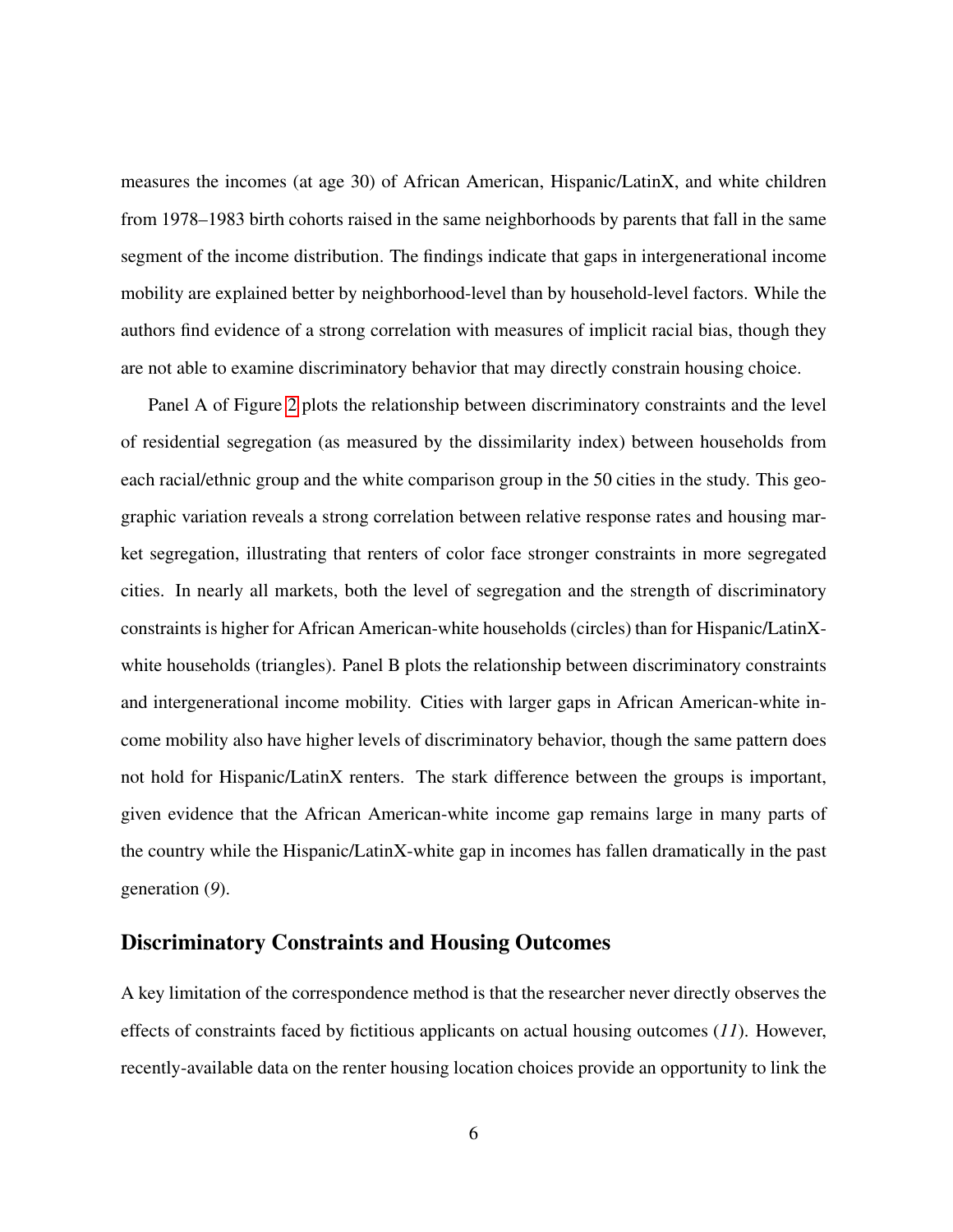listed rental properties sampled for the experiment to the racial/ethnic identities of households that subsequently rented them in  $2020<sup>1</sup>$  $2020<sup>1</sup>$  $2020<sup>1</sup>$  Of the sample of properties in the correspondence experiment, 12% are ultimately rented by African American households, 11% by Hispanic/LatinX renters, 71% by white households, and the remaining 6% by households from other groups.

The merged data on response rates and housing outcomes allows us to test the hypothesis that discriminatory constraints identified in the experiment also predict market outcomes outside the experiment. If the explicit or implicit racial bias detected in the experiment (response/no response) affects access to a given property, then differences in response detected at the property level will also affect the likelihood that households from a given racial/ethnic group rent the property. We test for a statistical difference in the probability that a renter from a given racial/ethnic group ultimately rented a property when an inquiry from their group received a response, compared to no response. This test isolates the effect of experimental variation in response rates, controlling for differences in overall renter populations reported above.

Panel A of Figure [3](#page-17-0) plots estimates of the probability that a household from a given racial/ethnic group rented a given property when an inquiry to that same property was denied a response in the experiment, relative to having received a positive response. Results in the top panel reveal that differential treatment identified in the correspondence study predicts differences in rental housing outcomes in the full sample. Non-response to a renter from a given racial/ethnic identity corresponds to a 26% reduction in the probability of a subsequent lease by a renter from the same group. Among renters of color, which includes African American and Hispanic/LatinX renters (23% of the InfoUSA sample), non-response to an inquiry lowers the probability that a renter of color will ultimately inhabit a given property by 17.3%.<sup>[2](#page-9-1)</sup> The same general rela-

<span id="page-9-0"></span><sup>&</sup>lt;sup>1</sup>InfoUSA's consumer database tracks 120 million households and 292 million individuals between 2006-2019. We impute the racial/ethnic identity of each renter in the InfoUSA dataset using the WRU algorithm, which computes the probability of a given name as corresponding to a racial/ethnic group using individuals' surnames and county of location (*18, 19*). See SM [5](#page-43-0) for more details

<span id="page-9-1"></span><sup>&</sup>lt;sup>2</sup>Illustraing the nonlinearity in the calculation of these effects, SM [5](#page-43-0) explains why the full sample results de-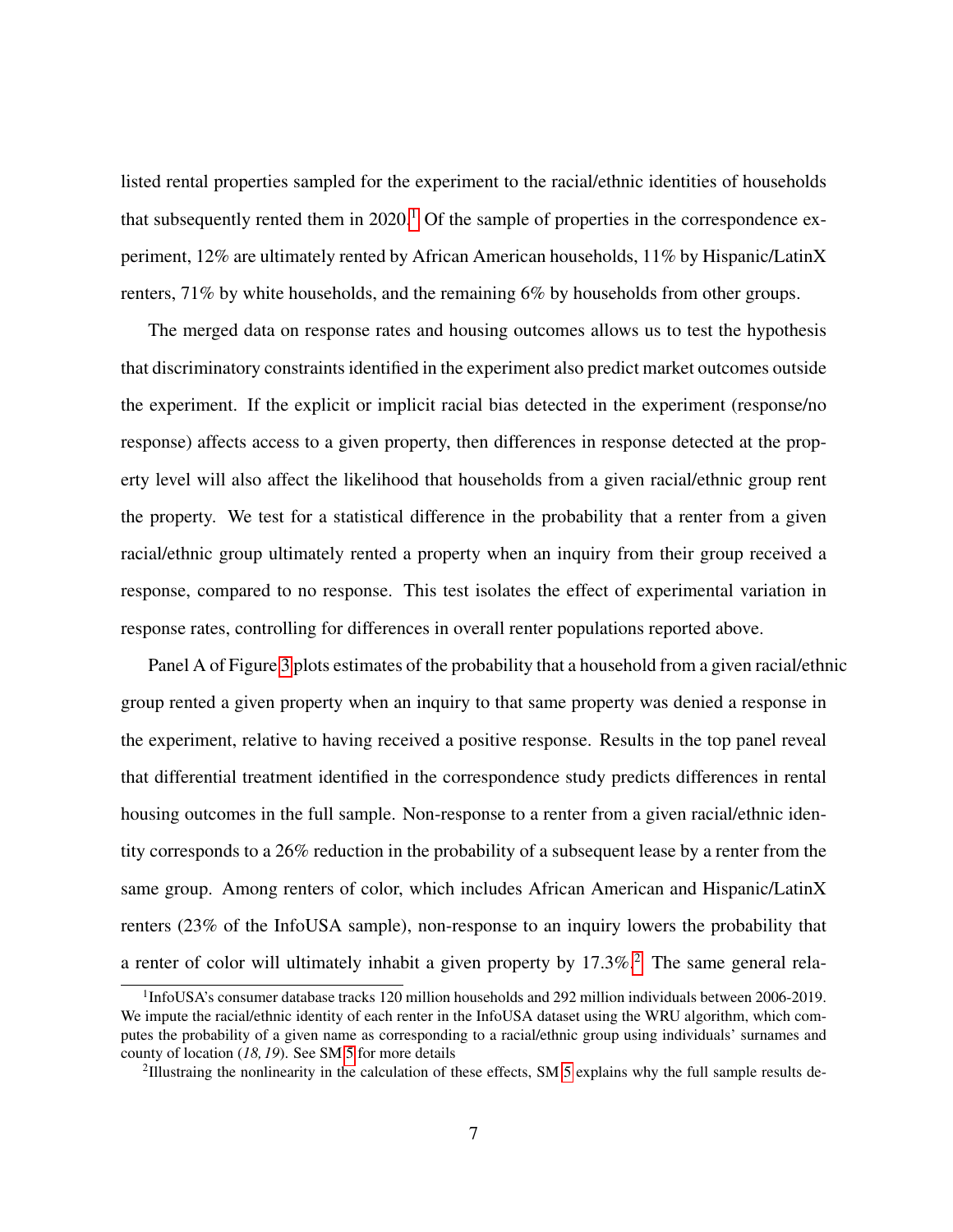tionship is found for each of the individual groups examined in the study, including the white comparison group. The rates for Hispanic/LatinX renters are not statistically significant in the full sample.

Estimates bottom panel illustrate even stronger relationships in census tracts where the renter's racial/ethnic group has lower representation. In this subset of properties, non-response to a renter of color corresponds to a 40.2% reduction in the probability of a subsequent lease by a renter of color. Whereas this relationship between non-response and renter outcomes do not predict statistically lower lease rates for Hispanic/LatinX and white renters in census tracts with above-median representation, they it is also true for African Americans in neighborhoods with above-median representation.

## **Conclusion**

Housing discrimination can have a critical impact on residential location choices and access to opportunity. This paper provides experimental evidence on the incidence of discriminatory behavior across the 50 largest cities in the United States. Our design provides a direct comparison of the magnitude of discriminatory behavior across the 50-city sample, allowing for a statistical ranking of the markets with the highest and lowest rates of discriminatory constraints. Our results indicate that households of color face higher constraints when searching for rental properties in most U.S. markets. We find the strongest discriminatory constraints facing African Americans in Chicago, IL, Los Angeles, CA, and Louisville, KY. We find the strongest constraints facing Hispanic/LatinX renters in Louisville, KY, Houston, TX, and Providence, RI.

The present findings reveal a strong relationship between neighborhood segregation and racial discrimination in the rental market. This relationship disproportionately affects housing

scribed in the top panel are not a simple average of the results conditioning upon race or upon race and racial/ethnic group representation in the lower panels.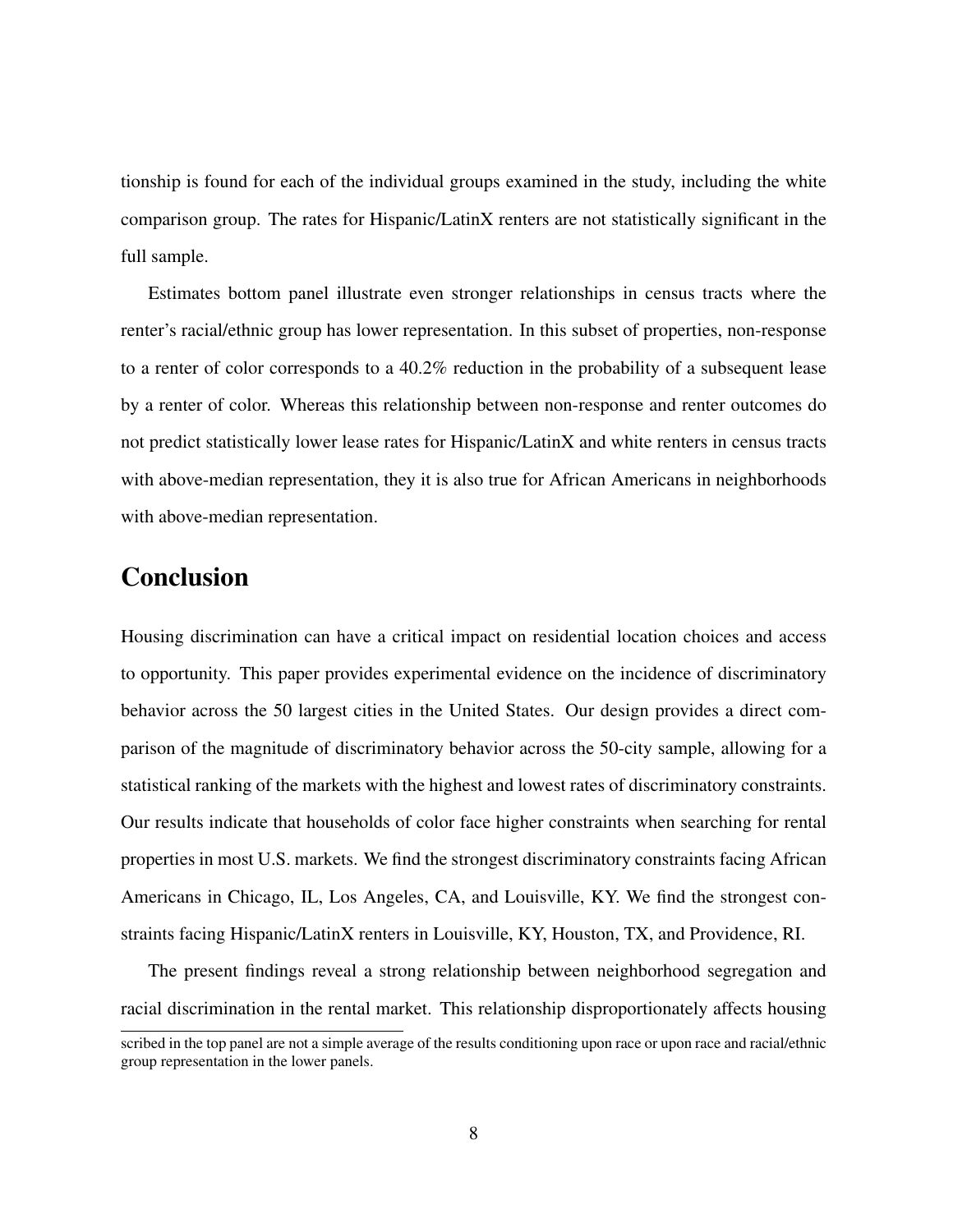access for African American households due to stronger patterns of neighborhood segregation facing the African American community in most U.S. cities. This may help explain recent findings showing that residential segregation has contributed to amplifying income inequality (*20*), and the importance of city and neighborhood exposure in short, long and intergenerational outcomes (*21–23*). This study reveals evidence of a strong relationship between the income mobility gap and discriminatory constraints facing African American renters. Researchers have been unclear about the power of the correspondence design to predict difference in actual housing outcomes. The present study provides the first test of the relationship between experimental evidence of disparate treatment and subsequent differences in renter outcomes, revealing that discriminatory constraints provide important information about market behavior.

We cite several additional limitations of the correspondence design. First, our results are restricted to listings advertised on a single rental housing website. There is evidence that digital platforms are used to initiate the majority of rental housing search processes in the US. However, the study does not account for other channels or properties that may be advertised separately. Second, our estimates reflect the signal produced by a sample of names intended to elicit racialized perceptions. It is not representative of the total population of renters in the United States. Third, our results are limited to the first interaction between renters and landlords, and they do not capture discrimination in subsequent interactions.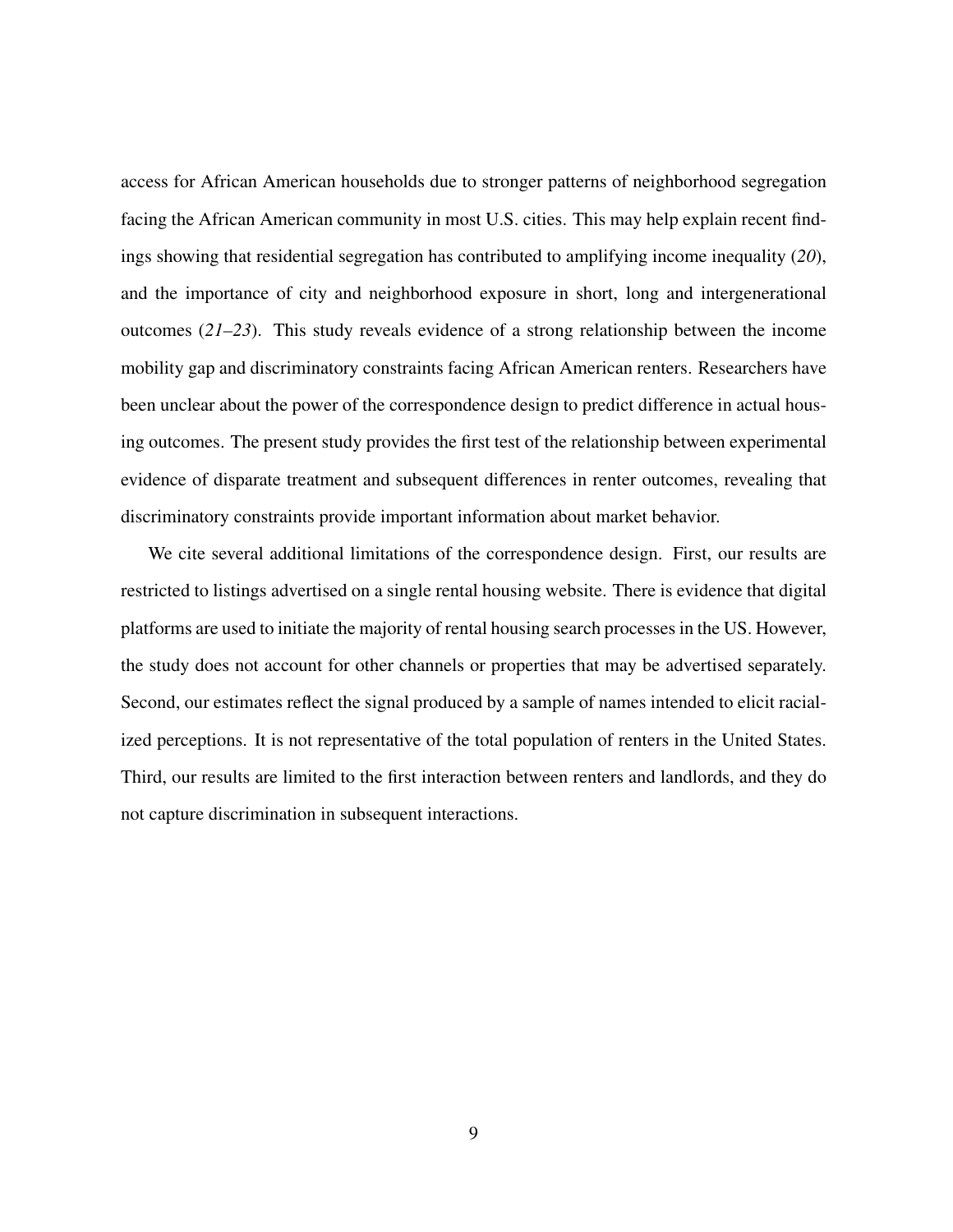## References

- 1. M. Ewens, B. Tomlin, L. C. Wang, *Review of Economics and Statistics* 96, 119 (2014).
- 2. M. Carlsson, S. Eriksson, *Journal of Housing Economics* 23, 41 (2014).
- 3. A. Hanson, Z. Hawley, *Journal of Urban Economics* 70, 99 (2011).
- 4. A. M. Ahmed, M. Hammarstedt, *Journal of Urban Economics* 64, 362 (2008).
- 5. P. Christensen, C. Timmins, *NBER Working Paper No. w24826* (2018).
- 6. P. Christensen, I. Sarmiento-Barbieri, C. Timmins, *NBER Working Paper No. w26805* (2020).
- 7. P. A. Akbar, S. Li, A. Shertzer, R. P. Walsh, Racial segregation in housing markets and the erosion of black wealth, National Bureau of Economic Research (2019).
- 8. B. S. Graham, *Journal of Economic Literature* 56, 450 (2018).
- 9. R. Chetty, N. Hendren, M. R. Jones, S. R. Porter, Race and Economic Opportunity in the United States: An Intergenerational Perspective, National Bureau of Economic Research, Working Paper No. w24441 (2018).
- 10. M. Bertrand, E. Duflo, *Handbook of Economic Field Experiments* (Elsevier, 2017), vol. 1, pp. 309–393.
- 11. J. J. Heckman, *Journal of Economic Perspectives* 12, 101 (1998).
- 12. J. Guryan, K. K. Charles, *The Economic Journal* 123 (2013).
- 13. R. G. Fryer Jr, S. D. Levitt, *The Quarterly Journal of Economics* 119, 767 (2004).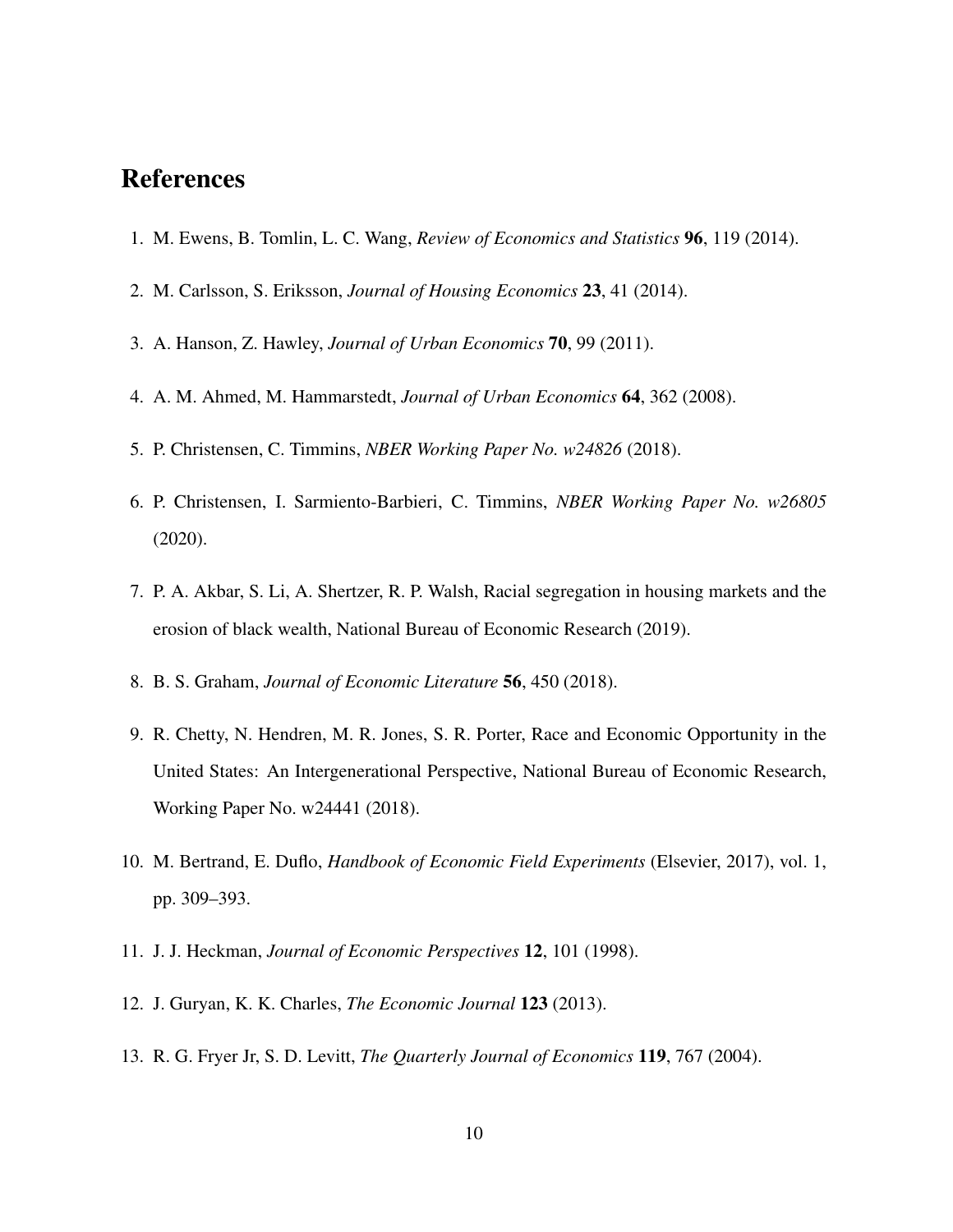- 14. D. Taylor, *Toxic communities: Environmental racism, industrial pollution, and residential mobility* (NYU Press, 2014).
- 15. R. Rothstein, *The color of law: A forgotten history of how our government segregated America* (Liveright Publishing, 2017).
- 16. N. Y. Li, Housing Market Channels of Segregation, Working Paper (2019).
- 17. L. P. Boustan, Racial residential segregation in american cities, *Tech. rep.*, National Bureau of Economic Research (2013).
- 18. K. Khanna, K. Imai, *wru: Who are You? Bayesian Prediction of Racial Category Using Surname and Geolocation* (2021). R package version 0.1-12.
- 19. K. Imai, K. Khanna, *Political Analysis* pp. 263–272 (2016).
- 20. A. Fogli, V. Guerrieri, The end of the american dream? inequality and segregation in us cities, *Tech. rep.*, National Bureau of Economic Research (2019).
- 21. R. Chetty, N. Hendren, L. F. Katz, *American Economic Review* 106, 855 (2016).
- 22. R. Chetty, N. Hendren, *The Quarterly Journal of Economics* 133, 1107 (2018).
- 23. R. Chetty, N. Hendren, *The Quarterly Journal of Economics* 133, 1163 (2018).
- 24. P. Christensen, I. Sarmiento-Barbieri, C. Timmins, *AEA RCT Registry* (2020).
- 25. V. Couture, J. Handbury, Urban Revival in America, 2000 to 2010, National Bureau of Economic Research, Working Paper No. w24084 (2017).
- 26. M. J. Holian, M. E. Kahn, *et al.*, The impact of center city economic and cultural vibrancy on greenhouse gas emissions from transportation., *Tech. rep.*, Mineta Transportation Institute (2012).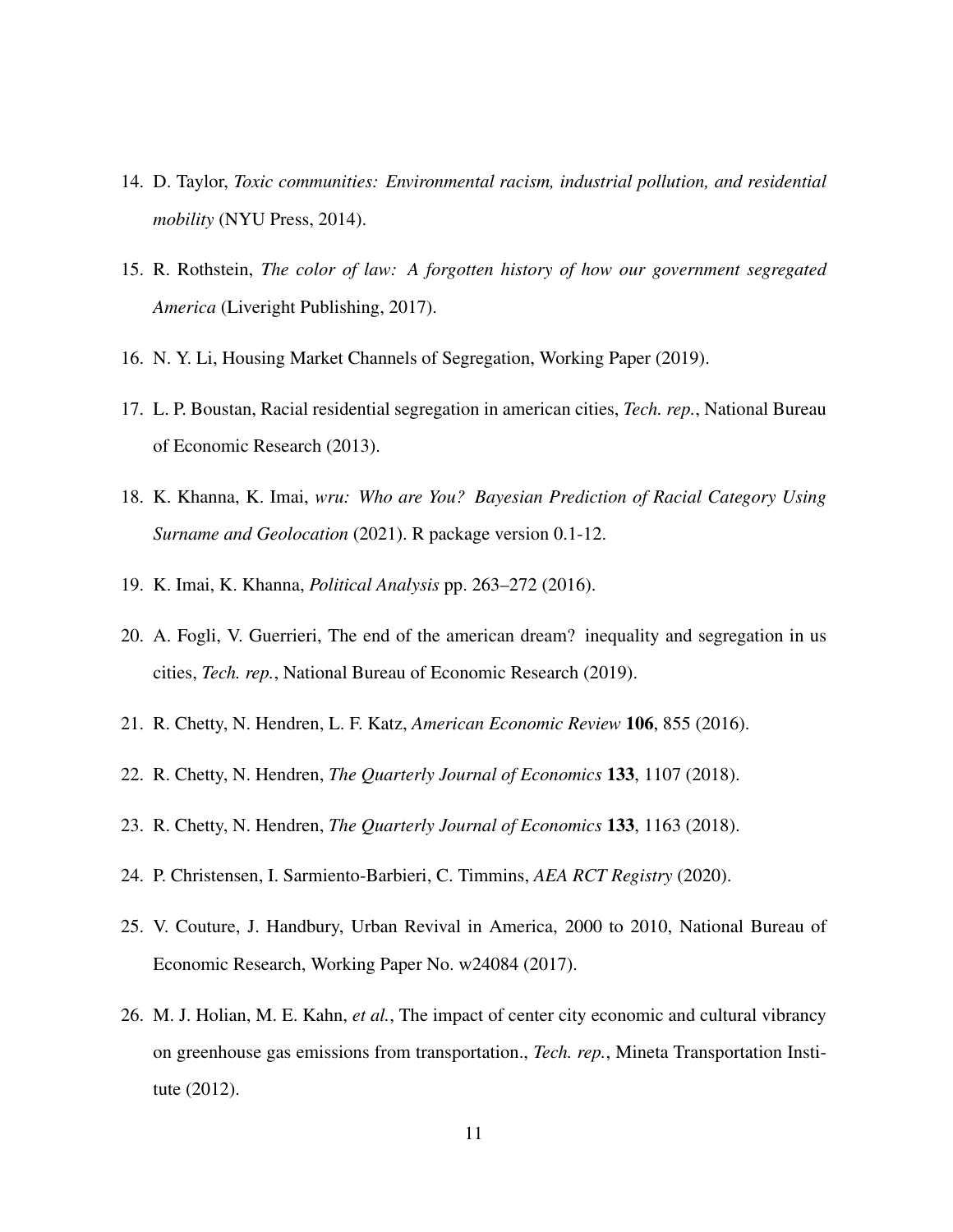- 27. S. M. Gaddis, *Sociological Science* 4, 469 (2017).
- 28. S. M. Gaddis, *Socius* 3, 1 (2017).
- 29. C. Crabtree, V. Chykina, *Sociological Science* 5, 21 (2018).

30. D. M. Cutler, E. L. Glaeser, J. L. Vigdor, *Journal of Political Economy* 107, 455 (1999).

Acknowledgments: The authors acknowledge generous support from the Russell Sage Foundation (Award: G-1258) and the National Science Foundation (Award: 185139). The authors have no competing interests to declare. We thank Christopher Kim, Daniel Rychel, Tom Phillips and student assistants in the University of Illinois Big Data and Environmental Economics and Policy (BDEEP) Group and the Duke Environmental Justice Lab for research assistance. All authors contributed equally to the study and names are listed alphabetically. The authors declare no conflicts of interest. All data and code will be available prior to publication using DOI.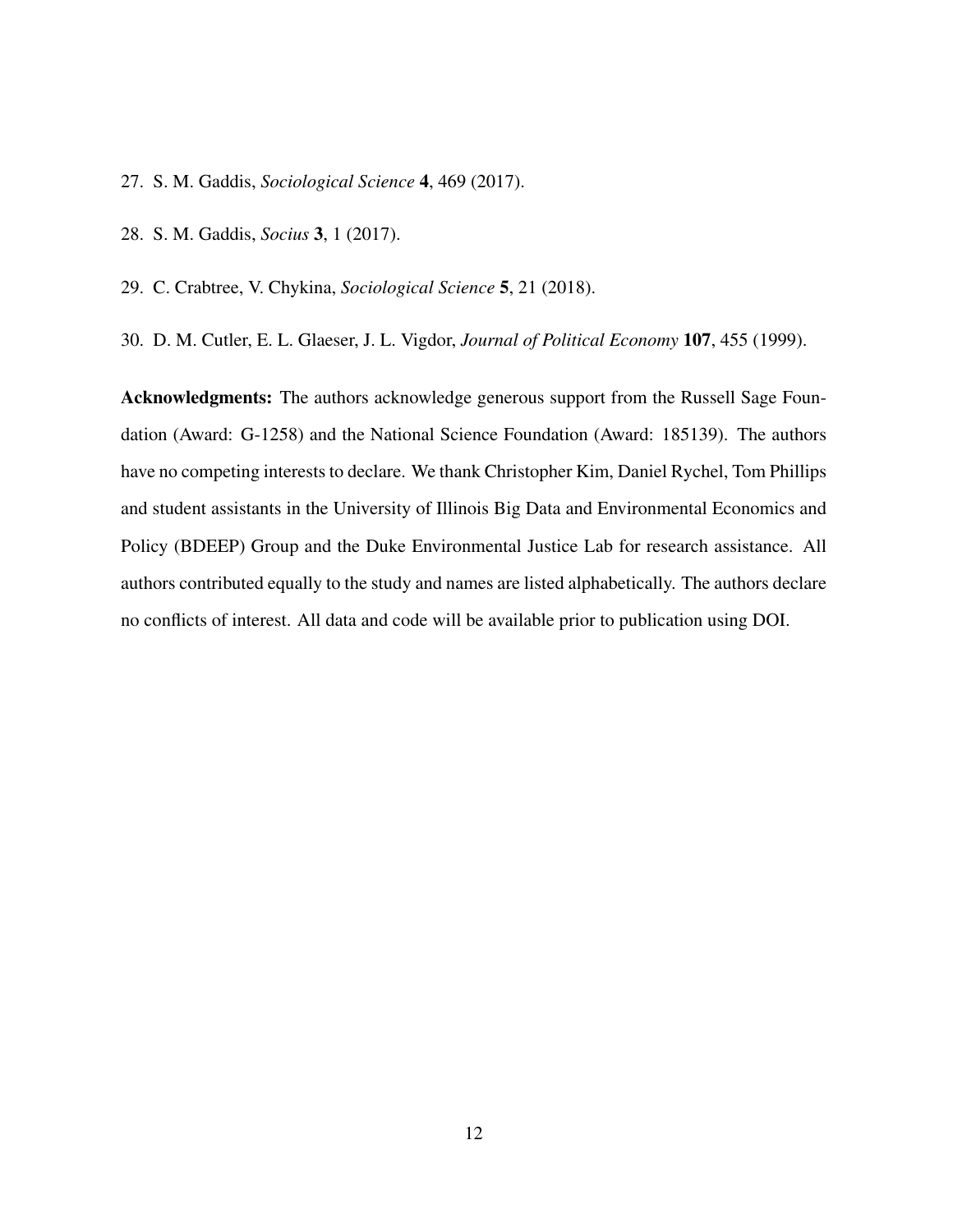## Tables and Figures

<span id="page-15-0"></span>

Figure 1. Relative Response Rates across the US

Note: Figure plots relative response rate differentials for the cities that we study with lines delineating the four major US regions defined by the Census. The top panel plots relative response rate differentials for African American identities relative to white identities, and Panel (B) for Hispanic/LatinX identities relative to white identities. Refer to Figure [SM3.2](#page-35-0) for the full set of point estimates and confidence intervals. All estimates are robust to inclusion/omission of controls.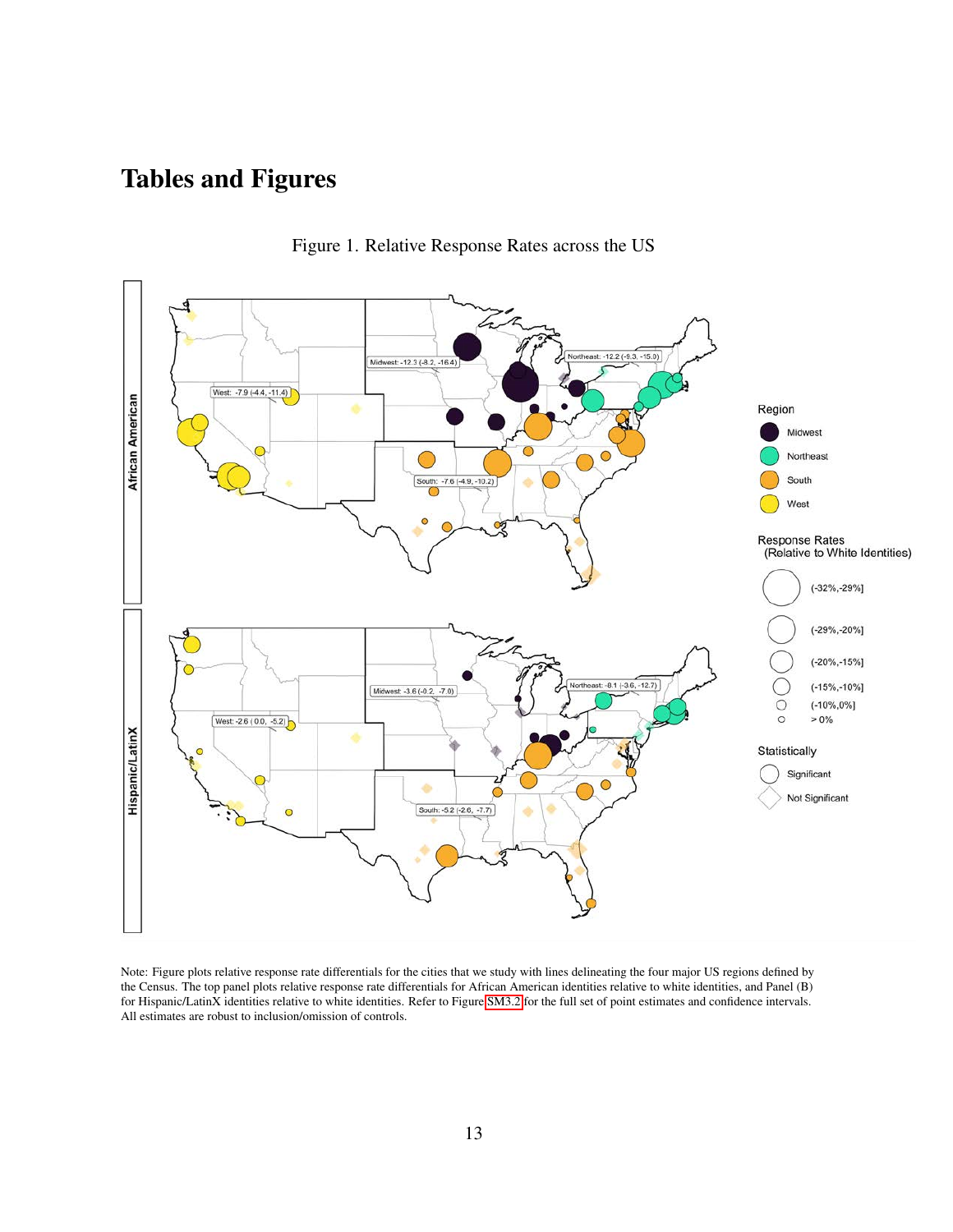<span id="page-16-0"></span>

Figure 2. Relative Response Rates, Segregation, and Intergenerational Income Mobility

(a) Relative Response Rates by CBSA Dissimilarity Index



(b) Relative Response Rates by CBSA and Income Rank Gap

Note: Figure plots in both panels CBSA relative response rate differentials for African American and Hispanic/LatinX identities relative to white identities on the vertical axis. On the horizontal axis, Panel A plots the dissimilarity index for each CBSA between African Americans (circles) and Hispanic/LatinX (triangles) and whites. Panel B plots the relative response rate differentials and differences in income rank measured at parents' mean (*21–23*) . Refer to Figure [SM3.2](#page-35-0) for the full set of point estimates and confidence intervals for relative response rates and SM [4](#page-41-0) for details on calculations of dissimilarity indices.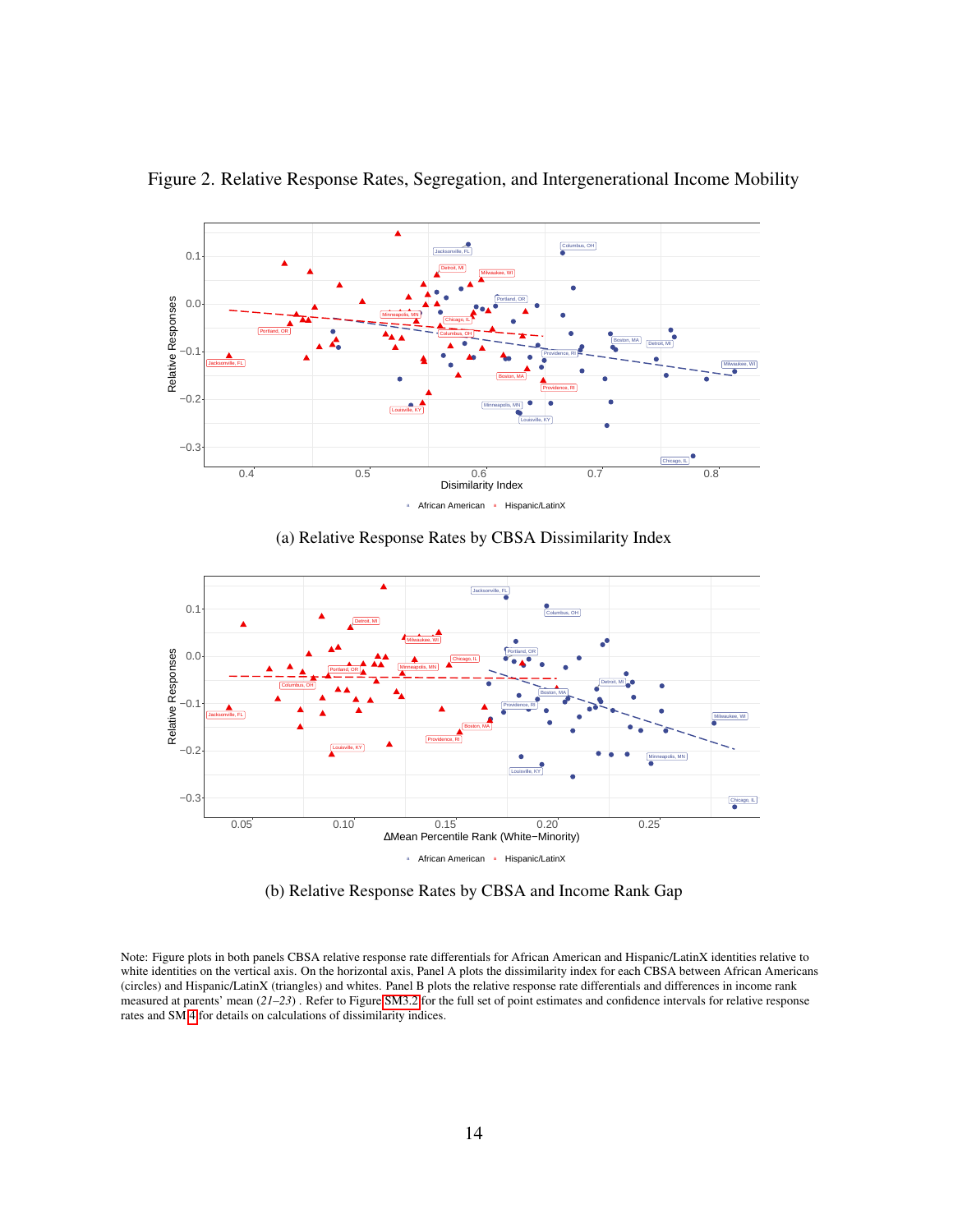<span id="page-17-0"></span>

Figure 3. Discriminatory Constraints and Housing Outcomes

Note: Figure plots relative probabilities that a household from a given racial/ethnic group rented a given property when an inquiry to that same property was denied a response in the experiment, relative to having received a positive response. Whiskers denote 90% confidence intervals. Refer to SM [5](#page-43-0) for estimation details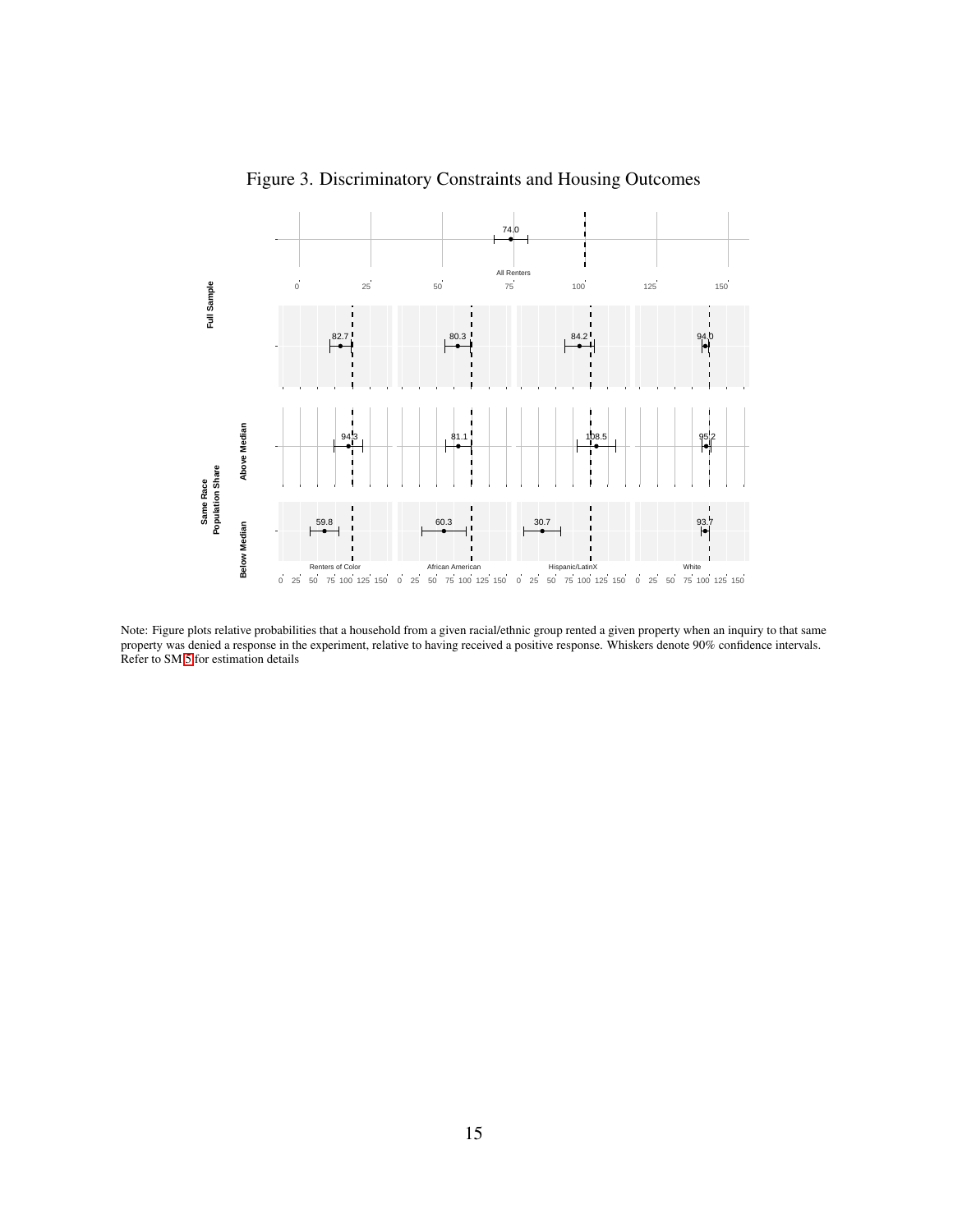## Supplementary Materials: Racial Discrimination in the United States Rental Market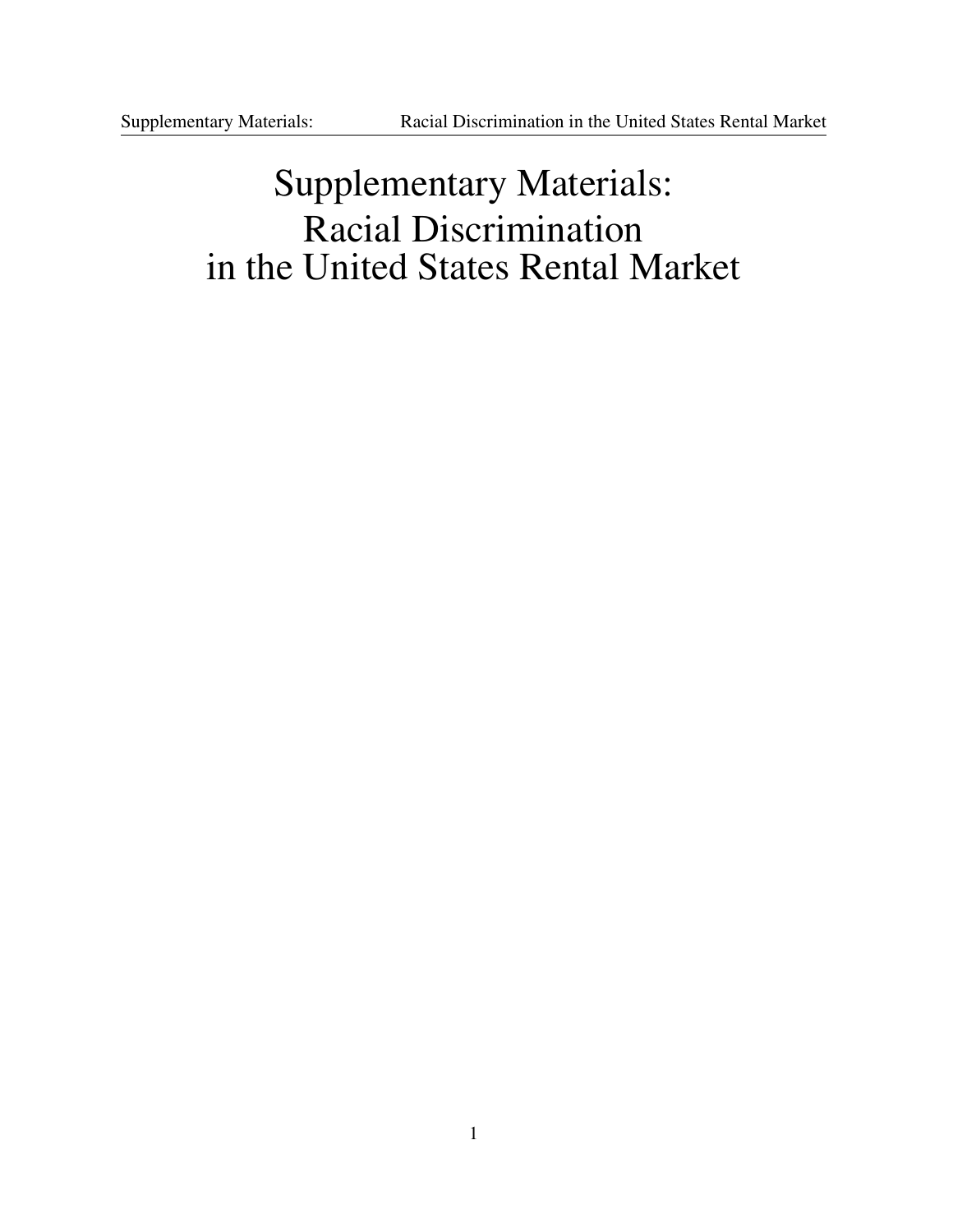## <span id="page-19-1"></span>1 Methods Supporting Experimental Design

The experiment was registered on the AEA RCT Registry as trial 5338 (*24*) and the human subjects protocol for this research design was approved by the University of Illinois Institutional Review Board (IRB #18381) on 12/07/2017.

#### <span id="page-19-0"></span>1.1 Sampling Design

The experiment was conducted in the fifty most populous Core-Based Statistical Areas (CBSAs) according to the 2010 US Census. Figure [SM1.1](#page-20-0) shows the location of the CBSAs in the experiment and Table [SM1.1](#page-21-0) describes their corresponding US Census Regions and Divisions. Rental listings were drawn using stratified-random sampling of downtown and suburban areas. Downtown zones were defined as the set of ZIP codes within a CBSA that contains the 5% of the population nearest to the city center (*25, 26*). The research design simulates a housing search using available listings sampled simultaneously, such that the timing of the experiment was consistent across the 50 markets. In each sampling round, the bot randomly selected three listings from downtown zones and three from suburban zones of all cities in the sample that became active on the previous day. Then bot followed the listing for 21 days registering whether if the property was rented or not.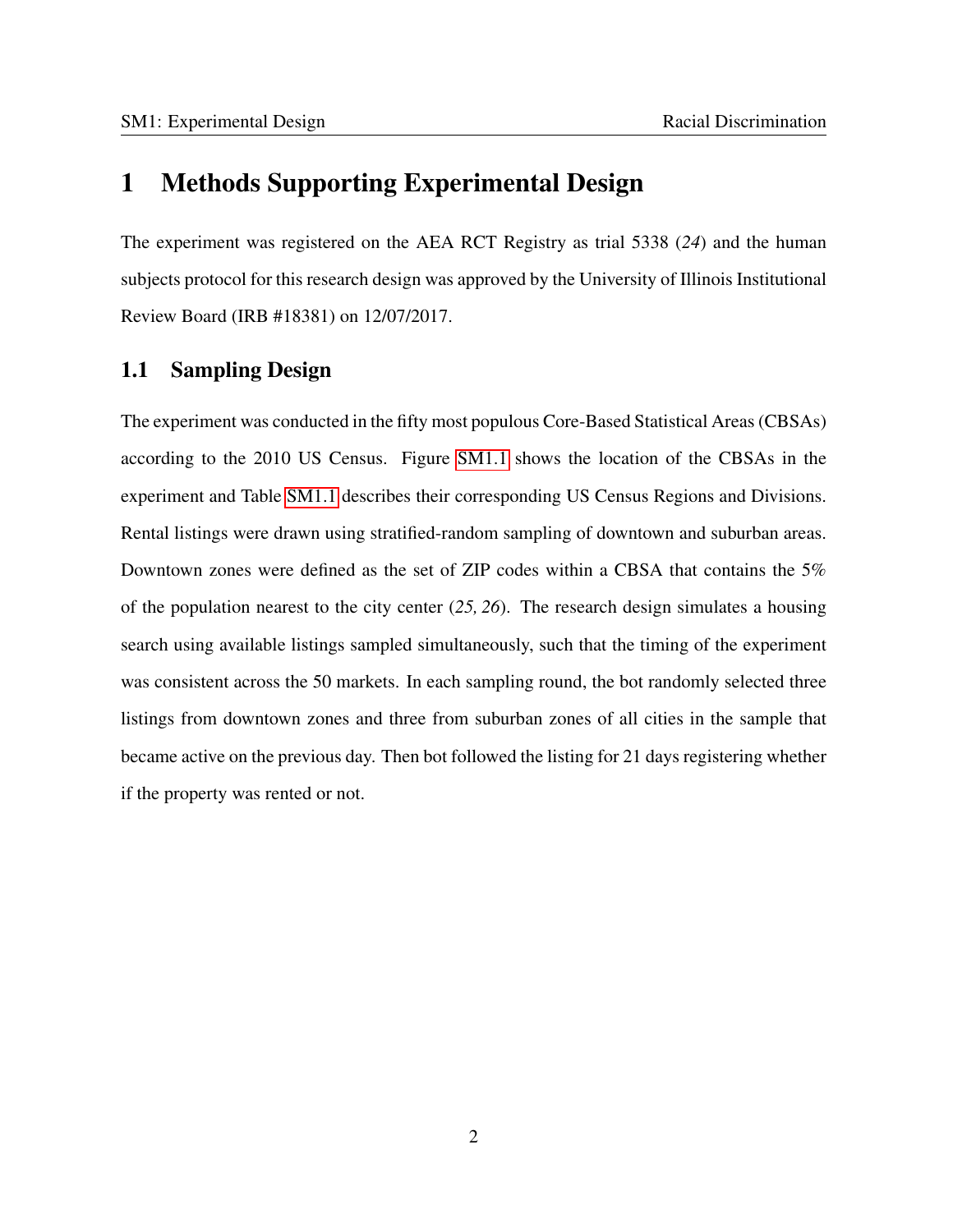<span id="page-20-0"></span>

Figure SM1.1. Core-Based Statistical Areas Statistical Areas in Study

Note: Figure shows the location of the fifty most populated Core-Based Statistical Areas (CBSAs) where we conducted the experiment.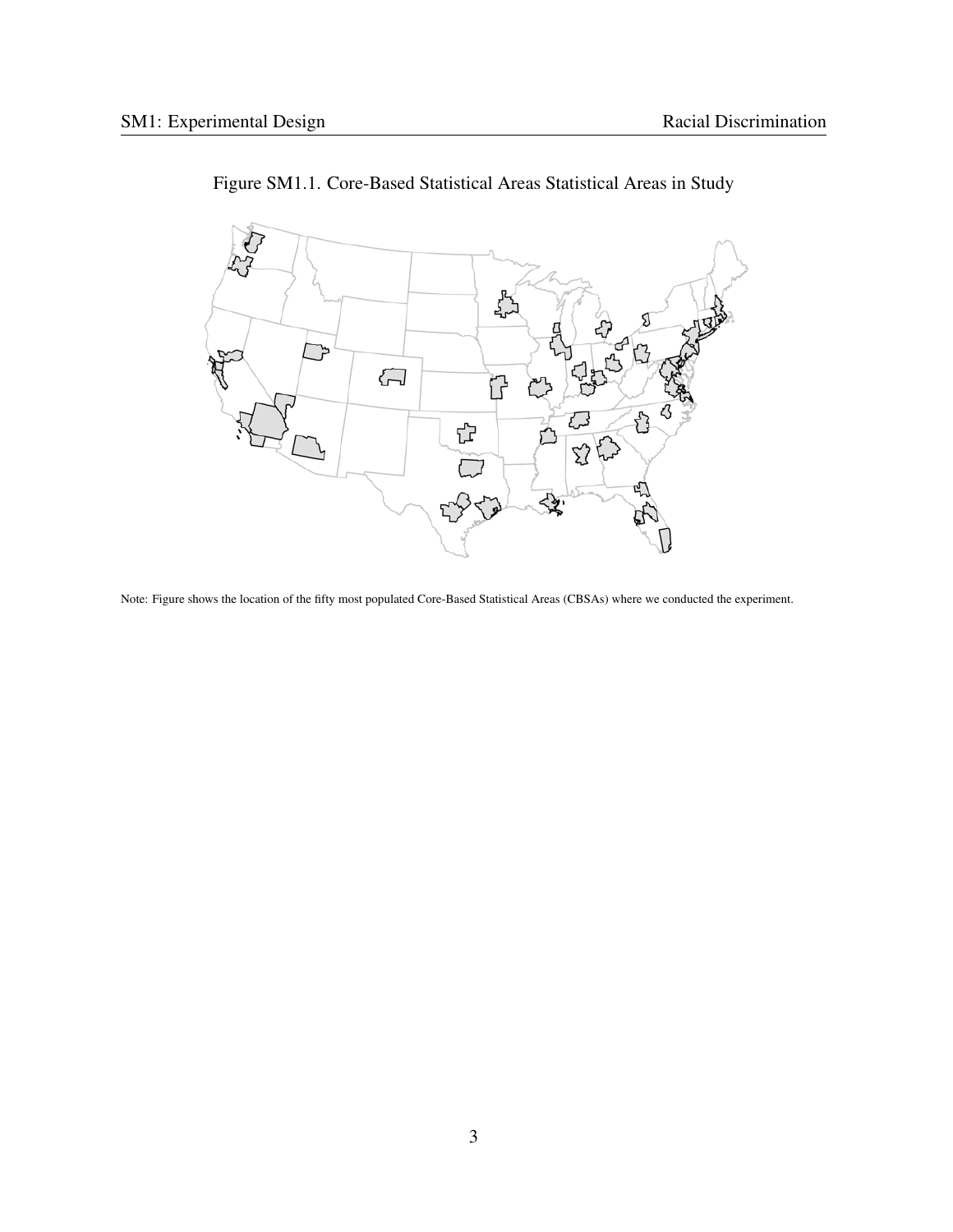| Midwest                                                                        | South                                                                                                                                                         | West                                  |
|--------------------------------------------------------------------------------|---------------------------------------------------------------------------------------------------------------------------------------------------------------|---------------------------------------|
| East North Central                                                             | East South Central                                                                                                                                            | Mountain                              |
| Detroit-Warren-Dearborn, MI                                                    | Nashville-Davidson-Murfreesboro-Franklin, TN                                                                                                                  | Phoenix-Mesa-Scottsdale, AZ           |
| Cleveland-Elyria, OH                                                           | Memphis, TN-MS-AR                                                                                                                                             | Denver-Aurora-Lakewood, CO            |
| Chicago-Naperville-Elgin, IL-IN-WI                                             | Louisville-Jefferson County, KY-IN                                                                                                                            | Las Vegas-Henderson-Paradise, NV      |
| Columbus, OH                                                                   | Birmingham-Hoover, AL                                                                                                                                         | Salt Lake City, UT                    |
| Milwaukee-Waukesha-West Allis, WI                                              | South Atlantic                                                                                                                                                | Pacific                               |
| Indianapolis-Carmel-Anderson, IN                                               | Miami-Fort Lauderdale-West Palm Beach. FL                                                                                                                     | Sacramento-Roseville-Arden-Arcade, CA |
| Cincinnati, OH-KY-IN                                                           | Virginia Beach-Norfolk-Newport News, VA-NC                                                                                                                    | San Francisco-Oakland-Hayward, CA     |
| West North Central                                                             | Tampa-St. Petersburg-Clearwater, FL                                                                                                                           | San Diego-Carlsbad, CA                |
| Kansas City, MO-KS                                                             | Orlando-Kissimmee-Sanford, FL                                                                                                                                 | Portland-Vancouver-Hillsboro, OR-WA   |
| Minneapolis-St. Paul-Bloomington, MN-WI                                        | Baltimore-Columbia-Towson, MD                                                                                                                                 | Riverside-San Bernardino-Ontario, CA  |
| St. Louis, MO-IL                                                               | Atlanta-Sandy Springs-Roswell, GA                                                                                                                             | San Jose-Sunnyvale-Santa Clara, CA    |
|                                                                                | Washington-Arlington-Alexandria, DC-VA-MD-WV                                                                                                                  | Los Angeles-Long Beach-Anaheim, CA    |
| Northeast                                                                      | Richmond, VA                                                                                                                                                  | Seattle-Tacoma-Bellevue, WA           |
| Middle Atlantic                                                                | Raleigh, NC                                                                                                                                                   |                                       |
| Pittsburgh, PA                                                                 | Jacksonville, FL                                                                                                                                              |                                       |
|                                                                                | Charlotte-Concord-Gastonia, NC-SC                                                                                                                             |                                       |
| New York-Newark-Jersey City, NY-NJ-PA<br>Buffalo-Cheektowaga-Niagara Falls, NY | West South Central                                                                                                                                            |                                       |
| hiladelphia-Camden-Wilmington, PA-NJ-DE-MD                                     | San Antonio-New Braunfels, TX                                                                                                                                 |                                       |
| New England                                                                    | Oklahoma City, OK                                                                                                                                             |                                       |
| Providence-Warwick, RI-MA                                                      | Dallas-Fort Worth-Arlington, TX                                                                                                                               |                                       |
| Hartford-West Hartford-East Hartford, CT                                       | Austin-Round Rock, TX                                                                                                                                         |                                       |
| Boston-Cambridge-Newton, MA-NH                                                 | New Orleans-Metairie, LA                                                                                                                                      |                                       |
|                                                                                | Houston-The Woodlands-Sugar Land, TX                                                                                                                          |                                       |
|                                                                                | Note: Table lists the names of the Core Based Statistical Areas were we conducted the experiment. CBSAs are divided by the 2010 Census Regions and Divisions. |                                       |

<span id="page-21-0"></span>Table SM1.1. Fifty Largest Core-Based Statistical Areas by Region and Division Table SM1.1. Fifty Largest Core-Based Statistical Areas by Region and Division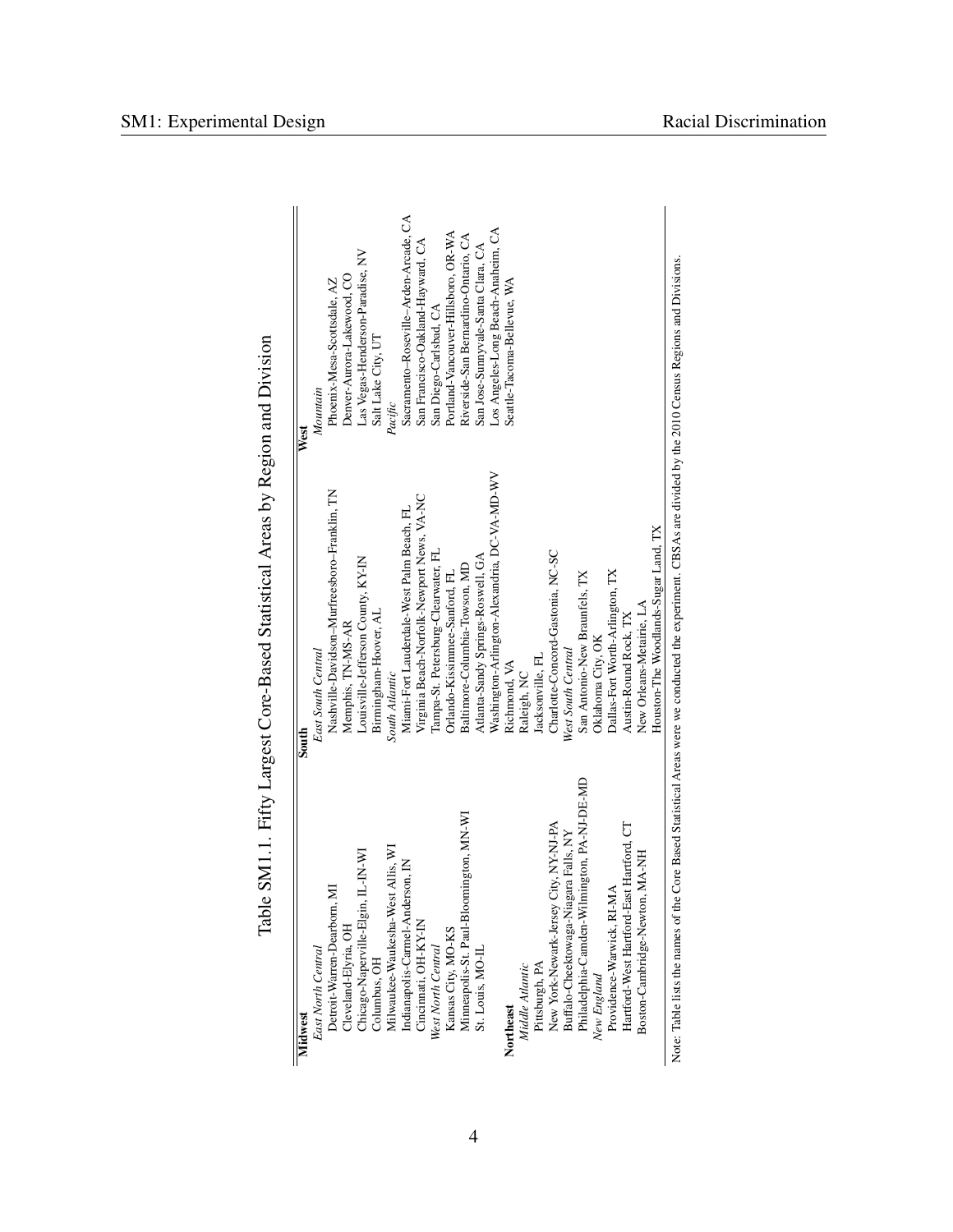#### Research Design: Inquiries

The platform used in the present study transmits automated inquiries using standardized fillable forms, which has become the default for sending inquiries on many digital housing search platforms.



**Contact This Property** 

| <b>Property Manager</b>                                                 |       |
|-------------------------------------------------------------------------|-------|
| Name                                                                    | Phone |
| Email                                                                   |       |
| Message                                                                 |       |
| I am interested in this rental and<br>would like to schedule a viewing. |       |

In the present study, inquiries are sent using the fillable form above, where prospective renters submit 3 pieces of information: (1) prospective renter's name, (2) prospective renter's phone number, (3) prospective renter's email address, (4) a message.

#### Name

1 of 16 randomly assigned first-last name pairs is assigned in any given inquiry (see SM Section [1.3](#page-27-0) for details on name selection).

#### Phone Number

Each first-last name pair is associated with a single phone number. The full set of phone numbers comes from a small set of area codes associated with the NYC metro area, which is distinct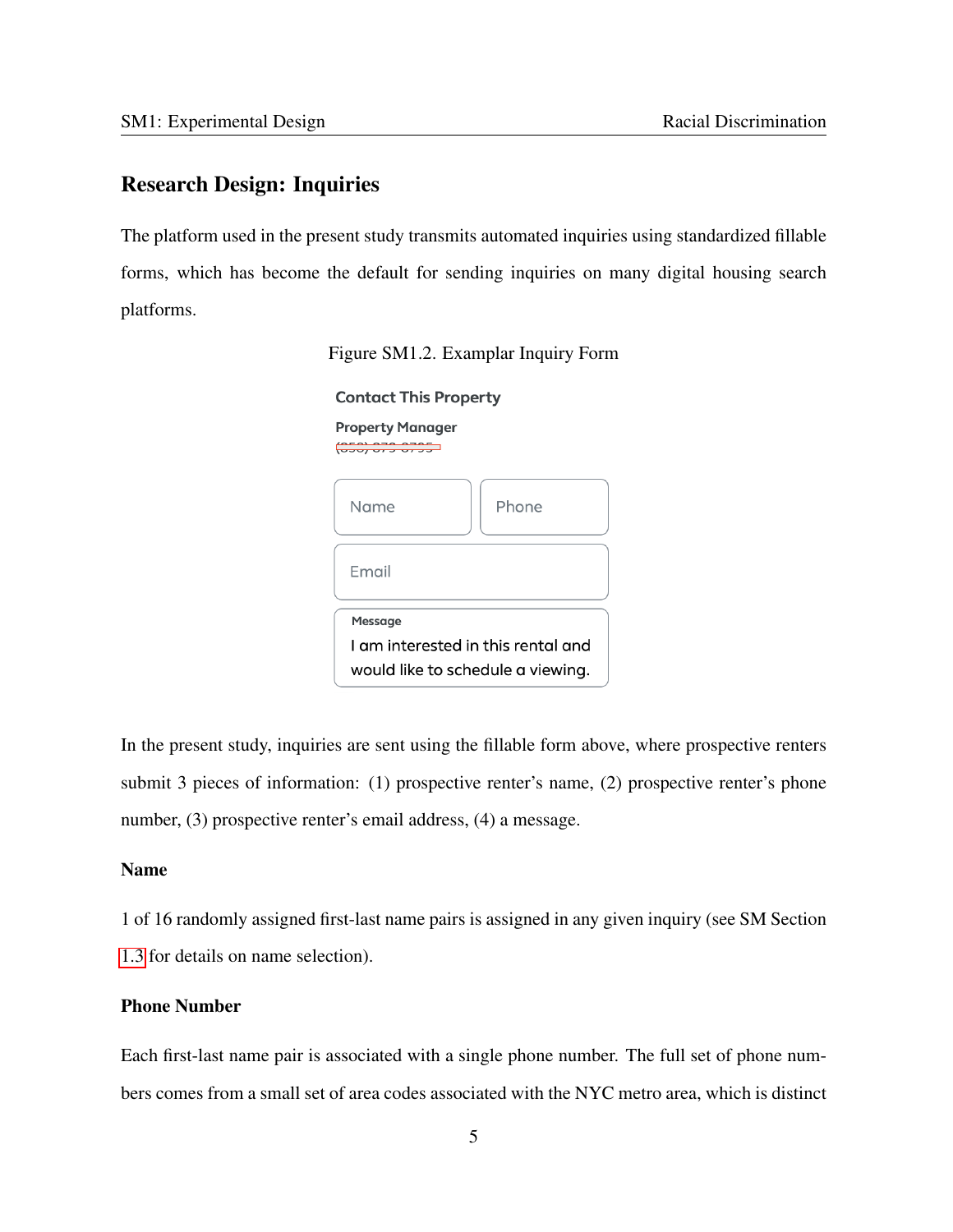from the metro areas in the sample. This is done to maximize the anonymity of identities in the study and reduce the likelihood of any differential signal extracted from specific area codes.

#### Email

Each first-last name pair is associated with a single gmail address. The full set of gmail addresses were constructed from first-last name pairs plus a series of randomly selected additional alphanumeric characters to guarantee availability.

#### Message

All inquiries were sent with the default message provided on the site: "I am interested in this rental and would like to schedule a viewing."

#### Detection

Correspondence studies rely on the assumption that online search tools will protect the anonymity of fictitious identities. We highlight the several features of the current design that were implemented to avoid detection:

- 1. Our study was implemented using communication (inquiries) through fillable forms on one of the largest housing search platforms in the United States. The forms do not rely on researcher-specified messages and provide 3 pieces of information to property managers: name, email, phone number. The use of default fillable forms allows a researcher to minimize potential salience effects from specific language used in researcher-formulated messages.
- 2. Inquiries sent to the same property were always sent at least 24 hours apart. In Table [SM1.2,](#page-25-0) we compare the probability of responses obtained using the full sample with within-listing variation to the probability of responses obtained using only the sample of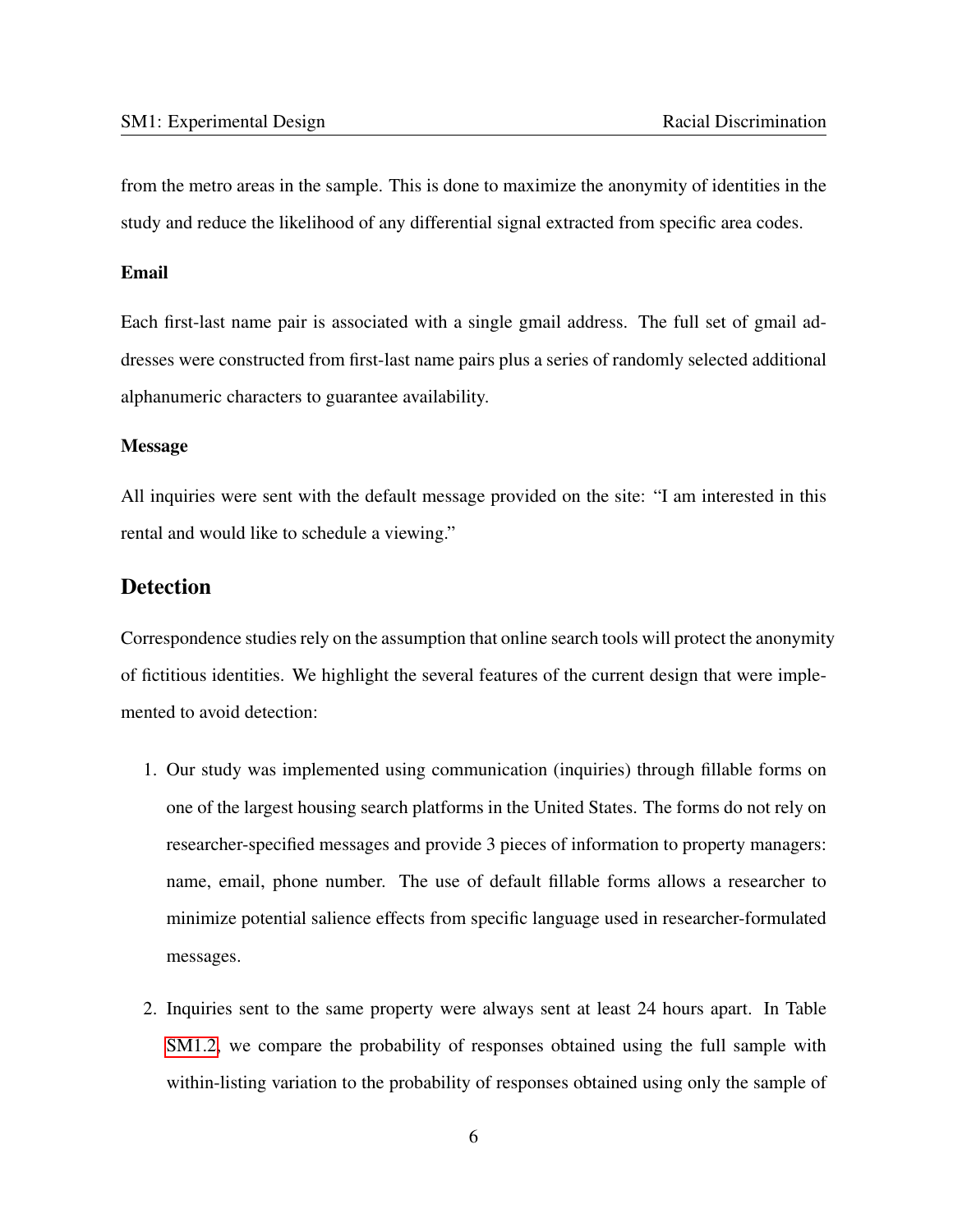responses from the 1st inquiry made to a given listing, which are not statistically different from one another.

- 3. Different properties on the platform may be managed by same property manager, increasing the likelihood that a manager will receive multiple inquiries from the same identity. Since it is common for a given renter to send out multiple inquiries in the first stage of a housing search, this alone is unlikely to result in detection of the correspondence experiment. Consistent with other studies in the correspondence literature, we randomly assign inquiries from a set of 6 names per race/ethnic group, such that the probability that a property manager who is managing 2 simultaneous listings has a low probability of interacting with the same identity.
- 4. One concern that arises in both audit and correspondence studies is the potential for those being audited to check the online profile of the tester or fictitious applicant. Our correspondence design focuses on the first contact in a housing search, where the returns to learning about a respondent are low. We might expect online research to occur in later stages of contact.
- 5. Our study utilizes names that are sampled from the highest percentiles of the distribution of each of three racial groups. By construction, these very common names will be linked to many possible online identities. For example, if a property manager were to conduct a Google search of one of our fictitious identities, they would retrieve results like: [this](https://www.google.com/search?q=jamal+robinson&oq=jamal+robinson&aqs=chrome..69i57j46j0j46j0l4.5226j0j4&sourceid=chrome&ie=UTF-8) [example.](https://www.google.com/search?q=jamal+robinson&oq=jamal+robinson&aqs=chrome..69i57j46j0j46j0l4.5226j0j4&sourceid=chrome&ie=UTF-8) It is likely that a large fraction of the renter population also has a weak online presence. We assume that the likelihood that property managers will be affected by (the absence of) identifiable online information is low.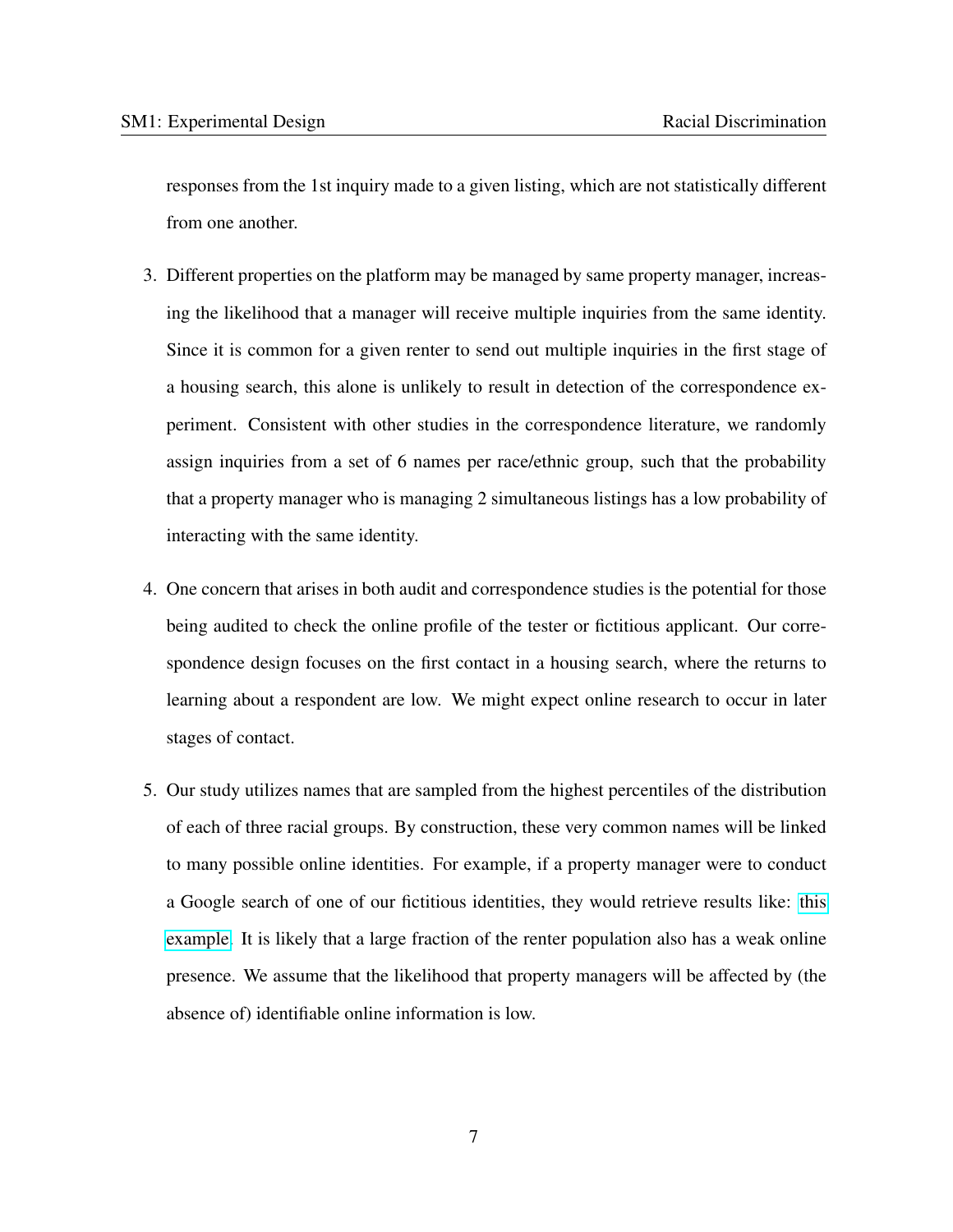|                        | Dependent variable:<br>Response |             |  |
|------------------------|---------------------------------|-------------|--|
|                        | Full                            | First       |  |
|                        | Sample                          | Inquiry     |  |
|                        | (1)                             | (2)         |  |
|                        |                                 |             |  |
| African American       | $-0.0561***$                    | -0.0669***  |  |
|                        | (0.0063)                        | (0.0133)    |  |
| Hispanic/LatinX        | $-0.0277***$                    | $-0.0302**$ |  |
|                        | (0.0057)                        | (0.0133)    |  |
| Mean Response (White)  |                                 |             |  |
| Gender                 | Yes                             | Yes         |  |
| <b>Education Level</b> | Yes                             | Yes         |  |
| <b>Inquiry Order</b>   | Yes                             |             |  |
| <b>Observations</b>    | 25428                           | 8477        |  |

#### <span id="page-25-0"></span>Table SM1.2. Probability of Response. Within listing model and First Inquiry

Notes: Table reports in column (1) coefficients from a within-property linear regression model including controls for gender, education and order the inquiry was sent. In column (2) from a linear model using only the sample of responses from the 1st inquiry made to a given listing. Standard errors clustered at the CBSA Downtown/Suburb level reported in parentheses.

\* Significant at 10% level, \*\* significant at 5% level, \*\*\* significant at 1% level.

#### 1.2 Randomization and Response Coding

After the listings were selected, a name was randomly drawn and assigned from three racial groups: African American, Hispanic/LatinX, and white. Therefore, each rental apartment received a series of three separate inquiries, one from each group, in three days, the duration of our experimental trial. The inquiry sequence from the different race groups was randomized, and inquiries for the same listing were never sent from two race groups on the same day. Thus our protocol followed the following order: (i) the bot identified all new listings in the downtown and suburban areas of each CBSA and selected three in each area (ii) It randomly sampled from the set of first – last name pairs; (iii) the bot sent an inquiry to the associated property manager; (iv) one day later, the bot randomly sampled from the set of 12 names that correspond to the remaining two racial identities and sent an inquiry; (v) on the third day, the bot sampled from the 6 names corresponding to the remaining racial identity and sent an inquiry. Table [SM1.3](#page-26-0) reports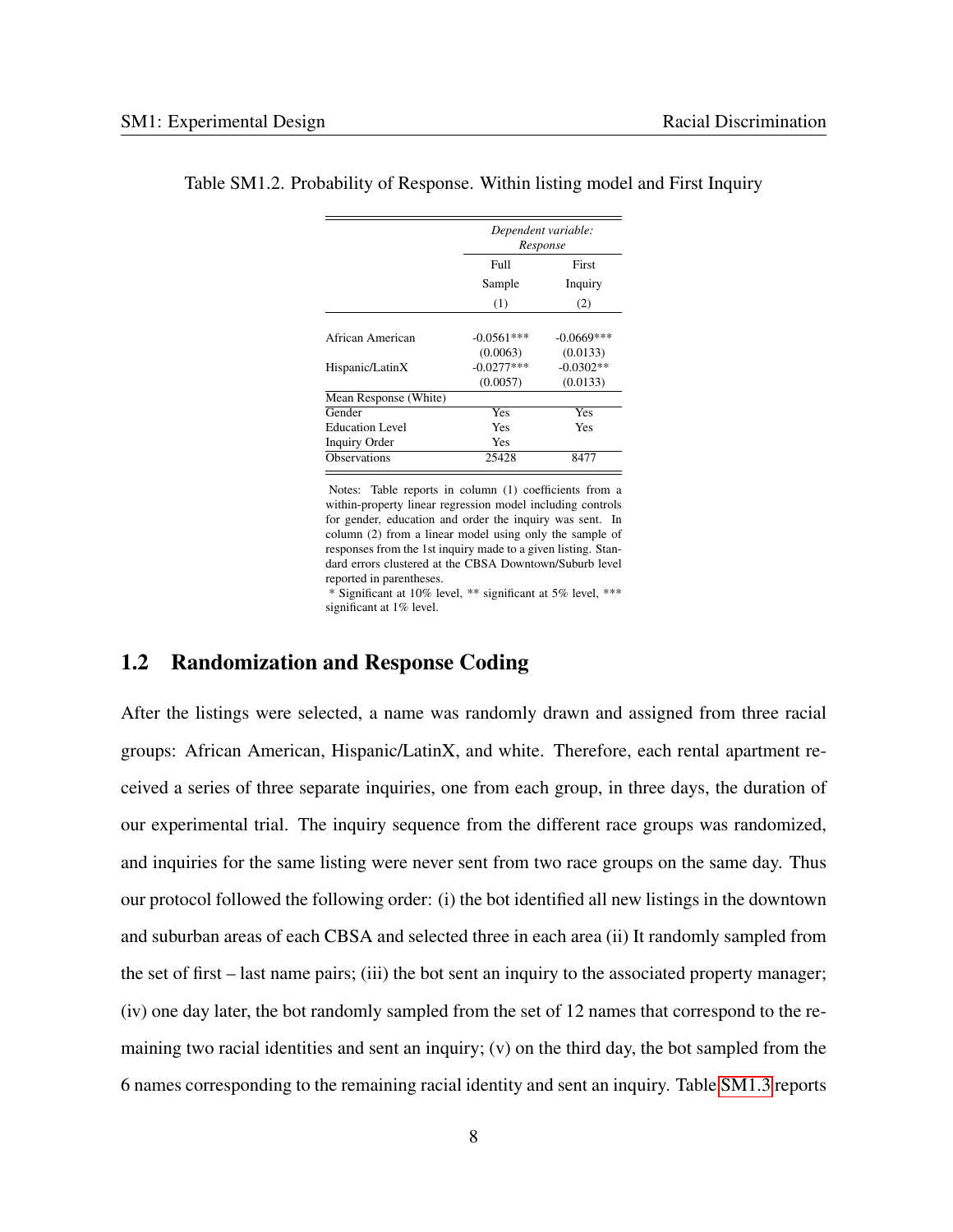the results of balance tests. We find no systematic differences in responses by the order that the inquiries are sent out, the day of the week, the gender, or the maternal education associated to the name.

<span id="page-26-0"></span>

|                       | (1)       | (2)                    | (3)                                                  | (4)                | (5)       |
|-----------------------|-----------|------------------------|------------------------------------------------------|--------------------|-----------|
|                       |           | Panel A: Inquiry Order |                                                      |                    |           |
|                       | First     | Second                 | Third                                                |                    |           |
| African American      | 0.0101    | $-0.0073$              | $-0.0028$                                            |                    |           |
|                       | (0.0093)  | (0.0094)               | (0.0094)                                             |                    |           |
| Hispanic/LatinX       | 0.0074    | 0.0027                 | $-0.0100$                                            |                    |           |
|                       | (0.0094)  | (0.0094)               | (0.0093)                                             |                    |           |
|                       |           |                        | Panel B: Evidence of Differential Choices by Weekday |                    |           |
|                       | Mon       | Tue                    | Wed                                                  | <b>Thurs</b>       | Fri       |
| African American      | $-0.0011$ | $-0.0015$              | $-0.0013$                                            | 0.0021             | $-0.0011$ |
|                       | (0.0058)  | (0.0052)               | (0.0063)                                             | (0.0053)           | (0.0062)  |
| Hispanic/LatinX       | 0.0000    | 0.0017                 | 0.0002                                               | $-0.0004$          | 0.0012    |
|                       | (0.0056)  | (0.0055)               | (0.0063)                                             | (0.0053)           | (0.0055)  |
|                       |           |                        | Panel C: Gender and Mother's Education Level         |                    |           |
|                       |           | Gender                 |                                                      | Mother's Education |           |
|                       | Male      | Female                 | Low                                                  | Medium             | High      |
| African American      | $-0.0006$ | 0.0006                 | $-0.0073$                                            | 0.0024             | 0.0049    |
|                       | (0.0080)  | (0.0080)               | (0.0075)                                             | (0.0072)           | (0.0070)  |
| Hispanic/LatinX       | $-0.0027$ | 0.0027                 | $-0.0050$                                            | 0.0016             | 0.0035    |
|                       | (0.0076)  | (0.0076)               | (0.0072)                                             | (0.0071)           | (0.0079)  |
| Mean Response (White) | 0.60      | 0.60                   | 0.60                                                 | 0.60               | 0.60      |
| <b>Observations</b>   | 25,428    | 25,428                 | 25,428                                               | 25,428             | 25,428    |

Table SM1.3. Overall Response Rates

Notes: Table reports coefficients from a within-property linear model including controls on different outcomes. In Panel A, the dependent variable takes 1 or 0 depending the order in which the inquiry was sent out, i.e. in Column (1) takes 1 if the inquiry was sent first and 0 otherwise. Regressions in Panel A include controls for gender and education level. In Panel B, takes 1 or 0 depending the weekday the inquiry was sent and includes control for gender, education and order the inquiry was sent. Panel C, does the same for male and females, and levels of maternal education. In the first case, it includes control for education and order the inquiry was sent. In the second case, it controls for gender and order the inquiry was sent. Standard errors clustered at the CBSA Downtown/Suburb level.

\* Significant at 10% level, \*\* significant at 5% level, \*\*\* significant at 1% level.

Responses from property managers were received via email (Gmail address associated with each name), phone messages (individual phone numbers associated with each name), and text messages. The content of phone, text, and email responses from property managers are recorded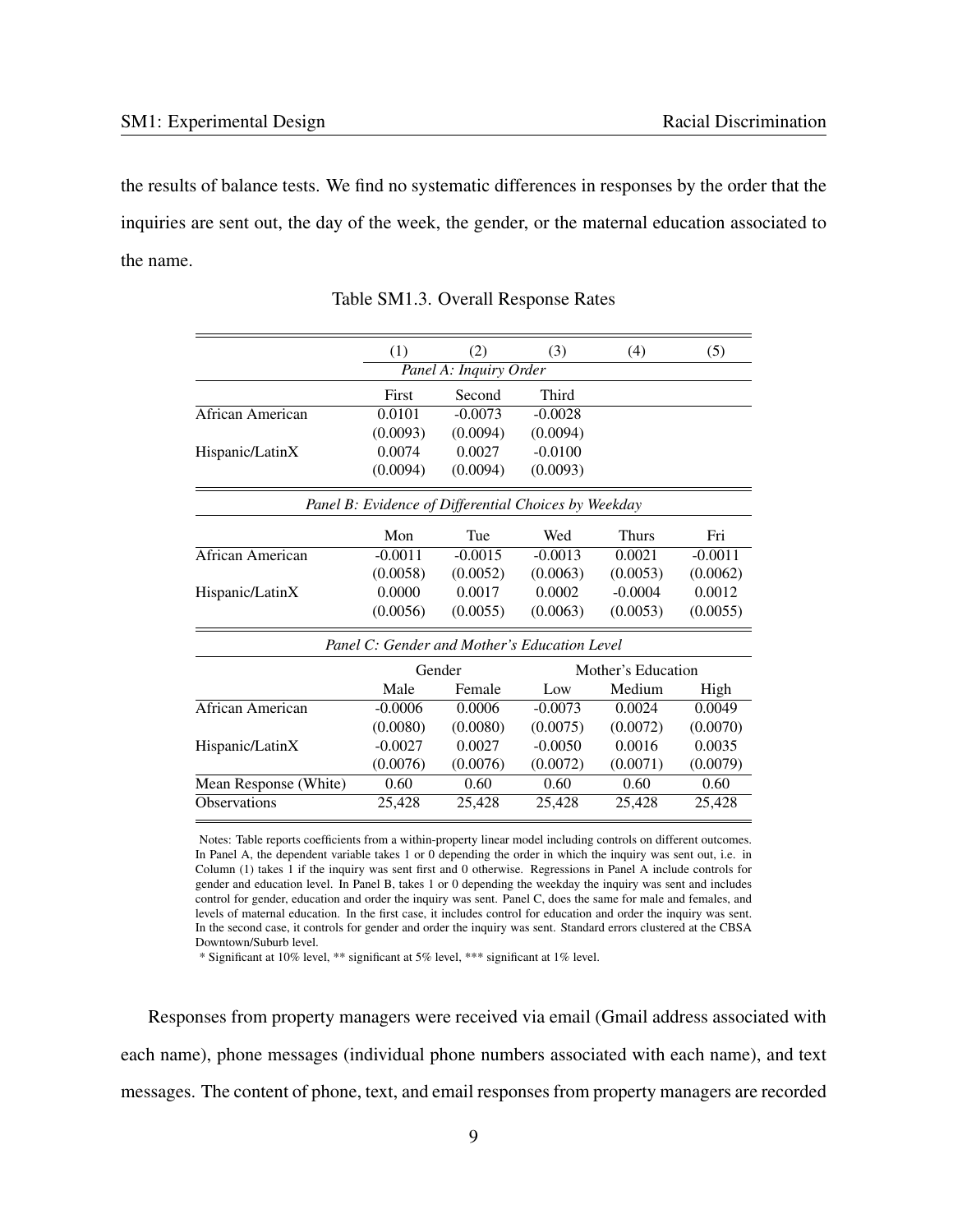by a team of human coders to ensure the quality of the data. A positive response is coded as such if it is received within 7 days and it indicates that the property is available for rent. Figure [SM1.3](#page-27-1) plots the distribution of inquiry response time in the sample: 55% of responses are received within the first 8 hours of an inquiry, 80% are received within 24 hours and 98% are received within 5 days. The 7-day cutoff is used to restrict responses that may be received weeks or months after an inquiry and are not counted as choices in the study.

Figure SM1.3. Days between Inquiry and Response

<span id="page-27-1"></span>

Note: Figure plots times elapsed between inquiries and responses in the sample using the timestamp given at the moment that an inquiry is sent and the timestamp given on the phone, email, or text response.

#### <span id="page-27-0"></span>1.3 Name Selection

In correspondence studies, the researcher "corresponds" with the subject using fictitious identities. These fictitious identities are identical in every way except that they vary on a single trait (*10*). The correspondence between the researcher and the subject is conducted either by mail or online platforms. The researcher sends applications to rent a home, find a job, etc. Differences in responses are generally taken as evidence o discrimination.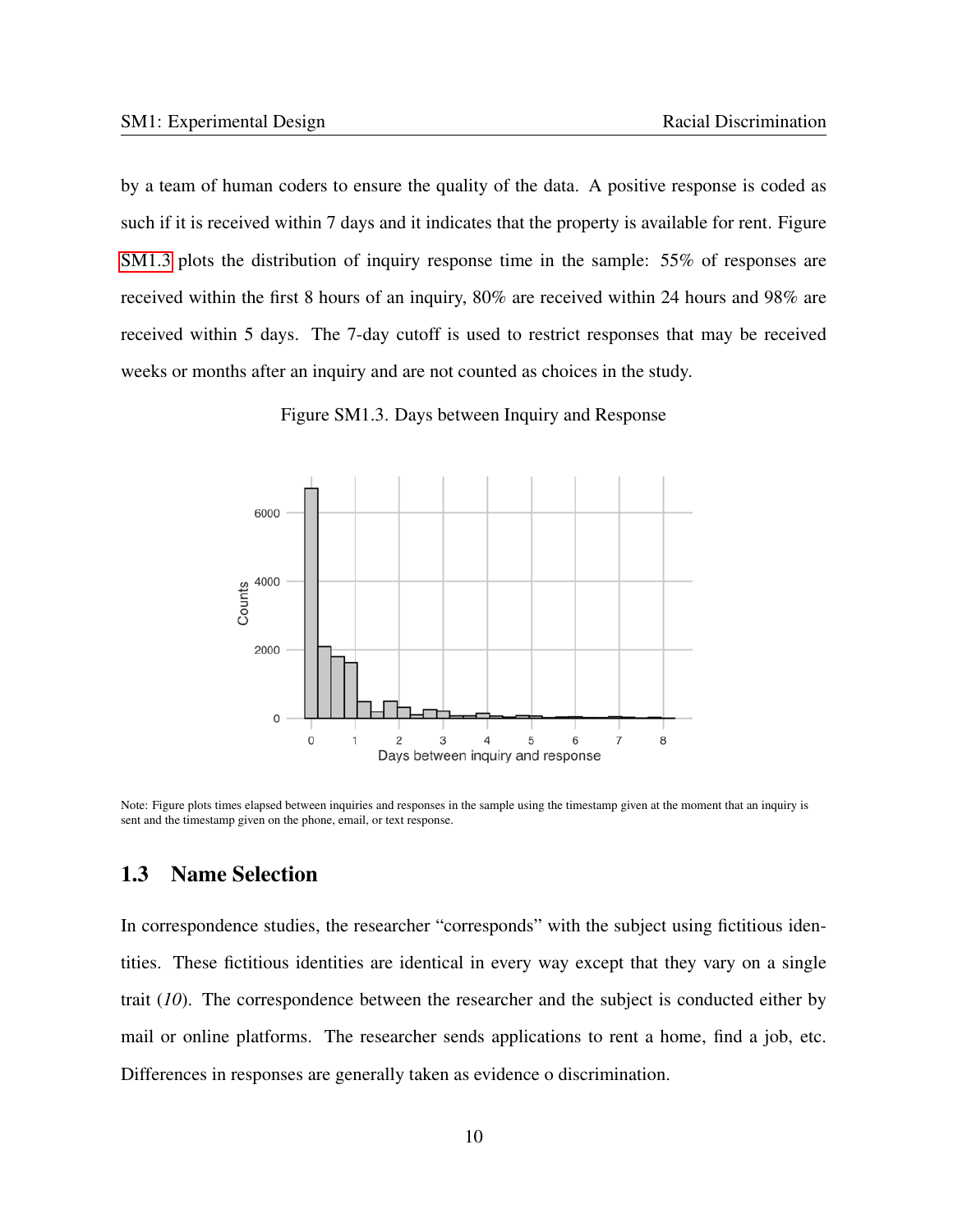In this study, we vary names as the trait that elicits differential responses. An essential step is selecting names that are more likely to elicit the desired behavior while holding everything else constant. This study constructs first and last names pairs that have been shown to elicit racialized associations with each of 3 racial/ethnic categories: African American, Hispanic/LatinX, and White (*27, 28*)

The first names used have a high congruence with the statistical distribution based on birth records and external classification by survey responders (*27, 28*). Furthermore, the birth record data used to construct the names cover the years 1994 to 2012, making them relevant for renters under age 25 as of the time of our study (*27*). Panel A of Table [SM1.4](#page-29-0) reports the identification rates for the specific subset of first names that we use in the present study (*27, 28*). Last names were generated using the distribution from the 2010 census. Panel B shows the set of last names used. In each case, identification rates increase with the inclusion of matched last names. The final set of first-last name pairs that we use are: Nia Harris, Jalen Jackson, Ebony James, Lamar Williams, Shanice Thomas, DaQuan Robinson, Isabella Lopez, Jorge Rodriguez, Mariana Morales, Pedro Sanchez, Jimena Ramirez, Luis Torres, Aubrey Murphy, Caleb Peterson, Erica Cox, Charlie Myers, Leslie Wood, Ronnie Miller.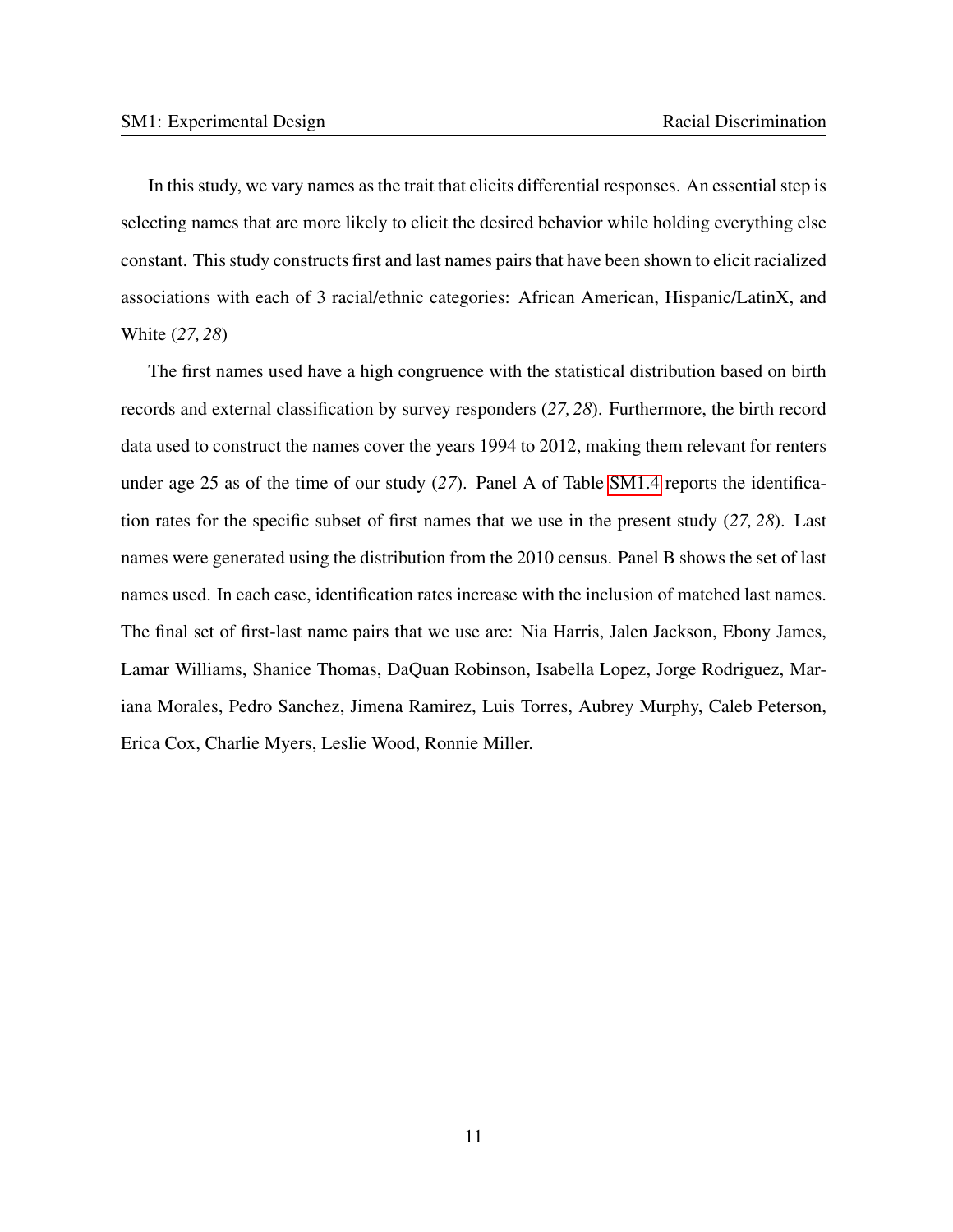|                  |           | Panel A. Identification Rates (27, 28) (%)                     |                 |                    |
|------------------|-----------|----------------------------------------------------------------|-----------------|--------------------|
| Race             | First     | N <sub>o</sub>                                                 | Last Name       | Tercile            |
|                  | Name      | Last Name                                                      | Included        | Mother's Education |
| African American | Nia       | 41                                                             | 65              | High               |
| African American | Jalen     | 63                                                             | 71              | High               |
| African American | Ebony     | 91                                                             | 95              | Med                |
| African American | Lamar     | 88                                                             | 94              | Med                |
| African American | Shanice   | 93                                                             | 92              | Low                |
| African American | DaQuan    | 91                                                             | 96              | Low                |
| Hispanic/LatinX  | Isabella  | 48                                                             | 98              | High               |
| Hispanic/LatinX  | Jorge     | 86                                                             | 98              | High               |
| Hispanic/LatinX  | Mariana   | 78                                                             | 99              | Med                |
| Hispanic/LatinX  | Pedro     | 98                                                             | 99              | Med                |
| Hispanic/LatinX  | Jimena    | 49                                                             | 97              | Low                |
| Hispanic/LatinX  | Luis      | 83                                                             | 99              | Low                |
| White            | Aubrey    | 90                                                             | 93              | High               |
| White            | Caleb     | 77                                                             | 84              | High               |
| White            | Erica     | 82                                                             | 93              | Med                |
| White            | Charlie   | 86                                                             | 91              | Med                |
| White            | Leslie    | 72                                                             | 93              | Low                |
| White            | Ronnie    | 71                                                             | 89              | Low                |
|                  |           | Panel B. Last Names Frequency of Occurrence in 2010 Census (%) |                 |                    |
| Race             | Last Name | African American                                               | Hispanic/LatinX | White              |
| African American | Harris    | 42.4                                                           | 2.3             | 51.4               |
| African American | Jackson   | 53.0                                                           | 2.5             | 39.9               |
| African American | James     | 38.9                                                           | 3.1             | 51.6               |
| African American | Williams  | 47.7                                                           | 2.5             | 45.8               |
| African American | Thomas    | 38.8                                                           | 2.5             | 52.6               |
| African American | Robinson  | 44.9                                                           | 2.6             | 48.7               |
| Hispanic/LatinX  | Lopez     | 0.6                                                            | 92.9            | 4.9                |
| Hispanic/LatinX  | Rodriguez | 0.5                                                            | 93.8            | 4.8                |
| Hispanic/LatinX  | Morales   | 0.6                                                            | 93.2            | 4.6                |
| Hispanic/LatinX  | Sanchez   | 0.5                                                            | 93.0            | 5.0                |
| Hispanic/LatinX  | Ramirez   | 0.3                                                            | 94.5            | 3.9                |
| Hispanic/LatinX  | Torres    | 0.6                                                            | 92.2            | 5.4                |
| White            | Murphy    | 11.5                                                           | 2.3             | 83.1               |
| White            | Peterson  | 10.1                                                           | 2.4             | 84.4               |
| White            | Cox       | 12.1                                                           | 2.3             | 82.6               |
| White            | Myers     | 10.5                                                           | 2.1             | 84.5               |
| White            | Wood      | 5.6                                                            | 2.4             | 88.7               |
| White            | Miller    | 10.8                                                           | 2.2             | 84.1               |

<span id="page-29-0"></span>Table SM1.4. Identification Rates for First Names and Last Name Frequencies

Notes: In Panel A, table shows identification rates for the first names that we used in our study, if the names are presented without and with a last name, and the average tercile of the mother's education (*27, 28*). In Panel B, table shows the last names used withe the frequency of occurrence by race/ethnicity. In the study, we use the following first-last name pairs; Nia Harris, Jalen Jackson, Ebony James, Lamar Williams, Shanice Thomas, DaQuan Robinson, Isabella Lopez, Jorge Rodriguez, Mariana Morales, Pedro Sanchez, Jimena Ramirez, Luis Torres, Aubrey Murphy, Caleb Peterson, Erica Cox, Charlie Myers, Leslie Wood, Ronnie Miller.

It is worth noting that these names may not be representative of the entire population's names. However, they are chosen because there is strong empirical support of the alignment between these names and associated racial/ethnic perception (*27–29*).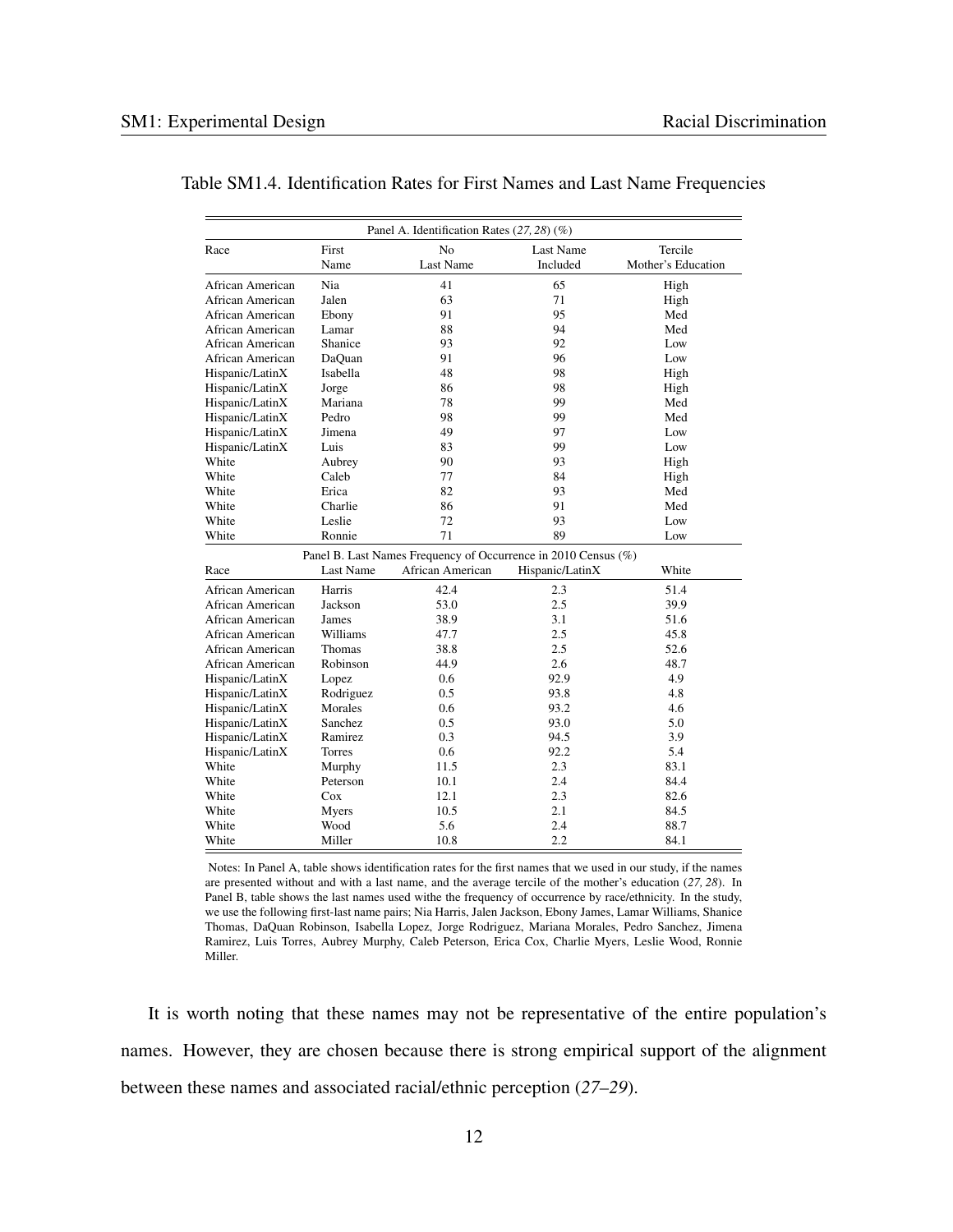A potential concern is that the tested subjects can potentially check online the auditor's profile. This study assumes that these online checks will not affect the results. This assumption in our setting is likely to hold because: (i) we restrict the focus on the first contact. It is unlikely that the subject is searching for the applicant since returns are low at this stage. (ii) the names chosen in this study are prevalent. Thus they are linked to many possible online identities. Furthermore, this study assumes that response probabilities are not affected by our chosen identities' online presence.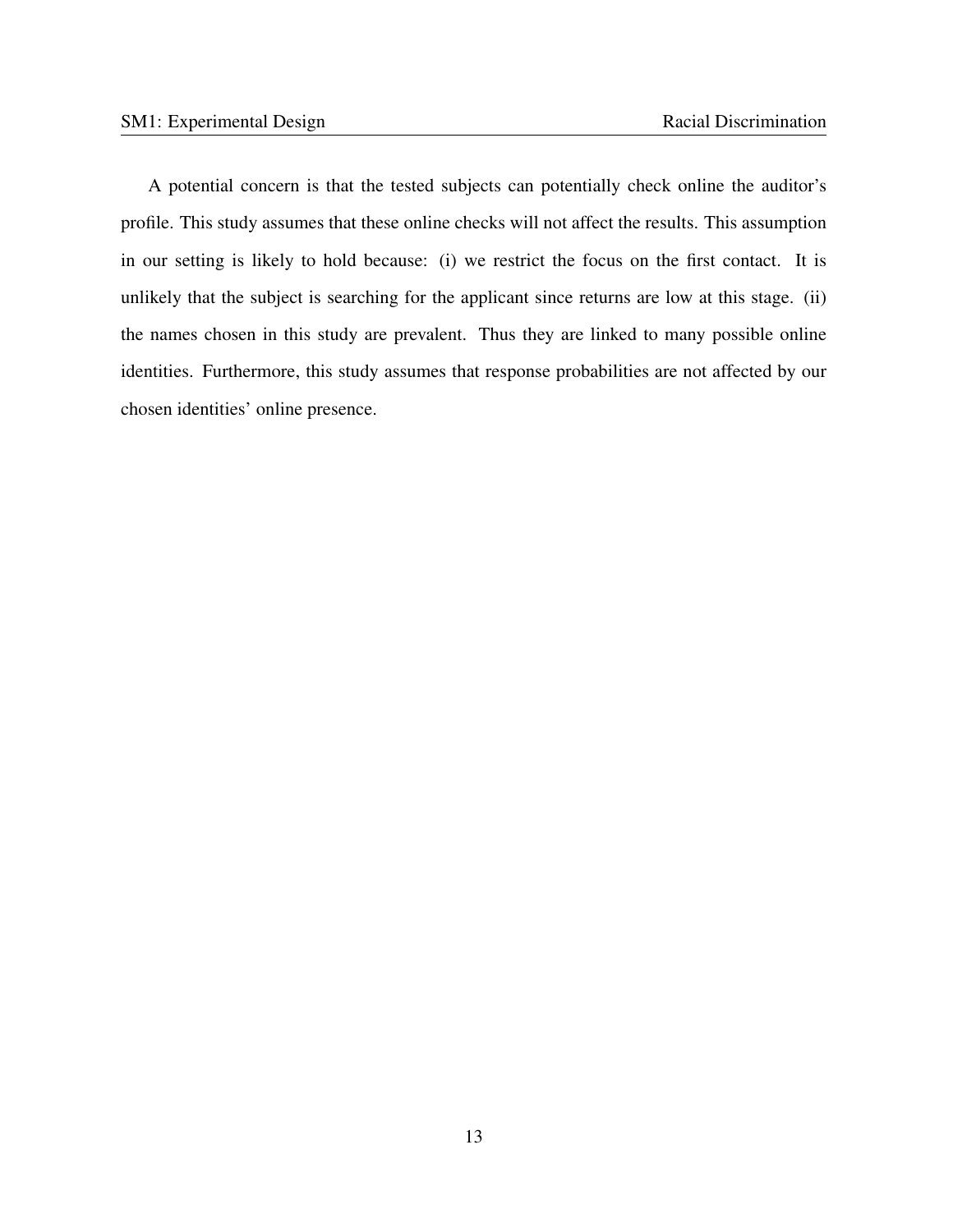## <span id="page-31-0"></span>2 Methods for Estimating Relative Response Rate Differentials

The experimental design involves a sequence of binomial decisions  $(j)$ , where the property manager of a given listing i decides whether to respond ( $Response_{ij} = 1$ ) or not ( $y_{ij} = 0$ ) with  $j = 1, 2, 3$ . The magnitude of discriminatory constraints are estimated using a within-listing linear probability model:

<span id="page-31-1"></span>
$$
Response_{ij} = \beta_A African\,American_j + \beta_LHispanic/LatinX_j + \theta X_j + \delta_i + \epsilon_{ij} \tag{1}
$$

African American<sub>j</sub> and Hispanic/Latin $X_j$  are indicator variables that take a value of one if the race group associated with the identity is either African American or Hispanic/LatinX; and zero otherwise.  $X_j$  is a vector of identity-specific control variables: gender, education level, and the order in which the inquiry was sent. Given that names are drawn randomly and balanced across gender, education level, and inquiry order, estimates of  $\beta$  should be robust to the inclusion/omission of  $X_j$ .

#### Average Effects and Robustness to Controls

Table [SM2.1](#page-32-0) reports estimates from Eq. [1](#page-31-1) from specifications including different sets of controls. Estimates are robust across specification. Specifications including controls have slightly higher precision.  $\delta_i$  is a landlord-property specific fixed effect, that controls from any within landlord-property time invariant characteristics. By generating within-property estimates of response for each racial group, we can more directly examine the effect of discriminatory constraints on each choice set in the sample. The  $\beta$  coefficients measure the within-listing difference in the probability of a response to an inquiry from an African American or Hispanic/LatinX identity relative to a comparison white identity. The estimate of  $-0.0561$  in Table [SM2.1](#page-32-0) implies that the probability of response to the average inquiry from an African American identity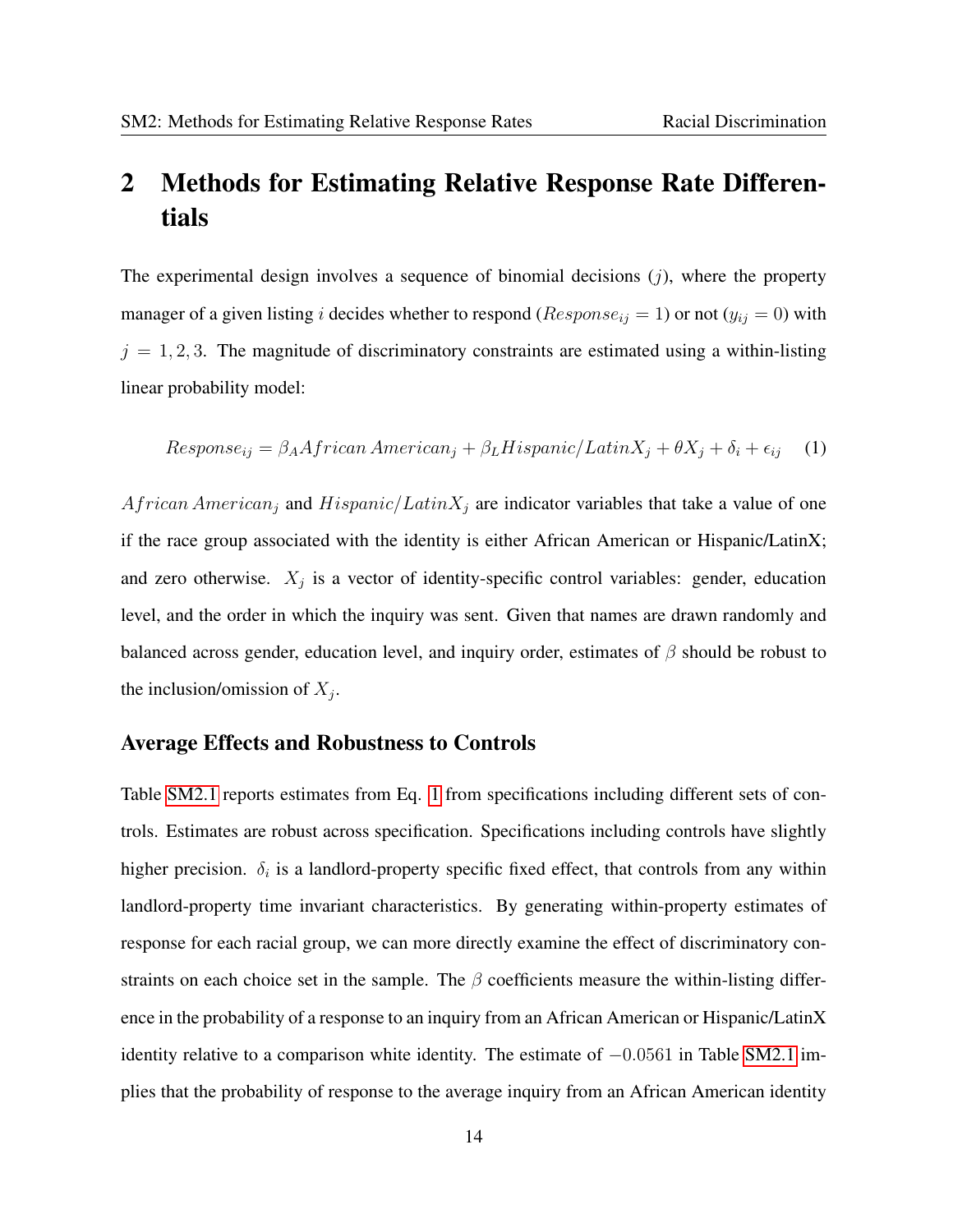is 5.6% lower than a comparison white identity in the full sample. The probability of response to the average inquiry from a Hispanic/LatinX identity is 2.7% lower than a comparison white identity in the full sample.

<span id="page-32-0"></span>

|                        | Dependent variable: Response |              |              |              |  |
|------------------------|------------------------------|--------------|--------------|--------------|--|
|                        | (1)                          | (2)          | (3)          | (4)          |  |
| African American       | $-0.0558***$                 | $-0.0558***$ | $-0.0558***$ | $-0.0561***$ |  |
|                        | (0.0062)                     | (0.0062)     | (0.0063)     | (0.0063)     |  |
| Hispanic/LatinX        | $-0.0272***$                 | $-0.0273***$ | $-0.0272***$ | $-0.0277***$ |  |
|                        | (0.0057)                     | (0.0058)     | (0.0058)     | (0.0057)     |  |
| Mean Response (White)  | 0.60                         | 0.60         | 0.60         | 0.60         |  |
| Gender                 |                              | <b>Yes</b>   | Yes          | Yes          |  |
| <b>Education Level</b> |                              |              | Yes          | <b>Yes</b>   |  |
| <b>Inquiry Order</b>   |                              |              |              | Yes          |  |
| Observations           | 25,428                       | 25,428       | 25,428       | 25,428       |  |
|                        |                              |              |              |              |  |

Table SM2.1. Estimates of Discriminatory Constraint on Housing Choice: Robustness to Controls

Notes: Table reports coefficients from a within-property linear regression model. Columns include successively more controls for gender, education, and inquiry order.

\* Significant at 10% level, \*\* significant at 5% level, \*\*\* significant at 1% level.

In the main text, we express the coefficients in equation [\(1\)](#page-31-1) as relative response rates, which compare the probability of a response to an inquiry from a given group to the probability for the white group. We calculate relative response rates using the following equations:

$$
RR_A = \frac{P(Response|AfAm=1)}{P(Response|W=1)} = \frac{\beta_A}{\mu_W}
$$
\n(2)

$$
RR_L = \frac{P(Response|LatinX = 1)}{P(Response|W = 1)} = \frac{\beta_L}{\mu_W}
$$
\n(3)

where  $\mu_W$  is the average response for whites. Standard errors for relative response rates are obtained using the delta method.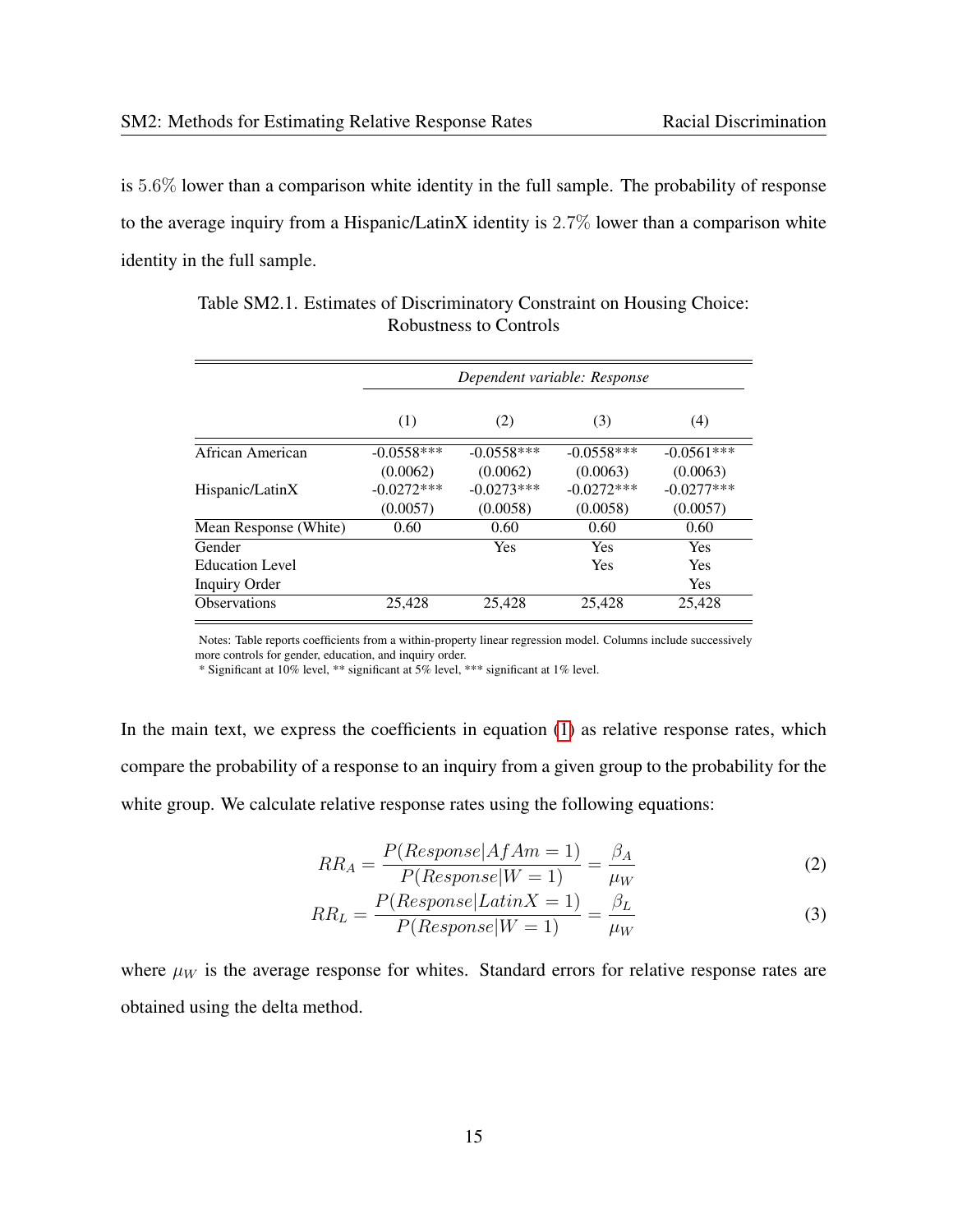## 3 Methods for Relative Response Rates by City and Region

In this section, we first provide detailed documentation of the cross-city variation in baseline (white) response rates and response rates by race group underlying the variation observed in Figure 1. Next, we examine the correlation between African American and Hispanic/LatinX relative response rates across cities and regions, and then document the correlation between relative response rates and baseline rates.

We then measure the robustness of our estimates to the inclusion/omission of experimental trials conducted during major events occurring during the study period, including (1) the onset of lockdowns during the early part of COVID-19 and (2) the murder of George Floyd and subsequent protests. We do not find evidence of systematic differences during these periods. Finally, we test for heterogeneity in relative response rates across the urban/suburban divide. We do not find evidence of differences in relative response rates in housing options located in downtown versus suburban zones in our 50 city sample.

#### Overall and Relative Response Rates by City

We begin by reporting average response rates and estimates of relative response rates across each of the 50 markets in our sample. Figure [SM3.1](#page-34-0) plots the average response rates to inquiries from white identities across all rounds conducted in each market. We find substantial heterogeneity in these baseline response rates across the 50 housing markets, ranging from 42% in Las Vegas, NV to 76% in Denver, CO. Baseline rates in 37 of the 50 city sample fall between 50-70%.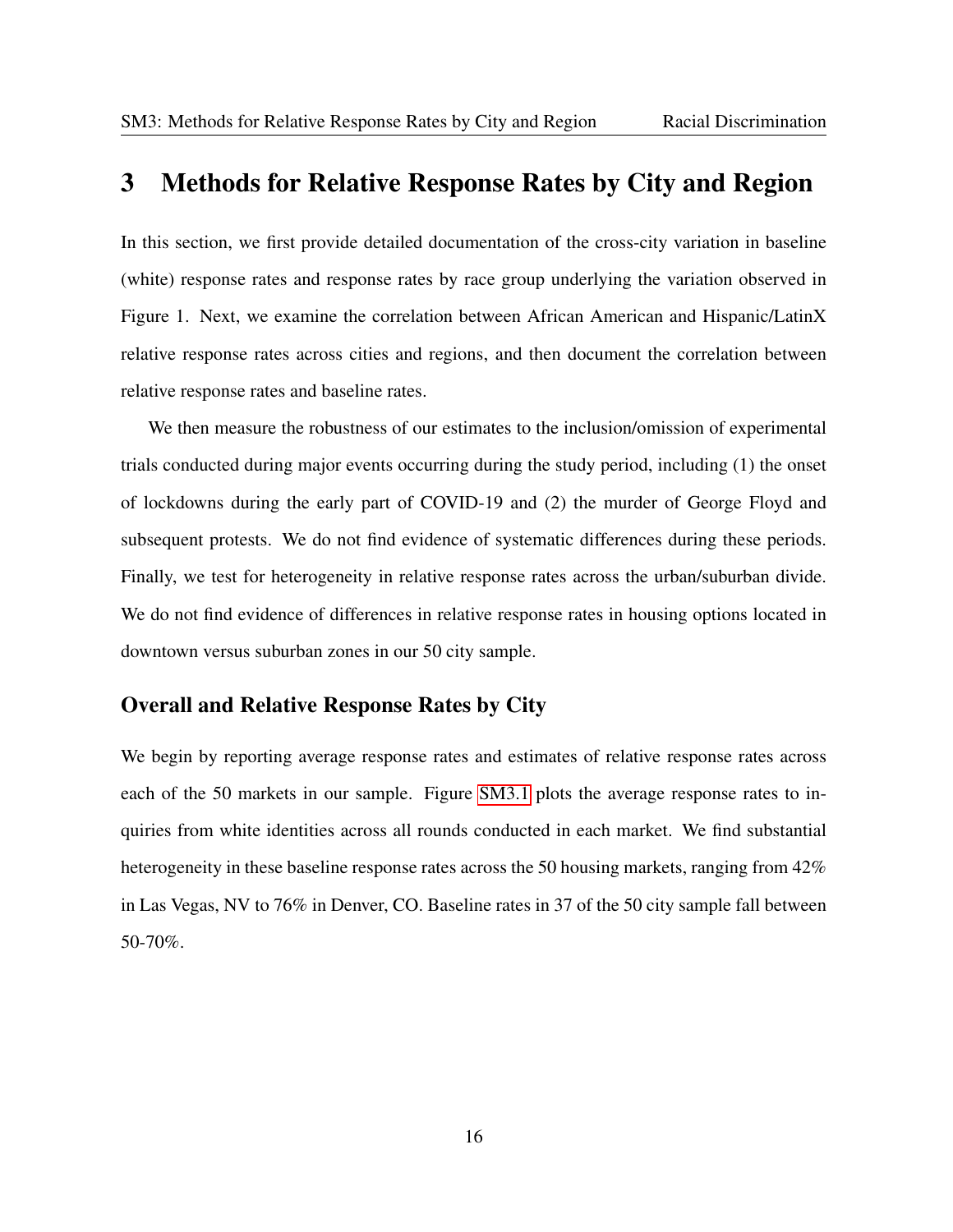

#### <span id="page-34-0"></span>Figure SM3.1. Average Response Rates by CBSAs for White Identities

Note: Figure illustrates average response rates for the white identity. Whiskers denote 90% confidence intervals. Dashed line is the average for all the CBSAs.

Figure [SM3.2](#page-35-0) plots the relative response rates to African American and Hispanic/LatinX identities across all rounds conducted in each of the 50 markets. We find substantial heterogeneity in relative response rate differentials for both groups. Relative response rate differentials with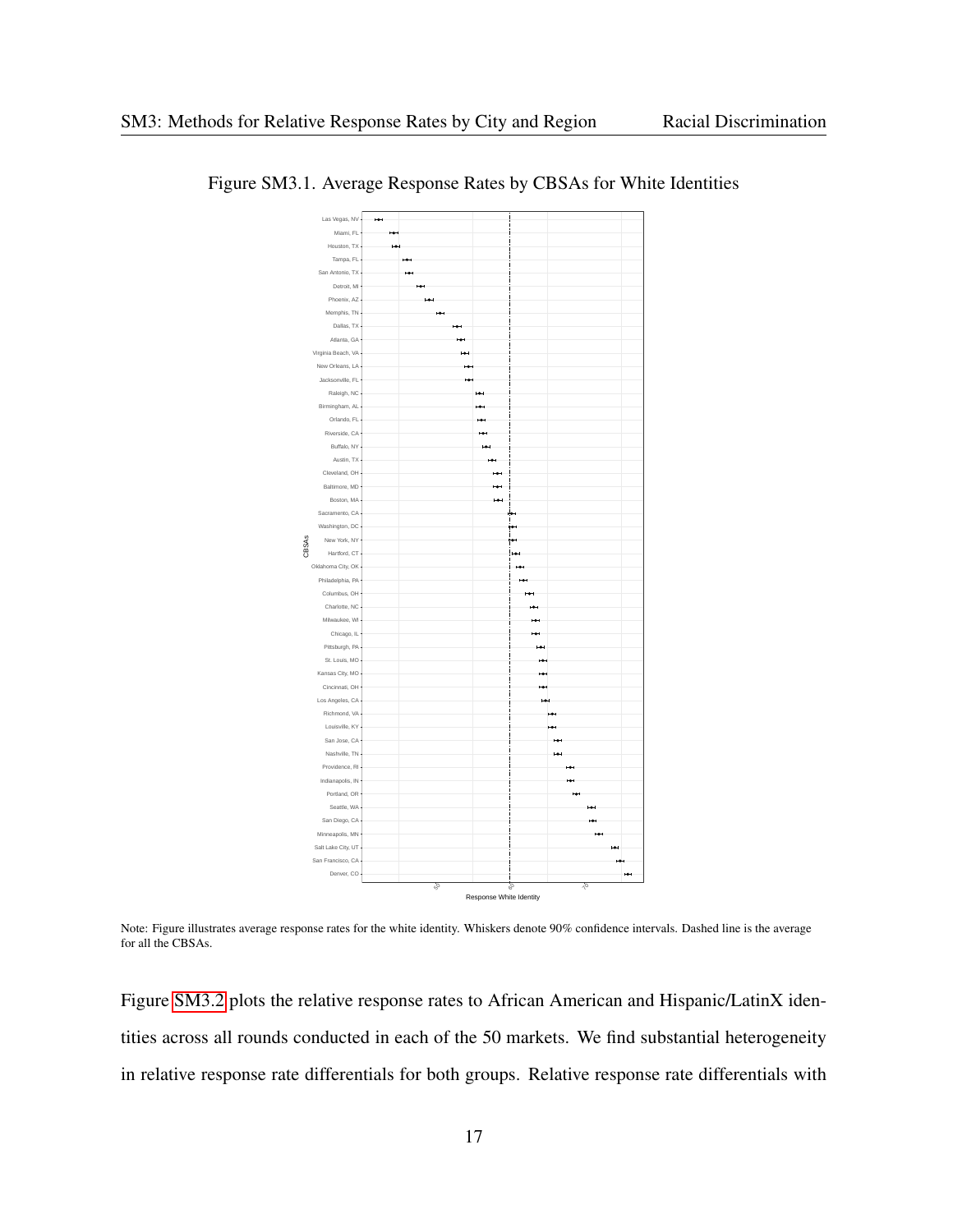respect to inquiries sent from African American identities range from -36% in Chicago, IL to 6% in Jacksonville, FL. Relative response rate differentials with respect to inquiries sent from Hispanic/LatinX identities range from -21% in Louisville, KY to 14% in Phoenix, AZ.

<span id="page-35-0"></span>

Figure SM3.2. Relative Response Rate Differentials by CBSAs

Note: Figure plots the relative response rates to African American (left) and Hispanic/LatinX (right) identities across all rounds conducted in each of the 50 markets. Whiskers denote 90% confidence intervals.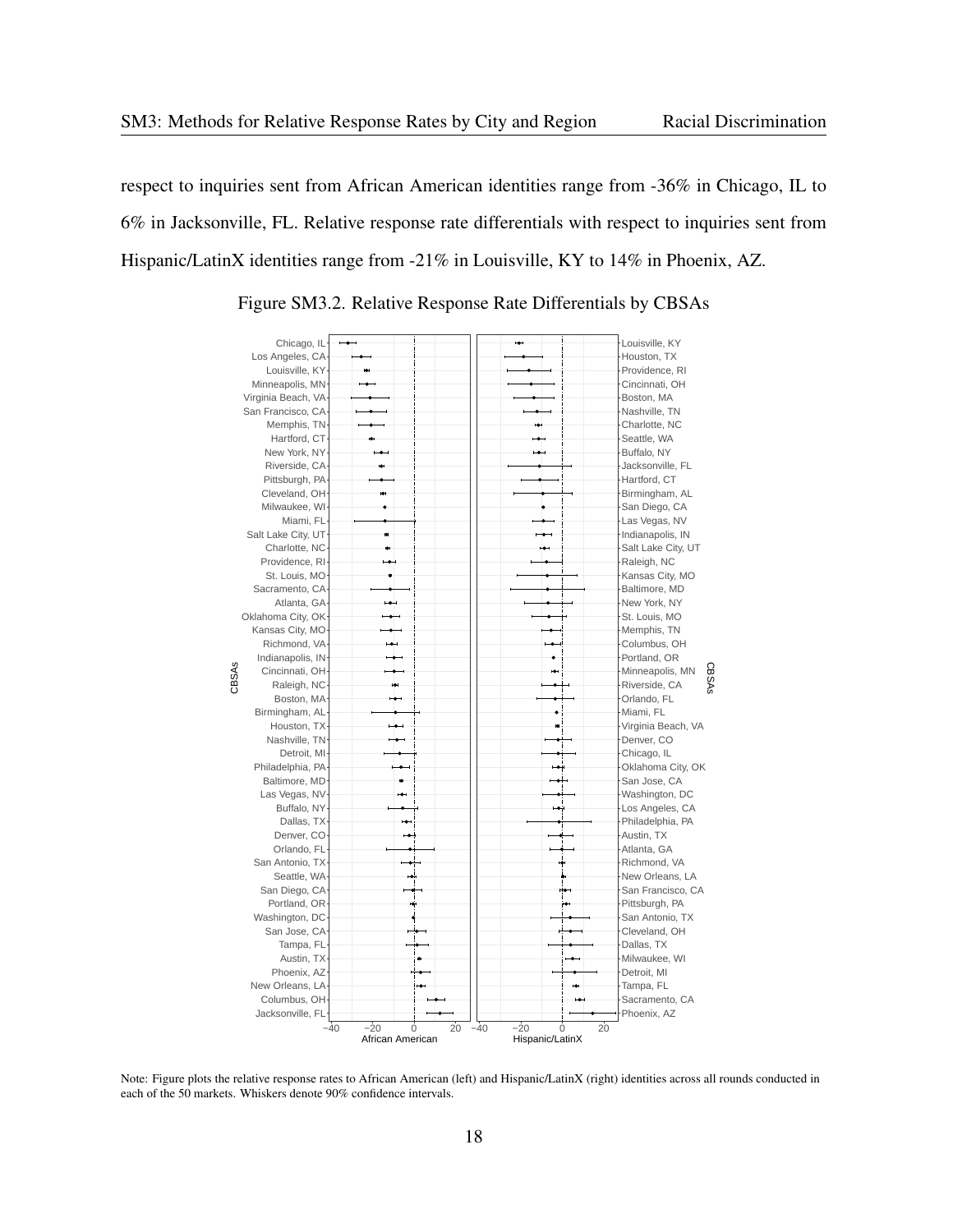Next, we investigate whether African American and Hispanic/LatinX identities tend to experience similar relative response rates (high or low) in individual markets and regions of the country. If relative response rate differentials are highly correlated between those two groups, then our results may be better interpreted as evidence of broader discrimination against people of color more generally, rather than discrimination that is targeted at particular groups. Figure [SM3.3](#page-36-0) plots the correlation between relative response rate differentials for African American and Hispanic/LatinX identities in all markets (Panel A) and by Census Region (Panel B). We do not any find evidence of strong correlations between discriminatory constraints facing these two groups across all markets or within regions.

<span id="page-36-0"></span>Figure SM3.3. Correlation Between Relative Response Rate Differentials



(b) By Census Regions

Note: Figure plots correlations between relative response rate differentials for African American and Hispanic/LatinX identities in all markets (Panel A) and by Census Region (Panel B). The figure includes a dashed line with a fitted linear regression, the Pearson correlation coefficient ( $\rho$ ), and the  $p-value$  that test  $\rho = 0$ .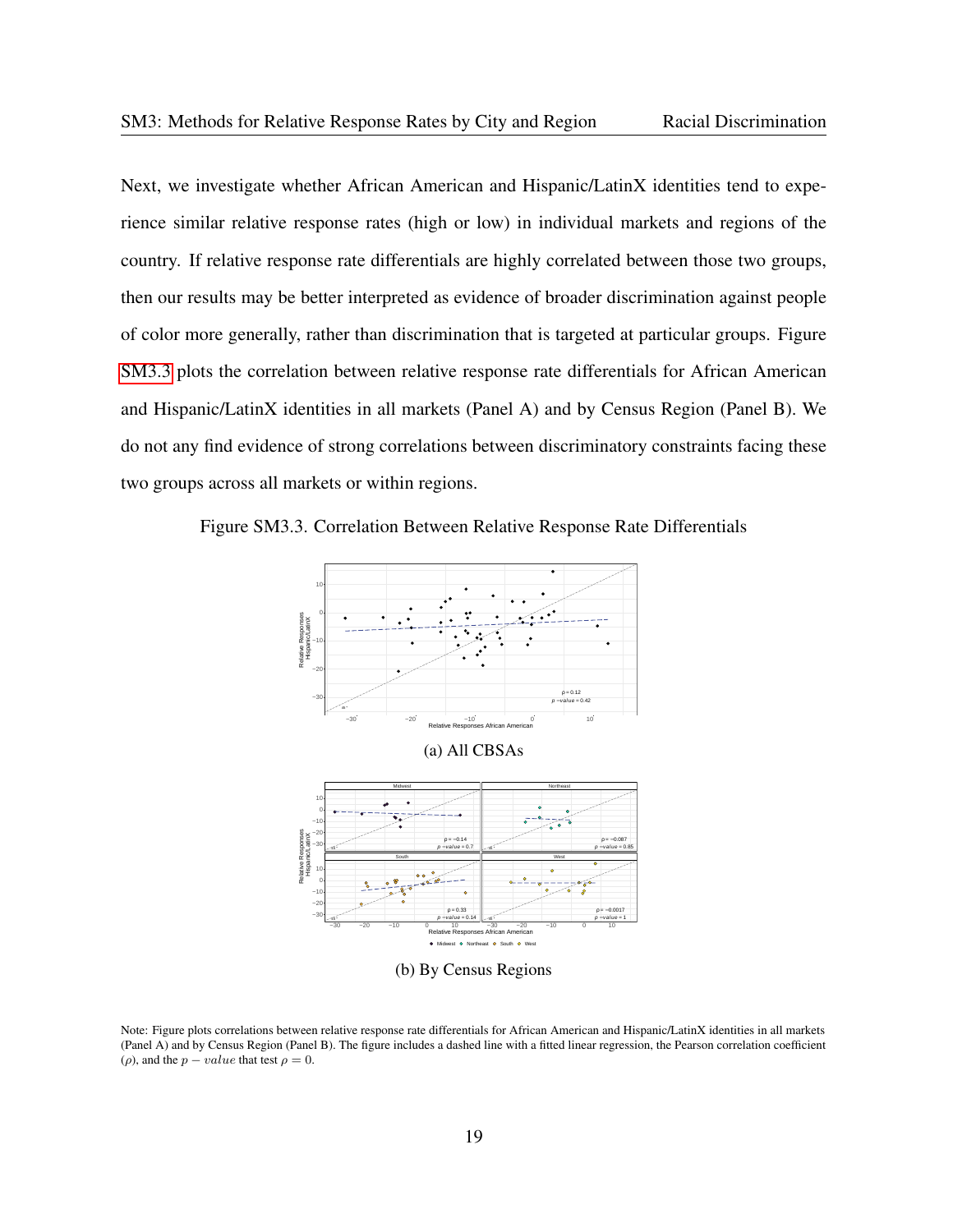Figure [SM3.4](#page-37-0) plots the correlation between baseline response rates to inquiries from white identities and relative response rate differentials for inquiries from African American identities (Panel A) and Hispanic/LatinX identities (Panel B). We find evidence of negative correlations of -0.2 and -0.22 between the white baseline response rates and discriminatory constraints facing African American and Hispanic/LatinX renters, respectively. These findings indicate that discrimination is greater when baseline white response rates are higher.

Figure SM3.4. Correlation Relative Response Rates and White Response Rates

<span id="page-37-0"></span>

Note: Figure illustrates correlations of baseline response rates to inquiries from white identities and relative response rates to inquiries from African American identities (Panel A) and Hispanic/LatinX identities (Panel B)

Our experimental analysis ran from February 6th 2020 to July 31st 2020, which included the onset of the COVID-19 pandemic and the murder of George Floyd in Minneapolis, MN on May 25th and subsequent protests. We evaluate the generalizability of our estimates by testing for differences in relative response rate differentials before/after city-specific lock-downs and including/omitting the period surrounding the George Floyd homicide and related protests. Table [SM3.1](#page-39-0) reports relative response rates for each region using trials from: (1) the full study period, (2) excluding the month following the George Floyd homicide, (3) before the beginning of COVID-19 lock-downs, (4) After the COVID-19 lockdowns. Columns 5 and 6 report the pvalues from tests of differences. We do not find any evidence of differences during these weeks,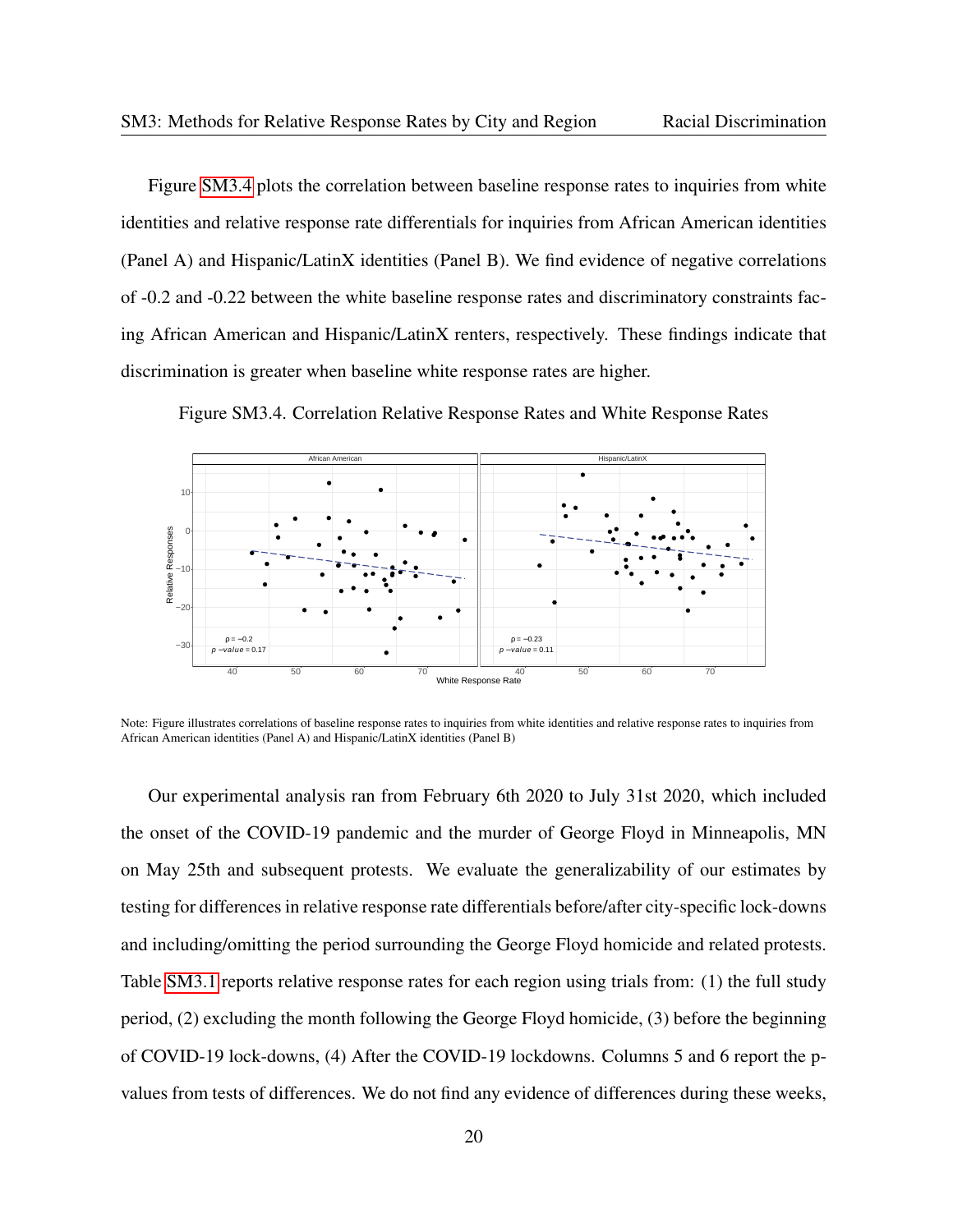aside from differences in relative responses to inquiries sent from Hispanic/LatinX identities in Western markets.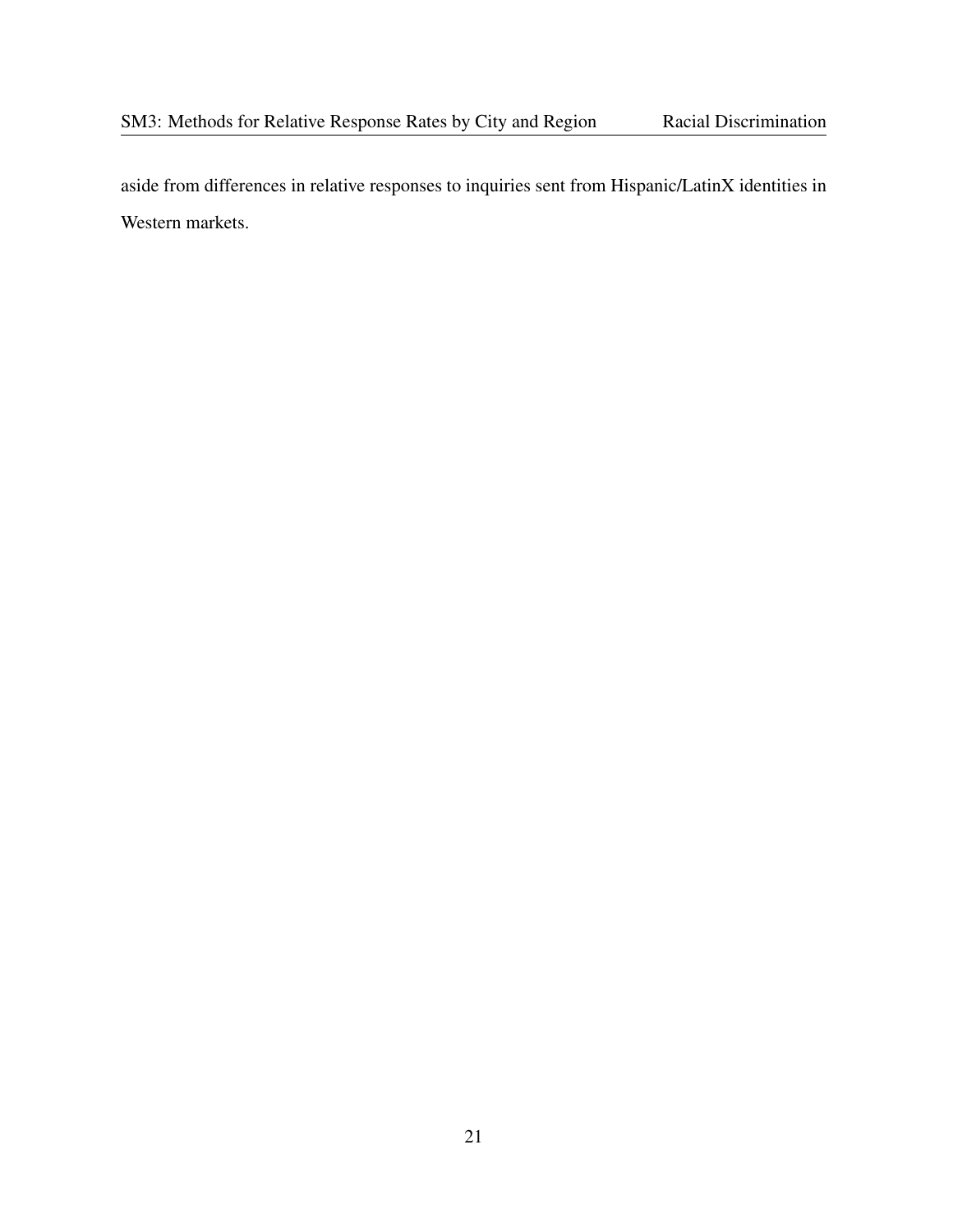<span id="page-39-0"></span>

|                                     |                                    |                                    | Dependent variable:<br>Response      |                                   |               |               |
|-------------------------------------|------------------------------------|------------------------------------|--------------------------------------|-----------------------------------|---------------|---------------|
|                                     | Full                               | Drop Month After                   |                                      | Lockdowns                         | p-value diff. | p-value diff. |
|                                     | Sample                             | G. Floyd Homicide                  | Before                               | After                             | $(1)-(2)$     | $(3)-(4)$     |
|                                     | (1)                                | (2)                                | (3)                                  | (4)                               | (5)           | (6)           |
| Panel A: Relative Responses         |                                    |                                    |                                      |                                   |               |               |
| African American $\times$ Midwest   | $-0.1231***$<br>(0.0251)           | $-0.1225***$<br>(0.0288)           | $-0.1168***$<br>(0.0325)             | $-0.1257***$<br>(0.0334)          | 0.946         | 0.970         |
| African American $\times$ Northeast | $-0.1215***$<br>(0.0176)           | $-0.1329***$<br>(0.0196)           | $-0.1362***$<br>(0.0326)             | $-0.1138***$<br>(0.0151)          | 0.294         | 0.176         |
| African American $\times$ South     | $-0.0755***$<br>(0.0159)           | $-0.0808$ ***<br>(0.0168)          | $-0.1021***$<br>(0.0261)             | $-0.0599**$<br>(0.0233)           | 0.291         | 0.165         |
| African American $\times$ West      | $-0.0788***$<br>(0.0212)           | $-0.0825***$<br>(0.0205)           | $-0.0724***$<br>(0.0279)             | $-0.0814***$<br>(0.0260)          | 0.104         | 0.948         |
| Hispanic/Latin $X \times M$ idwest  | $-0.0359*$<br>(0.0207)             | $-0.0363*$<br>(0.0198)             | $-0.0607***$<br>(0.0217)             | $-0.0237$<br>(0.0293)             | 0.897         | 0.263         |
| Hispanic/Latin $X \times$ Northeast | $-0.0813***$<br>(0.0278)           | $-0.0895***$<br>(0.0306)           | $-0.1074***$<br>(0.0345)             | $-0.0686**$<br>(0.0312)           | 0.849         | 0.125         |
| Hispanic/Latin $X \times$ South     | $-0.0516***$<br>(0.0153)           | $-0.0483***$<br>(0.0156)           | $-0.0701***$<br>(0.0239)             | $-0.0406*$<br>(0.0213)            | 0.397         | 0.279         |
| Hispanic/Latin $X \times$ West      | $-0.0260*$<br>(0.0157)             | $-0.0116$<br>(0.0179)              | 0.0302<br>(0.0278)                   | $-0.0510**$<br>(0.0201)           | 0.016         | 0.033         |
| Panel B: Coefficients               |                                    |                                    |                                      |                                   |               |               |
| African American × Midwest          | $-0.0775***$                       | $-0.0773***$                       | $-0.0781***$                         | $-0.0769***$                      | 0.946         | 0.970         |
| African American $\times$ Northeast | (0.0158)<br>$-0.0747***$           | (0.0182)<br>$-0.0835***$           | (0.0217)<br>$-0.0941***$             | (0.0204)<br>$-0.0664***$          | 0.297         | 0.180         |
| African American $\times$ South     | (0.0108)<br>$-0.0422***$           | (0.0123)<br>$-0.0461***$           | (0.0225)<br>$-0.0626***$             | (0.0088)<br>$-0.0318**$           | 0.294         | 0.168         |
| African American $\times$ West      | (0.0089)<br>$-0.0511***$           | (0.0096)<br>$-0.0544***$           | (0.0160)<br>$-0.0513**$              | (0.0124)<br>$-0.0508***$          | 0.107         | 0.948         |
| Hispanic/Latin $X \times M$ idwest  | (0.0137)<br>$-0.0226*$<br>(0.0130) | (0.0135)<br>$-0.0229*$<br>(0.0125) | (0.0198)<br>$-0.0406***$<br>(0.0145) | (0.0163)<br>$-0.0145$<br>(0.0179) | 0.897         | 0.265         |
| Hispanic/Latin $X \times$ Northeast | $-0.0500***$<br>(0.0171)           | $-0.0562***$<br>(0.0192)           | $-0.0741***$<br>(0.0238)             | $-0.0400**$<br>(0.0182)           | 0.849         | 0.128         |
| Hispanic/Latin $X \times$ South     | $-0.0289***$<br>(0.0085)           | $-0.0275***$<br>(0.0089)           | $-0.0430***$<br>(0.0146)             | $-0.0216*$<br>(0.0113)            | 0.399         | 0.282         |
| Hispanic/Latin $X \times$ West      | $-0.0169$<br>(0.0102)              | $-0.0076$<br>(0.0118)              | 0.0214<br>(0.0197)                   | $-0.0319**$<br>(0.0126)           | 0.018         | 0.035         |
| Mean Response (White) Midwest       | 0.63                               | 0.63                               | 0.67                                 | 0.61                              |               |               |
| Mean Response (White) Northeast     | 0.61                               | 0.63                               | 0.69                                 | 0.58                              |               |               |
| Mean Response (White) South         | 0.56                               | 0.57                               | 0.61                                 | 0.53                              |               |               |
| Mean Response (White) West          | 0.65                               | 0.66                               | 0.71                                 | 0.62                              |               |               |
| Gender                              | Yes                                | <b>Yes</b>                         | Yes                                  | Yes <sup>-</sup>                  |               |               |
| <b>Education Level</b>              | Yes                                | Yes                                | Yes                                  | Yes                               |               |               |
| <b>Inquiry Order</b>                | Yes                                | Yes                                | Yes                                  | Yes                               |               |               |
| <b>Observations</b>                 | 25,428                             | 20,337                             | 7,947                                | 17,481                            |               |               |

#### Table SM3.1. Response Rates by US Regions – George Floyd Homicide and COVID-19

Notes: Table reports coefficients from a within-property linear regression model including controls for gender, education and order the inquiry was sent. Panel (A) reports relative responses constructed as  $RR = \frac{\beta}{\mu}$  where  $\mu$  is the average response for white identities. Panel (B) reports the coefficients used to construct the relative responses. The bottom panel shows the average response for white identities. Column (1) reports results for the full sample. Column (2) drops the inquiries sent the month after George Floyd's homicide on May 25th 2020. Column (3) show results for inquiries sent before COVID-19 lock downs were enacted, and column (4) for inquires sent after. Column (5) shows the*p-value* of a test of differences between the full sample results and the results that exclude the month after May 25th. Column (6) shows the *p-value* of a test of differences between results from before and after lock downs. Standard errors clustered at the CBSA Downtown/Suburb level reported in parentheses.

\* Significant at 10% level, \*\* significant at 5% level, \*\*\* significant at 1% level.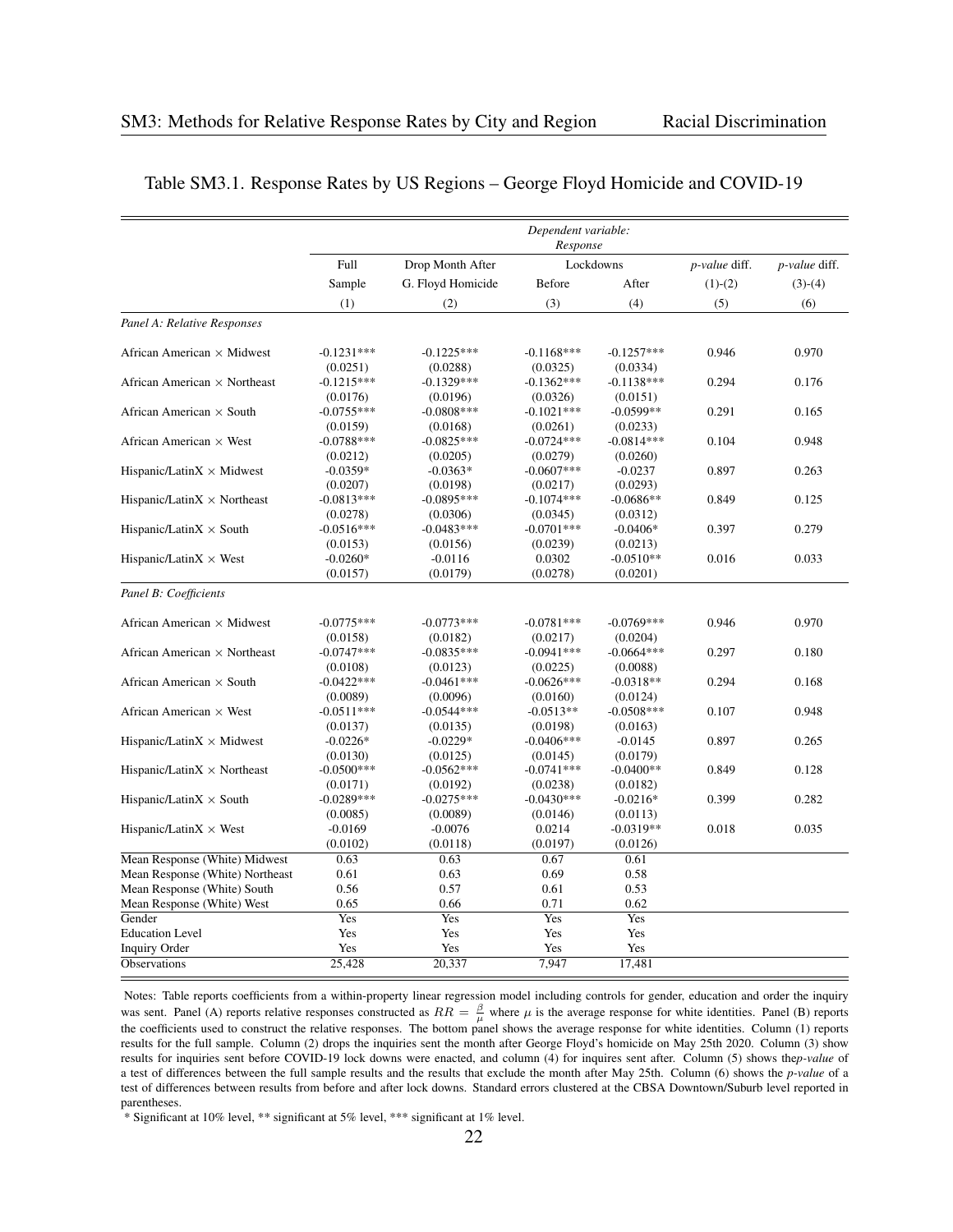Finally, we designed our analysis to test for differences in discrimination depending upon difference from the city center. Table [SM3.2](#page-40-0) reports estimates of differences in relative response rates for properties located in downtown vs. suburban zones. We find no evidence of statistical differences in the 50 city sample.

|                                | Dependent variable:<br>Response |
|--------------------------------|---------------------------------|
|                                | (1)                             |
| African American               | $-0.0545***$                    |
|                                | (0.0091)                        |
| African American Suburb        | $-0.0033$                       |
|                                | (0.0125)                        |
| Hispanic/LatinX                | $-0.0231***$                    |
|                                | (0.0074)                        |
| Hispanic/LatinX Suburb         | $-0.0093$                       |
|                                | (0.0114)                        |
| Mean Response (White) Downtown | 0.62                            |
| Mean Response (White) Suburb   | 0.58                            |
| Gender                         | Yes                             |
| <b>Education Level</b>         | <b>Yes</b>                      |
| Inquiry Order                  | Yes                             |
| Address FE                     | Yes                             |
| Observations                   | 25,428                          |
|                                |                                 |

<span id="page-40-0"></span>Table SM3.2. Response Rates by Downtown and Suburbs

Notes: Table reports coefficients from a within-property linear model including controls for gender, education and order the inquiry was sent. Downtown zones were defined as the set of ZIP codes within a CBSA that contains the 5% of the population nearest to the city center (*25, 26*). ZIP codes that do not belong to Downtown zones were defined as Suburbs. Standard errors clustered at the CBSA Downtown/Suburb level.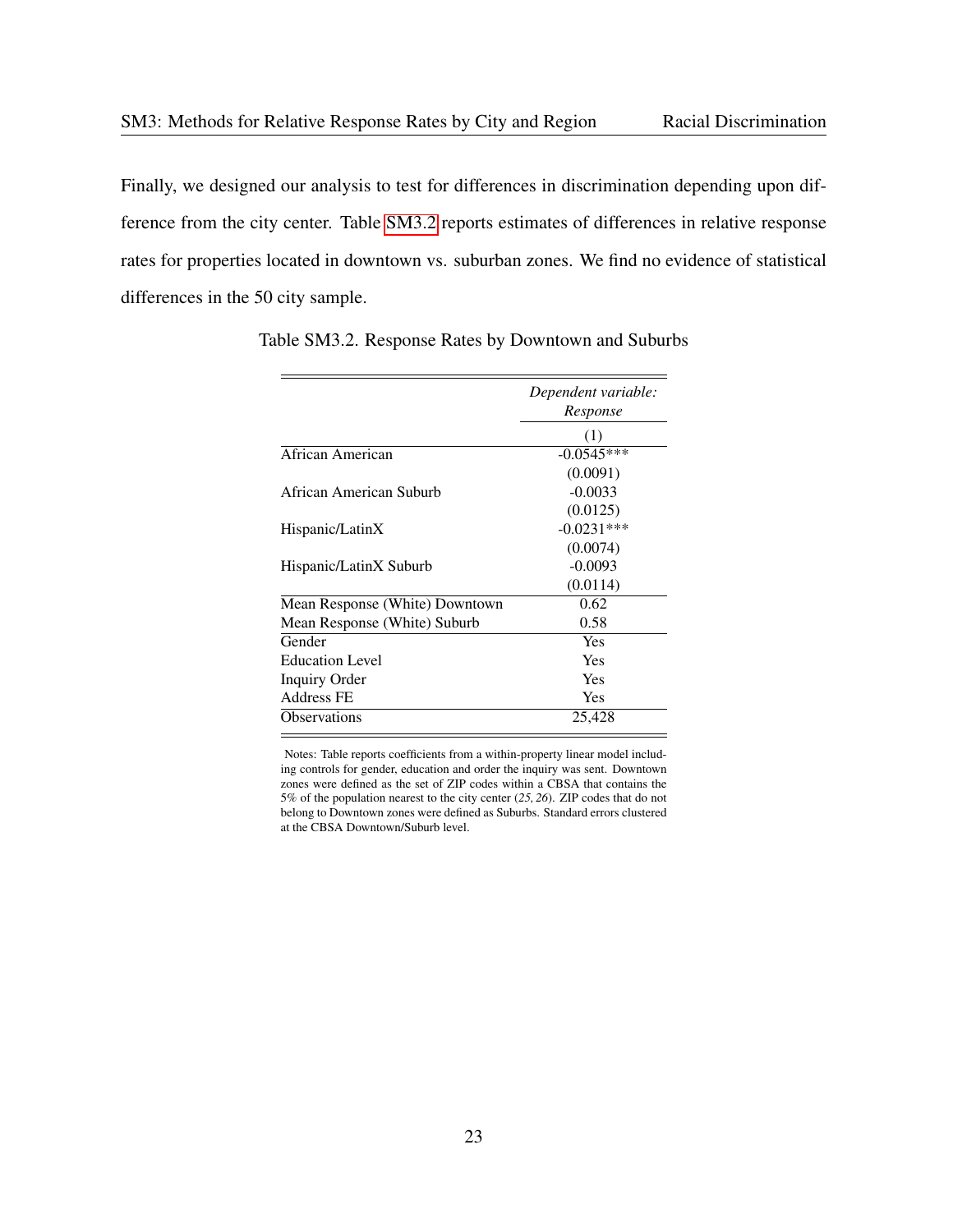## <span id="page-41-0"></span>4 Methods for Analysis of Discrimination and Segregation Dissimilarity Indices

We measure the level of segregation for each group in each housing market using the dissimilarity index developed by Cutler (1999) (*30*). The dissimilarity measure computes the distribution of African American or Hispanic/LatinX households living in the same census block groups as white households (the reference category), relative to the market-level shares of each group and the market-level shares of white households (the reference category). Table [SM4.1](#page-42-0) reports the dissimilarity index measure computed for African American and Hispanic/LatinX using the shares of households in all Census block groups in each market, from the 2014-2018 ACS. For African Americans, the dissimilarity index is defined as:

$$
\text{Dissimilarity} = \frac{1}{2} \sum_{i=1}^{n} \left| \frac{AA_i}{AA_{total}} - \frac{W_i}{W_{total}} \right| \tag{4}
$$

where  $AA_i$  is the number of African American households in census block group (CBG) i, and  $AA_{total}$  is the number of African American households in the city,  $W_i$  is the number of white households in CBG i, and  $W_{total}$  is the number of white households in the city. Index values fall in the range between 0 and 1, where lower values indicate a more even distribution of African American and white households within a city. According to Cutler (1999), a dissimilarity index of greater than .6 denotes high segregation, between .3 and .6 moderate segregation and smaller than .3 is considered low segregation. The calculation is analogous for Hispanic/LatinX.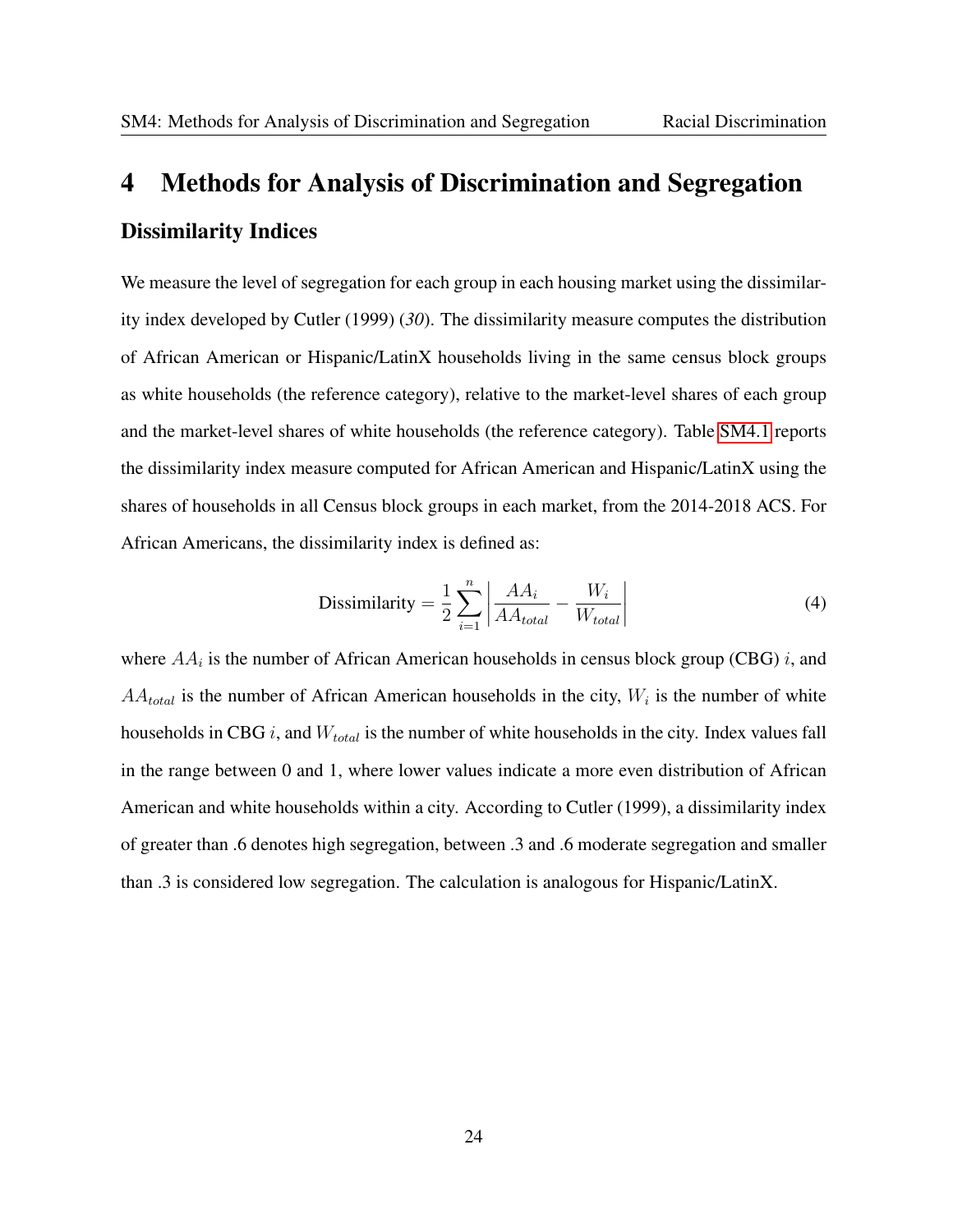<span id="page-42-0"></span>

| CBSA               | Dissimilarity Indices (relative to whites) |                 |  |
|--------------------|--------------------------------------------|-----------------|--|
|                    | African American                           | Hispanic/LatinX |  |
| Atlanta, GA        | 0.6192                                     | 0.5476          |  |
| Austin, TX         | 0.5571                                     | 0.4521          |  |
| Baltimore, MD      | 0.6727                                     | 0.5184          |  |
| Birmingham, AL     | 0.6821                                     | 0.5963          |  |
| Boston, MA         | 0.7086                                     | 0.6349          |  |
| Buffalo, NY        | 0.7586                                     | 0.5854          |  |
| Charlotte, NC      | 0.5692                                     | 0.5457          |  |
| Chicago, IL        | 0.7778                                     | 0.5888          |  |
| Cincinnati, OH     | 0.7112                                     | 0.5756          |  |
| Cleveland, OH      | 0.7547                                     | 0.5860          |  |
| Columbus, OH       | 0.6655                                     | 0.5601          |  |
| Dallas, TX         | 0.6231                                     | 0.5457          |  |
| Denver, CO         | 0.6658                                     | 0.5166          |  |
| Detroit, MI        | 0.7617                                     | 0.5572          |  |
| Hartford, CT       | 0.7070                                     | 0.6145          |  |
| Houston, TX        | 0.6442                                     | 0.5502          |  |
| Indianapolis, IN   | 0.6808                                     | 0.5690          |  |
| Jacksonville, FL   | 0.5843                                     | 0.3783          |  |
| Kansas City, MO    | 0.6374                                     | 0.5270          |  |
| Las Vegas, NV      | 0.4678                                     | 0.4561          |  |
| Los Angeles, CA    | 0.7036                                     | 0.6335          |  |
| Louisville, KY     | 0.6287                                     | 0.5449          |  |
| Memphis, TN        | $_{0.6375}$                                | 0.6050          |  |
| Miami, FL          | 0.6822                                     | 0.5873          |  |
| Milwaukee, WI      | 0.8136                                     | 0.5954          |  |
| Minneapolis, MN    | 0.6271                                     | 0.5395          |  |
| Nashville, TN      | 0.5812                                     | 0.5463          |  |
| New Orleans, LA    | 0.6747                                     | 0.4931          |  |
| New York, NY       | 0.7894                                     | 0.6310          |  |
| Oklahoma City, OK  | 0.5888                                     | 0.5336          |  |
| Orlando, FL        | 0.5425                                     | 0.4418          |  |
| Philadelphia, PA   | 0.7067                                     | 0.6015          |  |
| Phoenix, AZ        | 0.5781                                     | 0.5237          |  |
| Pittsburgh, PA     | 0.7020                                     | 0.5494          |  |
| Portland, OR       | 0.6078                                     | 0.4308          |  |
| Providence, RI     | 0.6497                                     | 0.6488          |  |
| Raleigh, NC        | 0.4726                                     | 0.4706          |  |
| Richmond, VA       | 0.5629                                     | 0.5574          |  |
| Riverside, CA      | 0.5254                                     | 0.4466          |  |
| Sacramento, CA     | 0.6164                                     | 0.4261          |  |
| Salt Lake City, UT | 0.6473                                     | 0.4673          |  |
| San Antonio, TX    | 0.5603                                     | 0.4735          |  |
| San Diego, CA      | 0.5911                                     | 0.5215          |  |
| San Francisco, CA  | 0.6553                                     | 0.5329          |  |
| San Jose, CA       | 0.5653                                     | 0.5257          |  |
| Seattle, WA        | 0.5965                                     | 0.4450          |  |
| St. Louis, MO      | 0.7461                                     | 0.5132          |  |
| Tampa, FL          | ${0.6092}$                                 | 0.4481          |  |
| Virginia Beach, VA | 0.5349                                     | 0.4363          |  |
| Washington, DC     | 0.6435                                     | 0.5337          |  |

Table SM4.1. CBSA's Dissimilarity Indices

Notes: Table reports dissimilarity indexes for each of the 50 markets. The indexes were calculated using the 2014-2018 ACS population data at the block group level.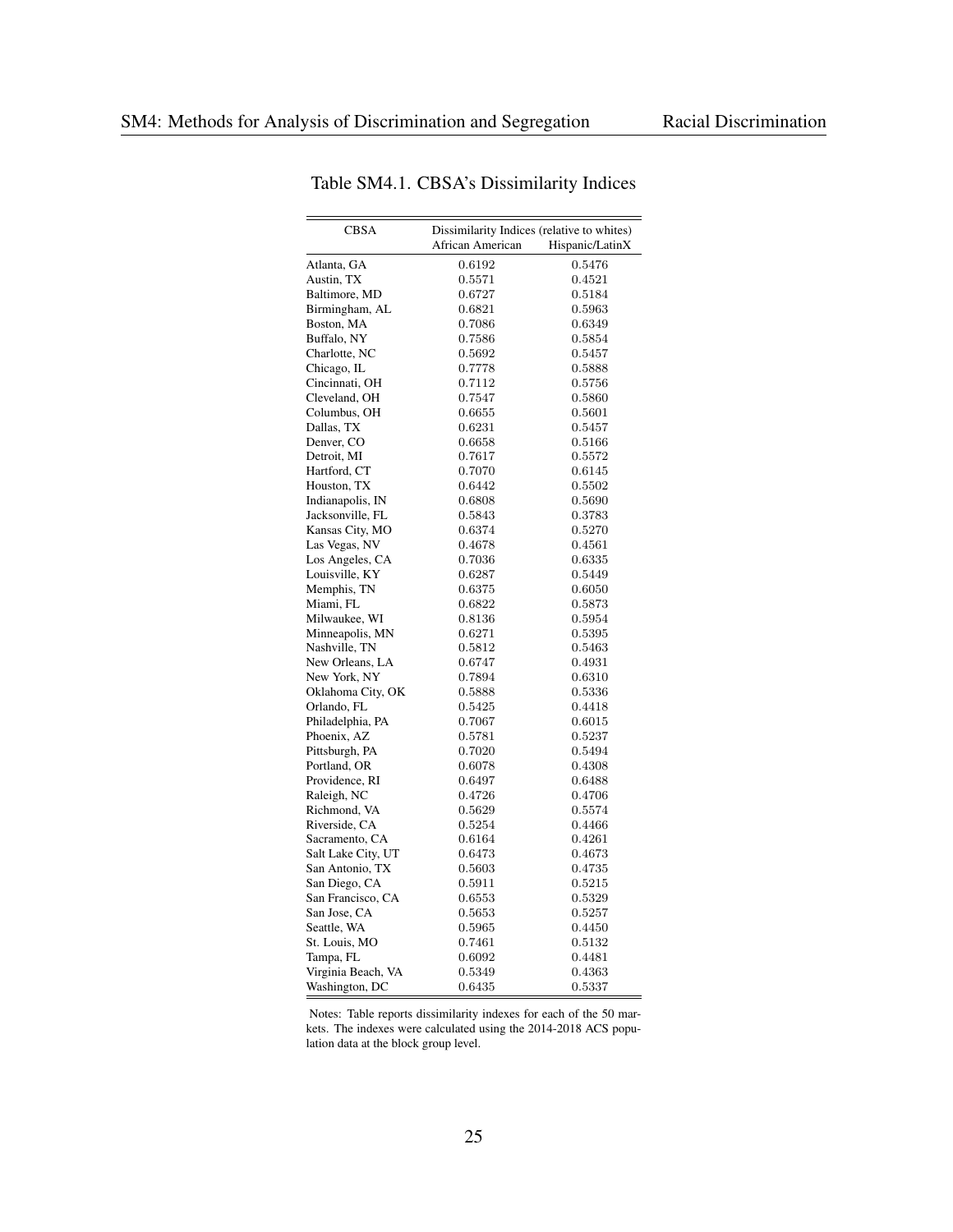### <span id="page-43-0"></span>5 Methods for Testing for Population-Level Housing Outcomes

We match our experimental data to recently-available data on renter housing location choices from InfoUSA's (now known as Data Axel) consumer database, which tracks 120 million households and 292 million individuals between 2006-2019, and is maintained using 29 billion records from 100 sources including census statistics, billing statements, telephone directory listings and mail order buyers/magazine subscriptions. Household-level identifiers provide information on the gender, race/ethnicity, age, address, renter/owner status and estimated household income of renters that made a move in 2020.

Using the addresses of rental properties in the experiment and in the InfoUSA data set, we were able to match exactly 5,433 of the 8,476 (64.1%) listings in the experimental sample to properties in the InfoUSA database and obtain information on renter occupants. Table [SM5.1](#page-43-1) reports the matched percentages by race/ethnic group.

<span id="page-43-1"></span>Table SM5.1. Percentage of Experimental Listings Matched to InfoUSA's database by Race/Ethnicity

| Race            | Freq. | Percent |
|-----------------|-------|---------|
| Af. American    | 665   | 12.24   |
| Hispanic/LatinX | 605   | 11.14   |
| Other           | 317   | 5.83    |
| White           | 3.846 | 70.79   |
| Total           | 5.433 | 100     |

We impute the racial/ethnic identity of each renter in the InfoUSA dataset using the WRU algorithm, which computes the probability of a given name as corresponding to a racial/ethnic group using individuals' surnames and county of location. The algorithm is implemented using a bayesian estimator, trained with the Census Bureau's Surname List and information from geocoded voter registration records (*18, 19*). For each renter observed in the InfoUSA data, we assign the racial/ethnic identity that has the highest probability of affiliation.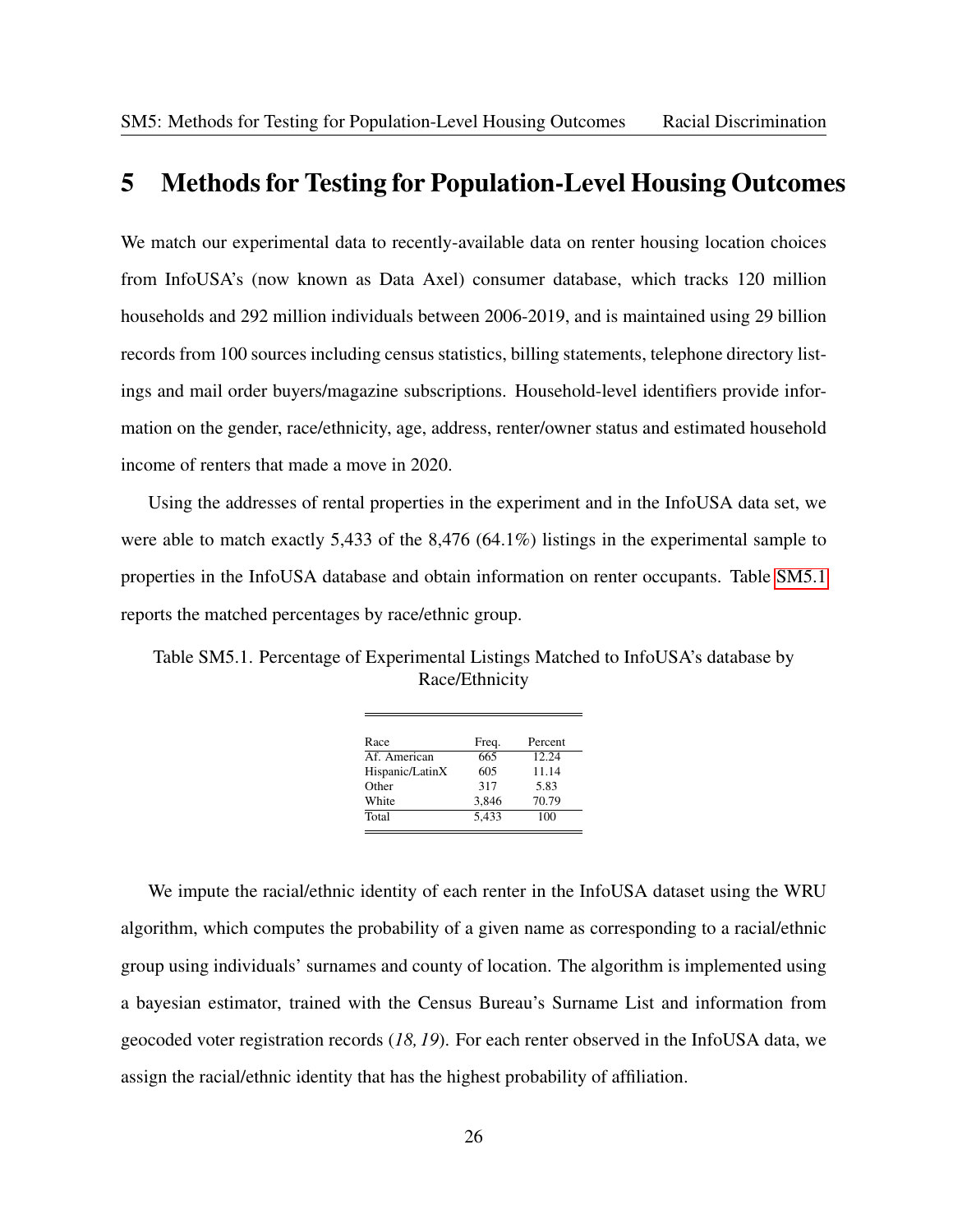#### 5.1 Tests of Differential Treatment and Housing Outcomes

To estimate the relationship between differential treatment identified in the correspondence study and population outcomes in the rental housing market, we estimate the following series of within-listing linear probability models.

#### All Groups

Using all groups and the full sample, we estimate the relative probability that the racial/ethnic identity of the renter that inhabits the property is the same as the identity that sends the inquiry:

$$
Same Race_{ij} = \beta_R Response_j + \alpha + \theta X_j + \delta_i + \epsilon_{ij}
$$
\n(5)

We use coefficients from Eq. [5](#page-44-0) to compare these probabilities under the two experimental response conditions. The top panel of Figure [3](#page-17-0) plots the estimates from Eq: [6:](#page-44-1)

<span id="page-44-1"></span><span id="page-44-0"></span>
$$
\frac{P(Same Race|Response=0)}{P(Same Race|Response=1)} = \frac{\alpha}{\beta_R + \alpha}
$$
\n(6)

The dependent variable  $Same$   $Race_{ij}$   $(SR)$  takes a value of one if the race/ethnicity of the renter observed to inhabit the property matches the race/ethnicity of experimental identity that sent the inquiry j to listing i; and zero otherwise.  $Response_j$  is an indicator that takes a value of one if the identity received a response. As in all specifications,  $X_j$  is a vector of identity-specific control variables: gender, education level, and the order in which the inquiry was sent.  $\delta_i$  is a listing-specific fixed effect that controls for any within listing time-invariant characteristics. Standard errors are obtained using the delta method.

#### Group-Specific Relationships

We use coefficients from Eq. [7](#page-45-0) to compute differences in these probabilities for renters of color, African American renters, Hispanic/LatinX renters, and white renters. Standard errors are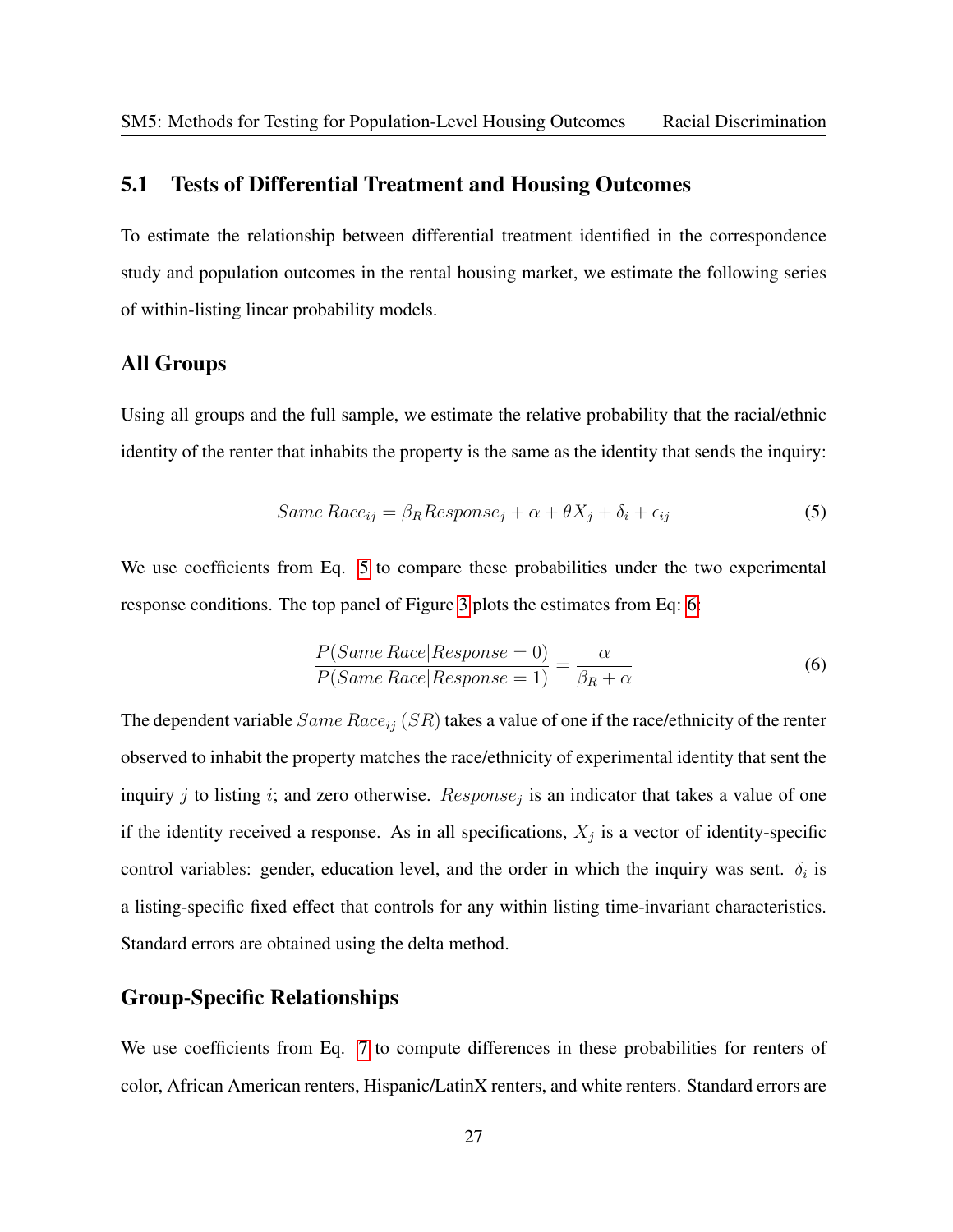obtained using the delta method. For the renters of color group (which combines the samples of African American and Hispanic/LatinX renters), we estimate:

<span id="page-45-0"></span>
$$
Same\,Race_{ij} = \beta_{MR}Renter\,of\,Color_{j} \times Response_{j}
$$
  
+  $\beta_{M}Renter\,of\,Color_{j}$   
+  $\beta_{WR}White_{j} \times Response_{j} + \alpha$   
+  $\theta X_{j} + \delta_{i} + \epsilon_{ij}$  (7)

The left column in the middle panel of Figure [3](#page-17-0) plots the estimates from Eq: [8](#page-45-1) and the right column plots the estimates from Eq: [9:](#page-45-2)

$$
\frac{P(Same\,Race|Renter\,of\,Color=1,Response=0)}{P(Same\,Race|Renter\,of\,Color=1,Response=1)} = \frac{\beta_M + \alpha}{\beta_{MR} + \beta_M + \alpha} \tag{8}
$$

<span id="page-45-2"></span><span id="page-45-1"></span>
$$
\frac{P(Same Race|White=1, Response=0)}{P(Same Race|White=1,Response=1)} = \frac{\alpha}{\beta_{WR} + \alpha}
$$
\n(9)

The dependent variable  $Same$   $Race_{ij}$   $(SR)$  takes a value of one if the race/ethnicity of the renter observed to inhabit the property matches the race/ethnicity of experimental identity that sent the inquiry  $j$  to listing  $i$ ; and zero otherwise. *Renter of Color* (RoC) is an indicator variable that takes a value of one if the race group associated with the experimental identity is either African American or Hispanic/LatinX; and zero otherwise.  $Response_j$  is an indicator that takes a value of one if the identity received a response. As in all specifications,  $X_j$  is a vector of identityspecific control variables: gender, education level, and the order in which the inquiry was sent.  $\delta_i$  is a listing-specific fixed effect that controls for any within listing time-invariant characteristics. Standard errors are obtained using the delta method.

For group-specific results for African American and LatinX renters, we estimate: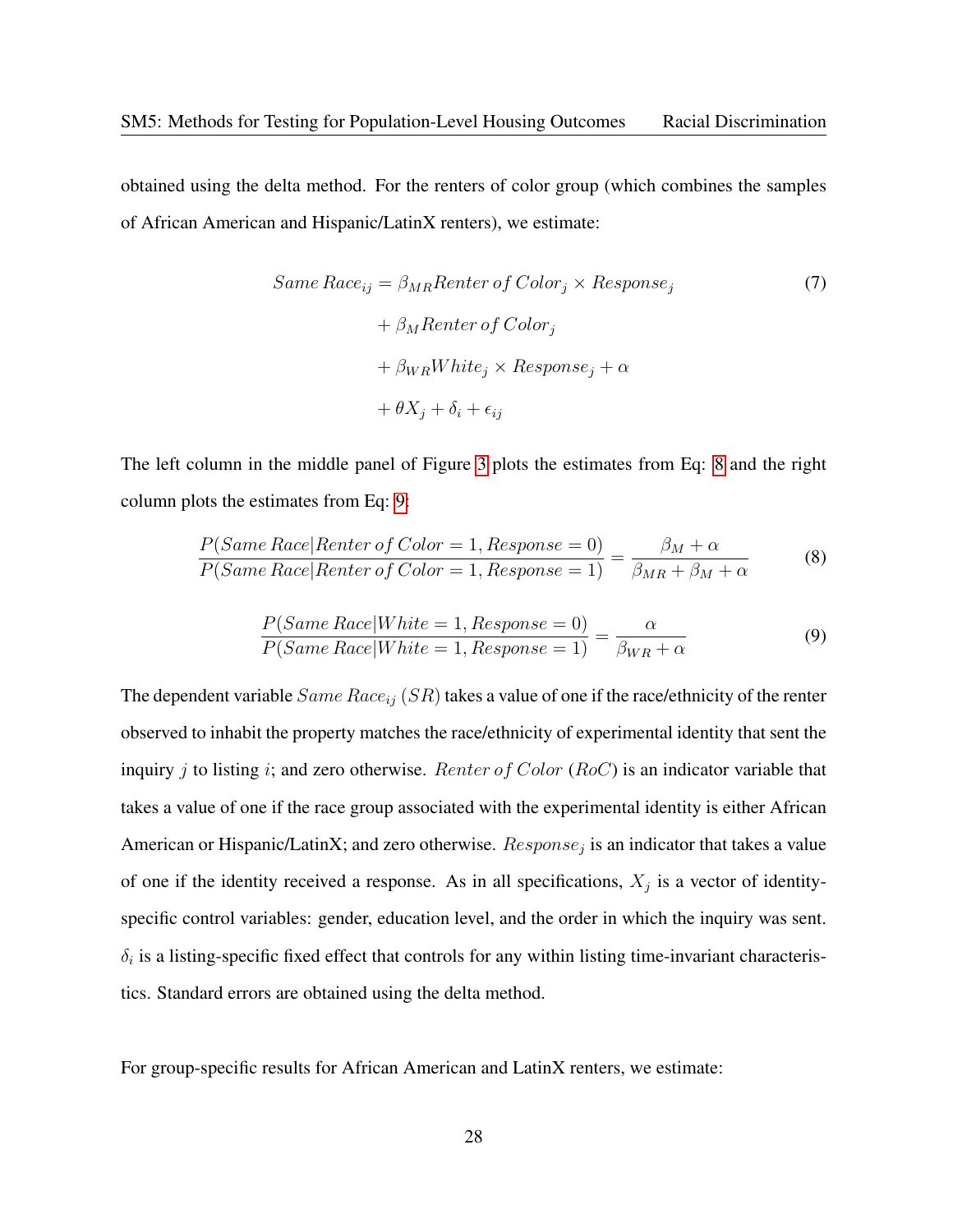<span id="page-46-2"></span>
$$
Same\,Race_{ij} = \beta_{AR} African\,American_j \times Response_j
$$
\n
$$
+ \beta_A African\,American_j
$$
\n
$$
+ \beta_{LR}Hispanic/LatinX_j \times Response_j
$$
\n
$$
+ \beta_L Hispanic/LatinX_j
$$
\n
$$
+ \beta_{WR}White_j \times Response_j + \alpha
$$
\n
$$
+ \theta X_j + \delta_i + \epsilon_{ij}
$$
\n(10)

The middle-left column in the middle panel of Figure [3](#page-17-0) plots the estimates from Eq: [11](#page-46-0) and the right column plots the estimates from Eq: [12:](#page-46-1)

<span id="page-46-1"></span><span id="page-46-0"></span>
$$
\frac{P(Same Race|AfAm=1, Response=0)}{P(Same Race|AfAm=1,Response=1)} = \frac{\beta_A + \alpha}{\beta_{AR} + \beta_A + \alpha}
$$
(11)

$$
\frac{P(Same\,Race|LatinX = 1, Response = 0)}{P(Same\,Race|LatinX = 1, Response = 1)} = \frac{\beta_L + \alpha}{\beta_{LR} + \beta_L + \alpha}
$$
(12)

The dependent variable  $Same$   $Race_{ij}$   $(SR)$  takes one if the race/ethnicity of the renter observed to inhabit the property matches the race/ethnicity of experimental identity that sent the inquiry j to listing i; and zero otherwise. Renter of Color (RoC) is an indicator variable that takes a value of one if the race group associated with the experimental identity is either African American or Hispanic/LatinX; and zero otherwise.  $African American_j$  and  $Hispanic/LatinX_j$  are also indicator variables that take a value of one if the race group associated with the experimental identity is either African American or Hispanic/LatinX; and zero otherwise.  $Response_j$  is an indicator that takes a value of one if the identity received a response. As in all specifications,  $X_j$  is a vector of identity-specific control variables: gender, education level, and the order in which the inquiry was sent.  $\delta_i$  is a listing-specific fixed effect that controls for any within listing time-invariant characteristics. Standard errors are obtained using the delta method.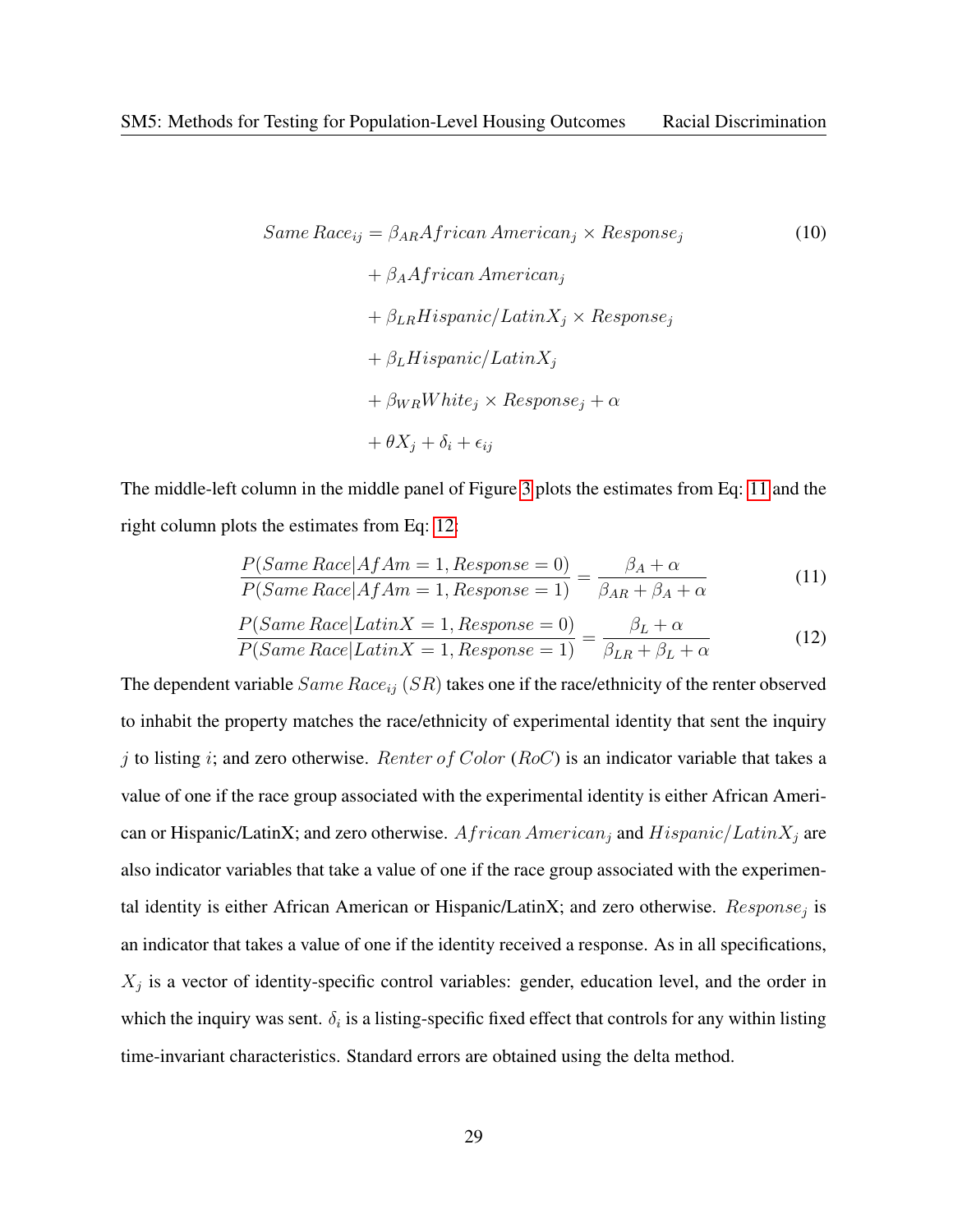All estimates from equations [\(5\)](#page-44-0), [\(7\)](#page-45-0), and [\(10\)](#page-46-2) are reported in Table ??:

|                                    | Dependent variable: Same Race |              |              |  |  |
|------------------------------------|-------------------------------|--------------|--------------|--|--|
|                                    |                               |              |              |  |  |
|                                    | (1)                           | (2)          | (3)          |  |  |
| Received a Response                | $0.0917***$                   |              |              |  |  |
|                                    | (0.0140)                      |              |              |  |  |
| Renter of Color $\times$ Response  |                               | $0.0219*$    |              |  |  |
|                                    |                               | (0.0124)     |              |  |  |
| Renter of Color                    |                               | $-0.5774***$ |              |  |  |
|                                    |                               | (0.0275)     |              |  |  |
| White $\times$ Response            |                               | $0.0433**$   | $0.0437**$   |  |  |
|                                    |                               | (0.0196)     | (0.0195)     |  |  |
| African American $\times$ Response |                               |              | $0.0265*$    |  |  |
|                                    |                               |              | (0.0159)     |  |  |
| Hispanic/Latin $X \times$ Response |                               |              | 0.0189       |  |  |
|                                    |                               |              | (0.0159)     |  |  |
| <b>African American</b>            |                               |              | $-0.5737***$ |  |  |
|                                    |                               |              | (0.0300)     |  |  |
| Hispanic/LatinX                    |                               |              | $-0.5813***$ |  |  |
|                                    |                               |              | (0.0309)     |  |  |
| Constant                           | $0.2614***$                   | $0.6820***$  | $0.6817***$  |  |  |
|                                    | (0.0081)                      | (0.0205)     | (0.0206)     |  |  |
| Gender                             | Yes                           | Yes          | Yes          |  |  |
| <b>Education Level</b>             | Yes                           | Yes          | Yes          |  |  |
| <b>Inquiry Order</b>               | Yes                           | Yes          | Yes          |  |  |
| Observations                       | 16,299                        | 16,299       | 16,299       |  |  |
|                                    |                               |              |              |  |  |

Table SM5.2. Estimates of Baseline Renter Outcomes

Notes: Table reports coefficients from a within-property linear regression model including controls for gender, education and inquiry order.

\* Significant at 10% level, \*\* significant at 5% level, \*\*\* significant at 1% level.

The full sample results from the top panel of Figure [3](#page-17-0) are not guaranteed to fall within the range of the group-specific results. We note that the  $P(Same Race|Response = 0)$  estimated in